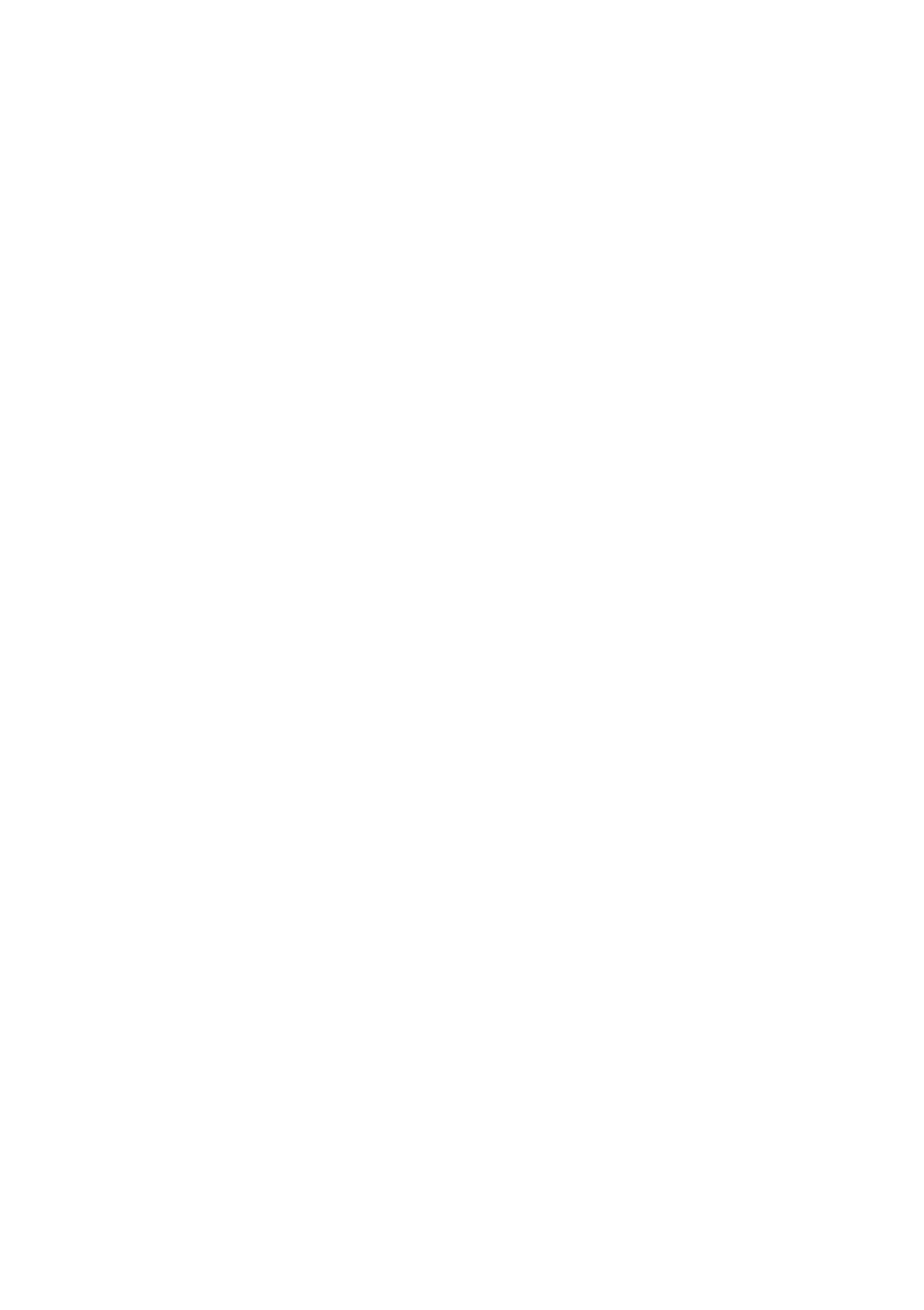# **Educational Paths**

in Austria

Vienna, 2022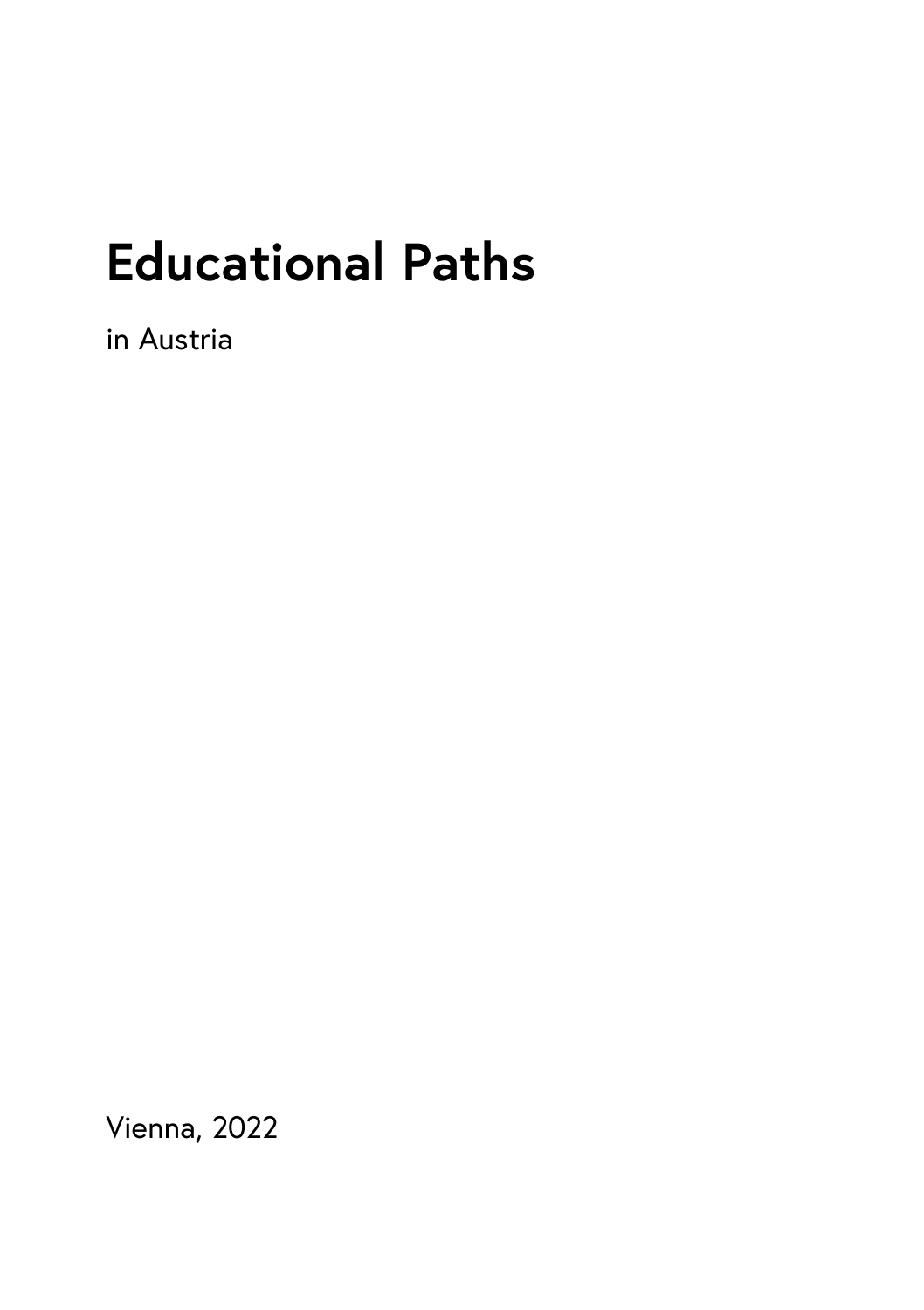#### **Legal notice**

Publisher, editor and media owner: Federal Ministry of Education, Science and Research Minoritenplatz<sub>5</sub> 1010 Vienna, Austria +43 1 531 20-0 www.bmbwf.gv.at Photo: iStock/Sadeugra, page 5: BKA/Andy Wenzel Layout: BKA Design & Grafik Special Edition of Educational Paths in Austria 2021/22 for translation into Ukrainian Vienna, 2022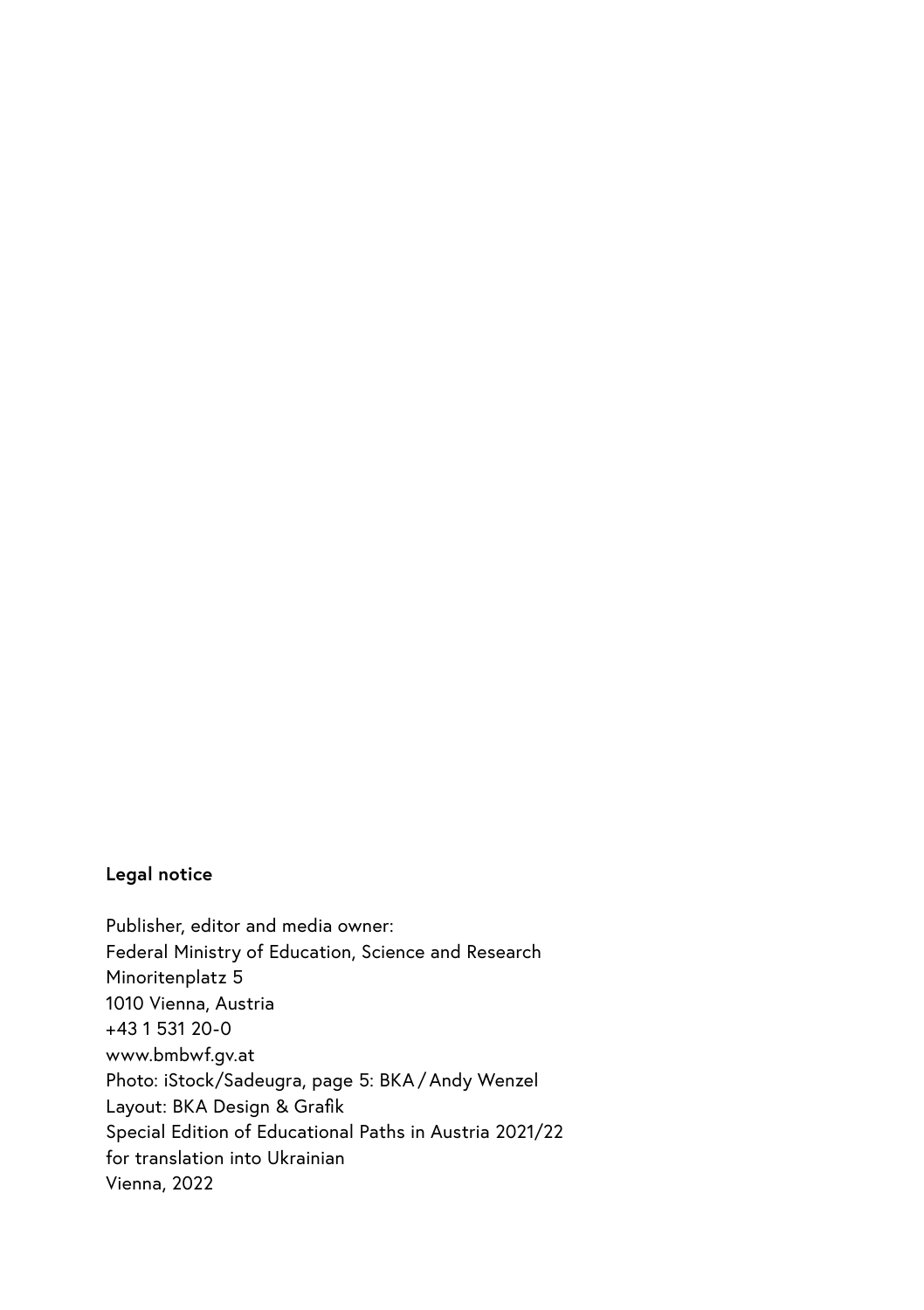#### **Contents**

| Matura at Academic Secondary Schools and Colleges for           |  |
|-----------------------------------------------------------------|--|
|                                                                 |  |
|                                                                 |  |
|                                                                 |  |
|                                                                 |  |
|                                                                 |  |
|                                                                 |  |
|                                                                 |  |
| Private Higher Education Institution and Private University  68 |  |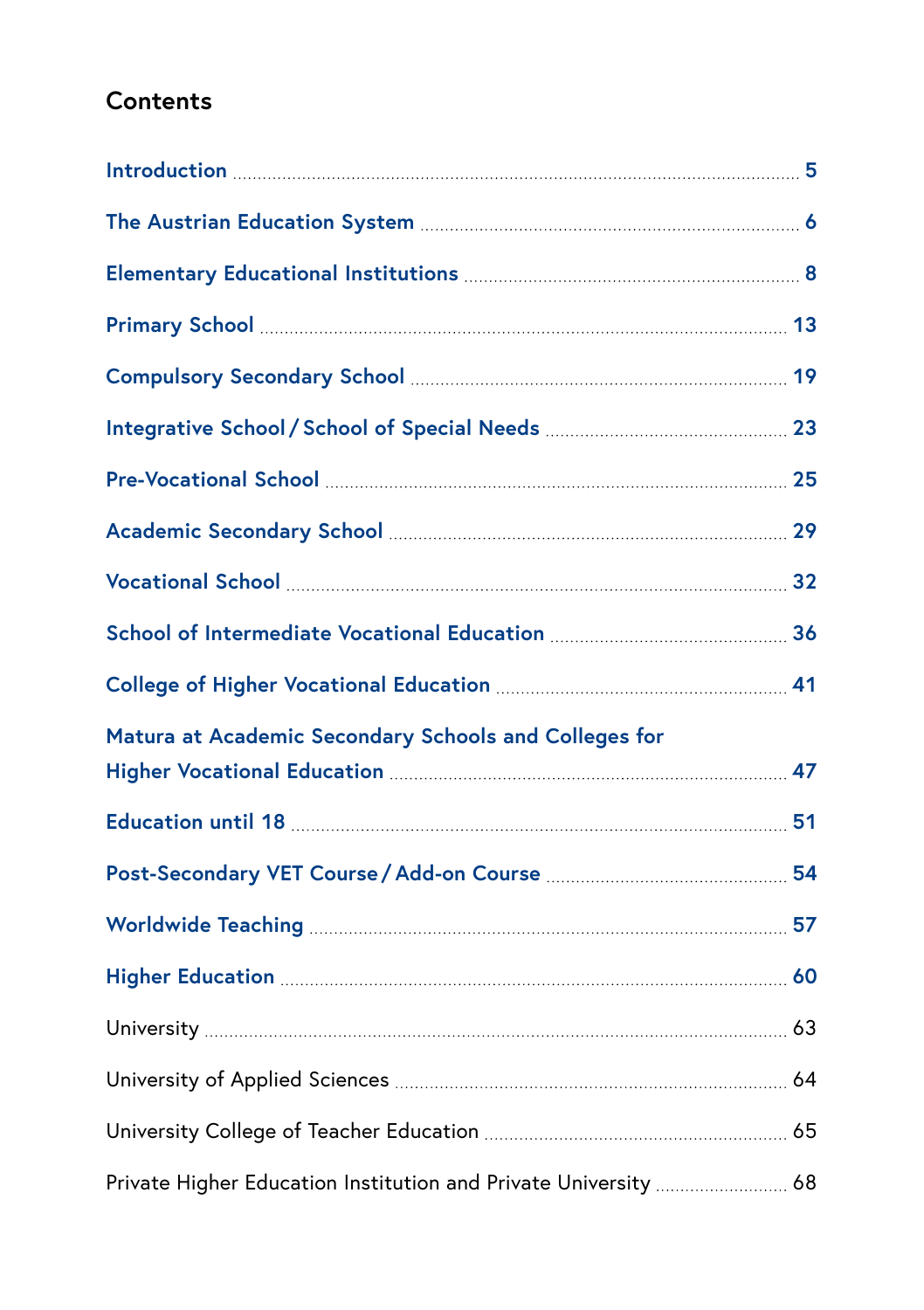| <b>Contact and Service Points in the BMBWF</b> |  |
|------------------------------------------------|--|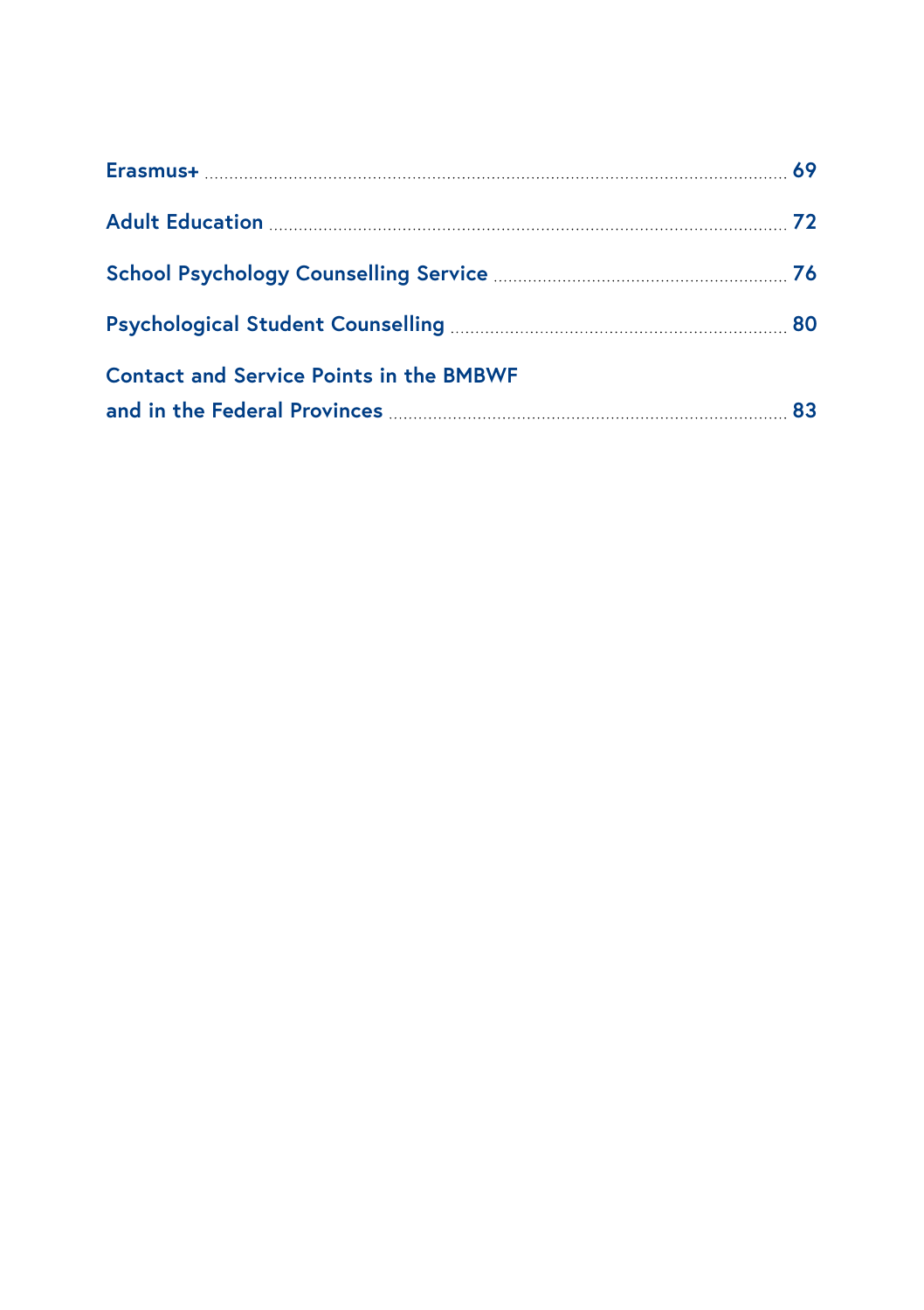#### <span id="page-6-0"></span>**Introduction**

Dear parents and legal guardians, dear pupils and students,

The war against your country has brought you and your families untold suffering. If you are reading these lines, I hope you have arrived safely in Austria. We would like to help you to take advantage of the opportunities available in our country



that will give you a bit of security, normality and prospects for the future. Naturally, this also means you and your family members can take advantage of and pursue education. This brochure provides an overview of the entire Austrian education system – from elementary education to adult education. If you have any questions about attending school, we have points of contact in the Boards of Education (the bodies responsible for the school system in the Federal Provinces) (page 88); the points of contact for attending elementary educational facilities are the relevant provincial authorities (page 84). If you or one of your family members need psychological support, please contact the school psychological counselling centres (page 77) – conversations in Ukrainian are possible. If you have any questions about studying at an Austrian university, we recommend that you contact the university directly. Pages 61 to 68 of this brochure provide an overview of the courses on offer in Austria, access to study and course guidance.

I wish you and your families lots of strength and all the very best during these difficult times.

Yours, Martin Polaschek

Federal Minister of Education, Science and Research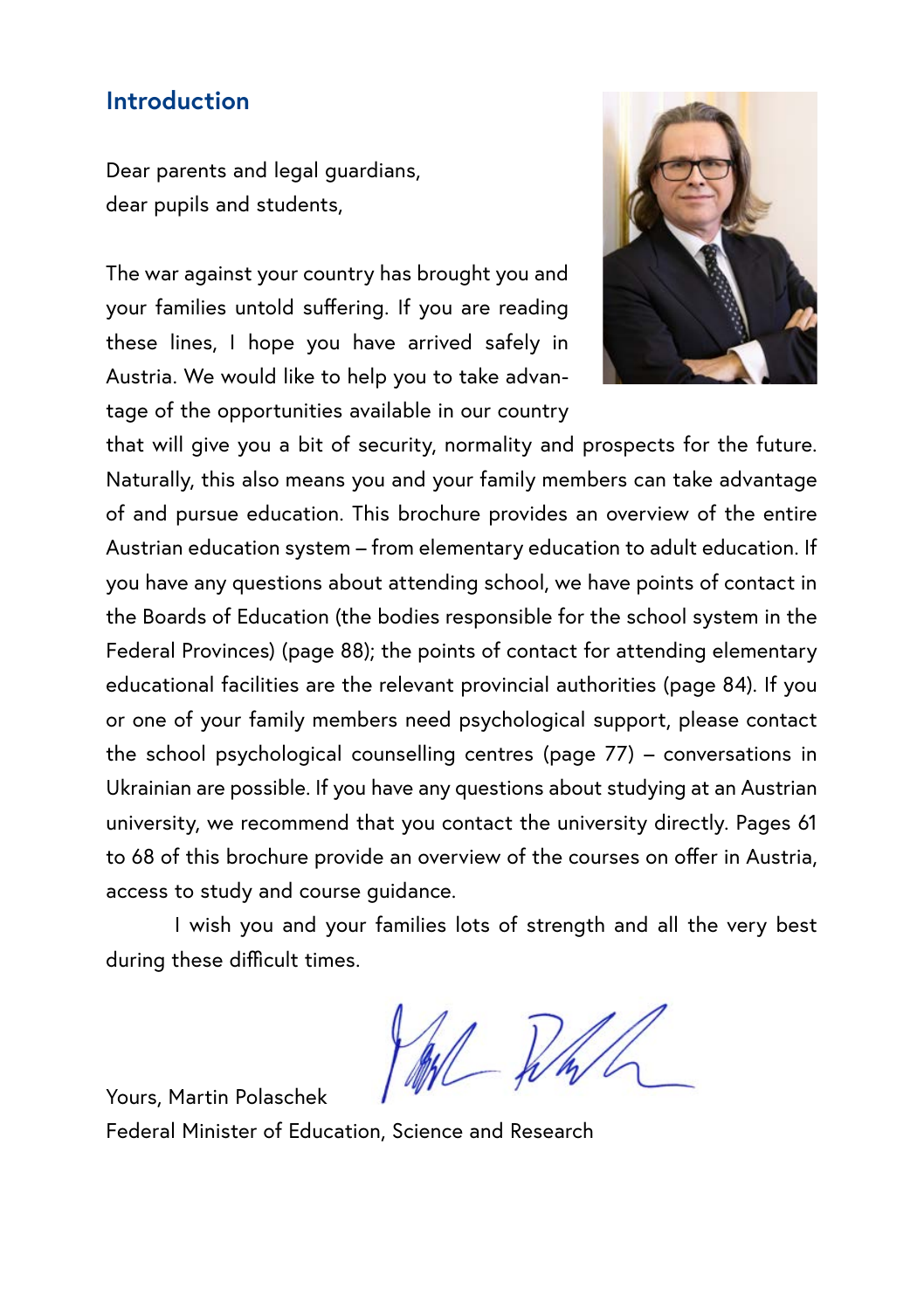# <span id="page-7-0"></span>The Austrian Education System



Allgemeine Schulpflicht **Compulsory Education**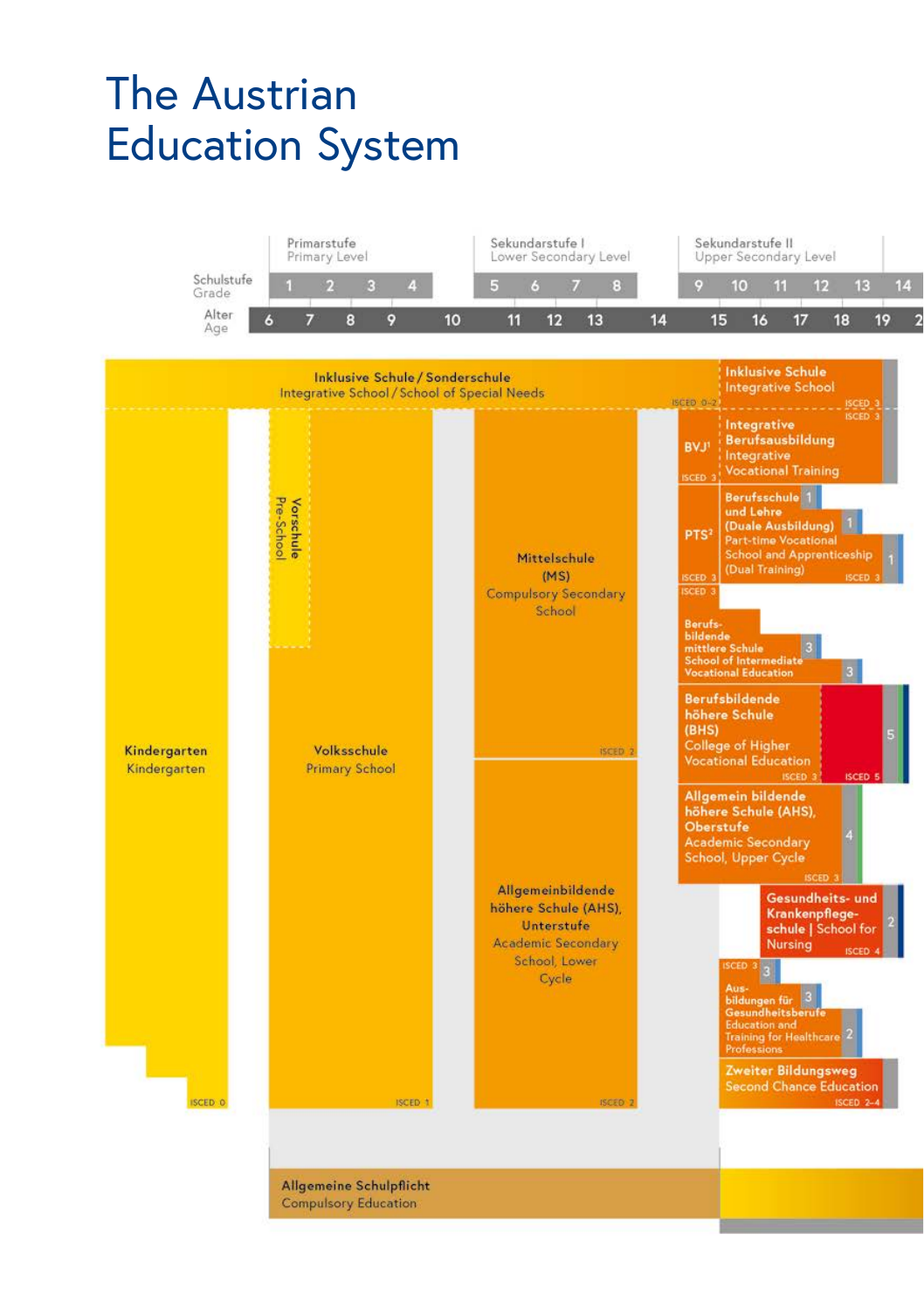



#### euroguipance ÖSTELTEICH



#### Bundesministerium Bildung, Wissenschaft und Forschung



Erwachsenenbildung / Weiterbildung allgemein, beruflich, kulturell, politisch, wissenschaftlich Adult Education / Continuing Education general, vocational, cultural, political, academic

Weiterbildung auf Master-Ebene | Further Education M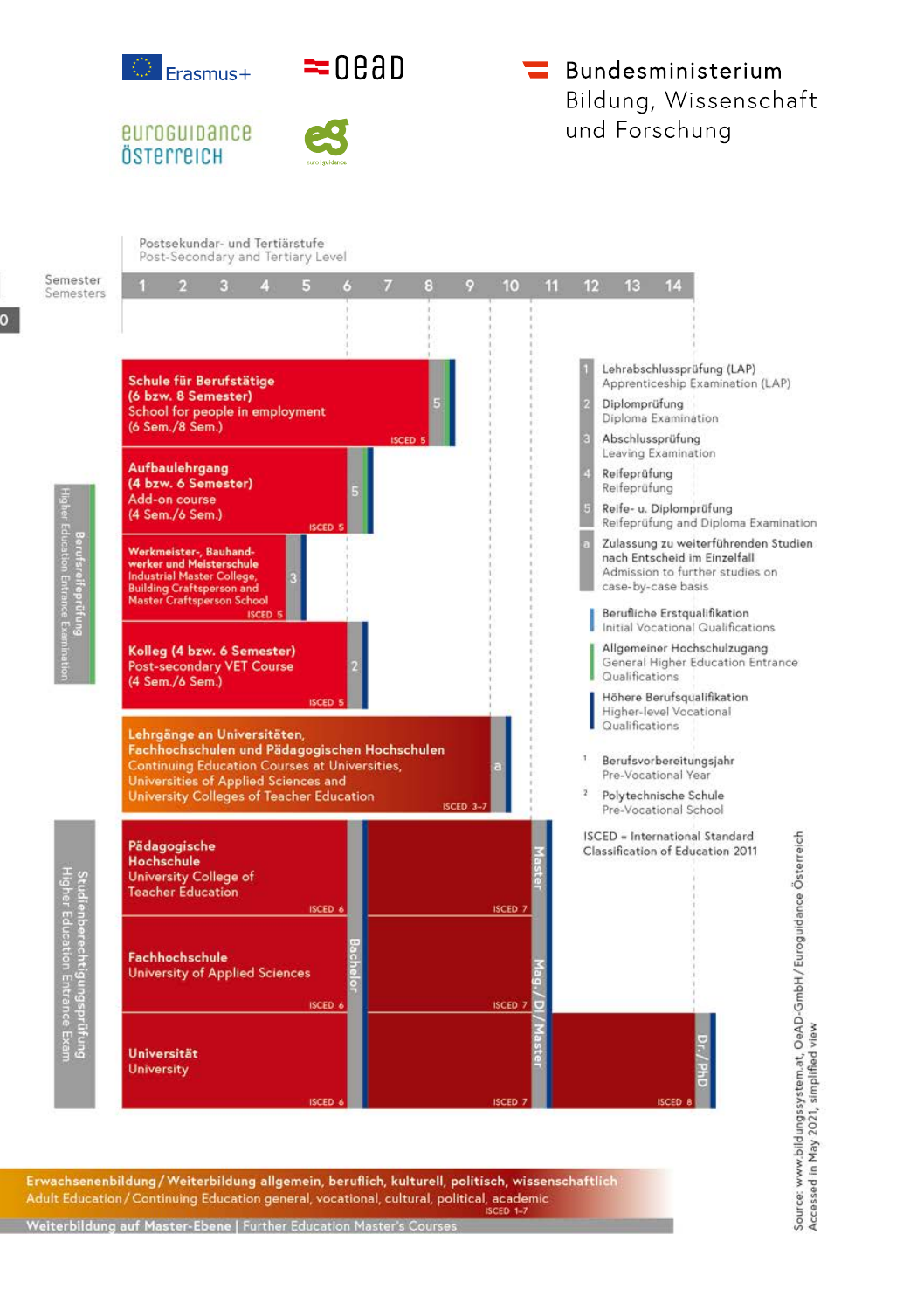<span id="page-9-0"></span>**Elementary Educational** Institutions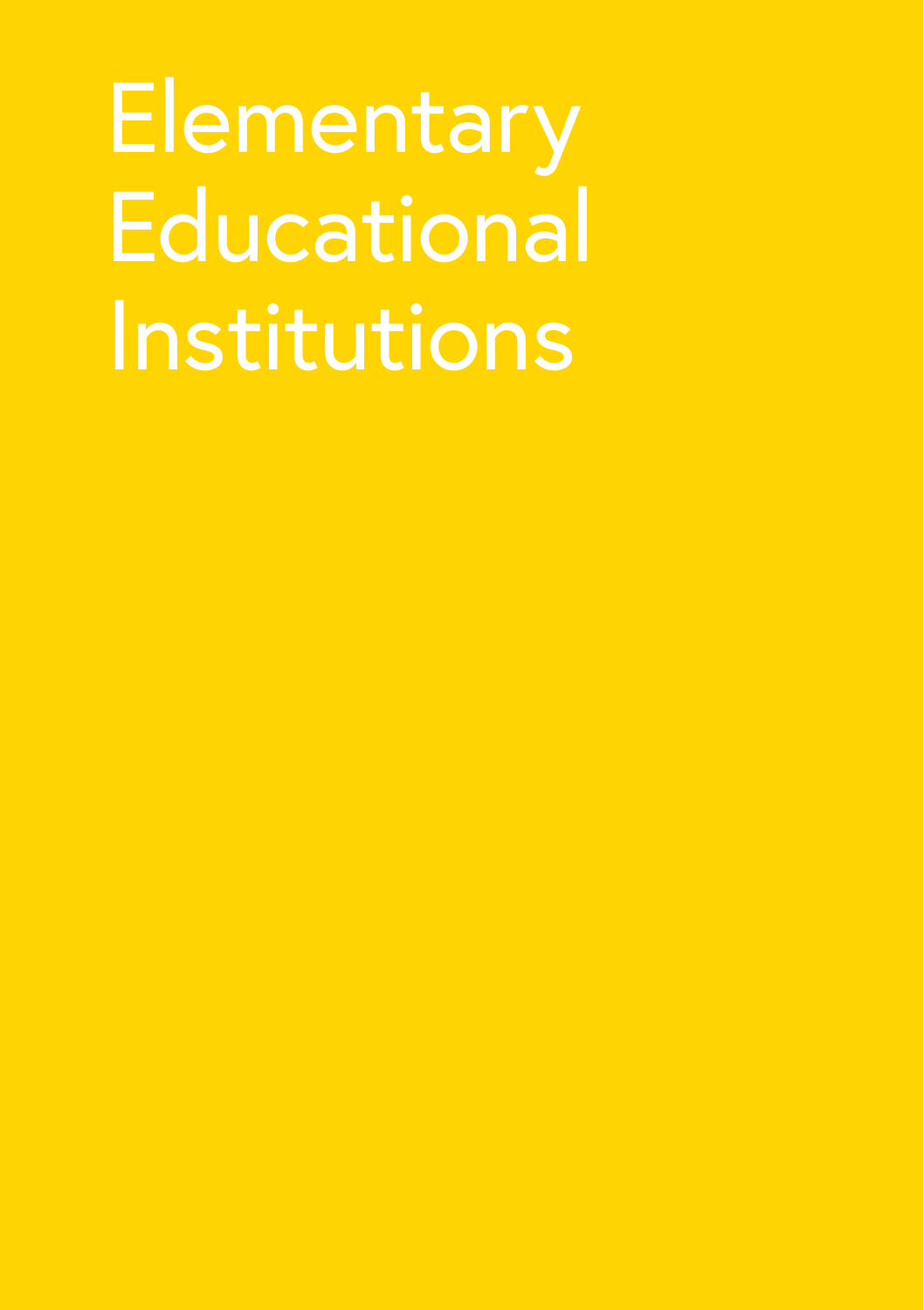#### **Elementary Educational Institutions**

Elementary institutions – such as kindergartens – are the first educational institution encountered in life. They provide integral **support of a child's development**, taking into consideration their age and their individual needs and abilities. By attending an elementary educational institution, children will receive the best possible start to their educational career while increasing their educational opportunities.

Elementary educational institutions include **a variety of different institutional models**. These include institutions for children up to the age of three, such as crèches or toddler groups, as well as kindergartens, which children attend from the age of three to six. There are also mixed-age institutions, such as children's homes or children's groups. These models may have different names in the various Austrian provinces. Childminder care, normally provided in private premises, is also possible.

In order to be able to work as an elementary teacher in an elementary educational institution, training must be completed at an educational institution for elementary education (BAfEP), either as part of the five-year higher school format (college of higher vocational education) or as part of a post-secondary VET course. Training as a higher vocational form of schooling ends with a Reifeprüfung and Diploma Examination after five years. At the end of the post-secondary VET course, there is a diploma examination. To access this training, a Reifeprüfung, Higher Education Entrance Exam or Vocational Reifeprüfung is required. The training course is two years on a full-time basis or five to six semesters on a part-time basis. Since the 2021/22 academic year, a new university course in "Elementary Education" has been available at the University Colleges of Teacher Education. This course is a lateral entry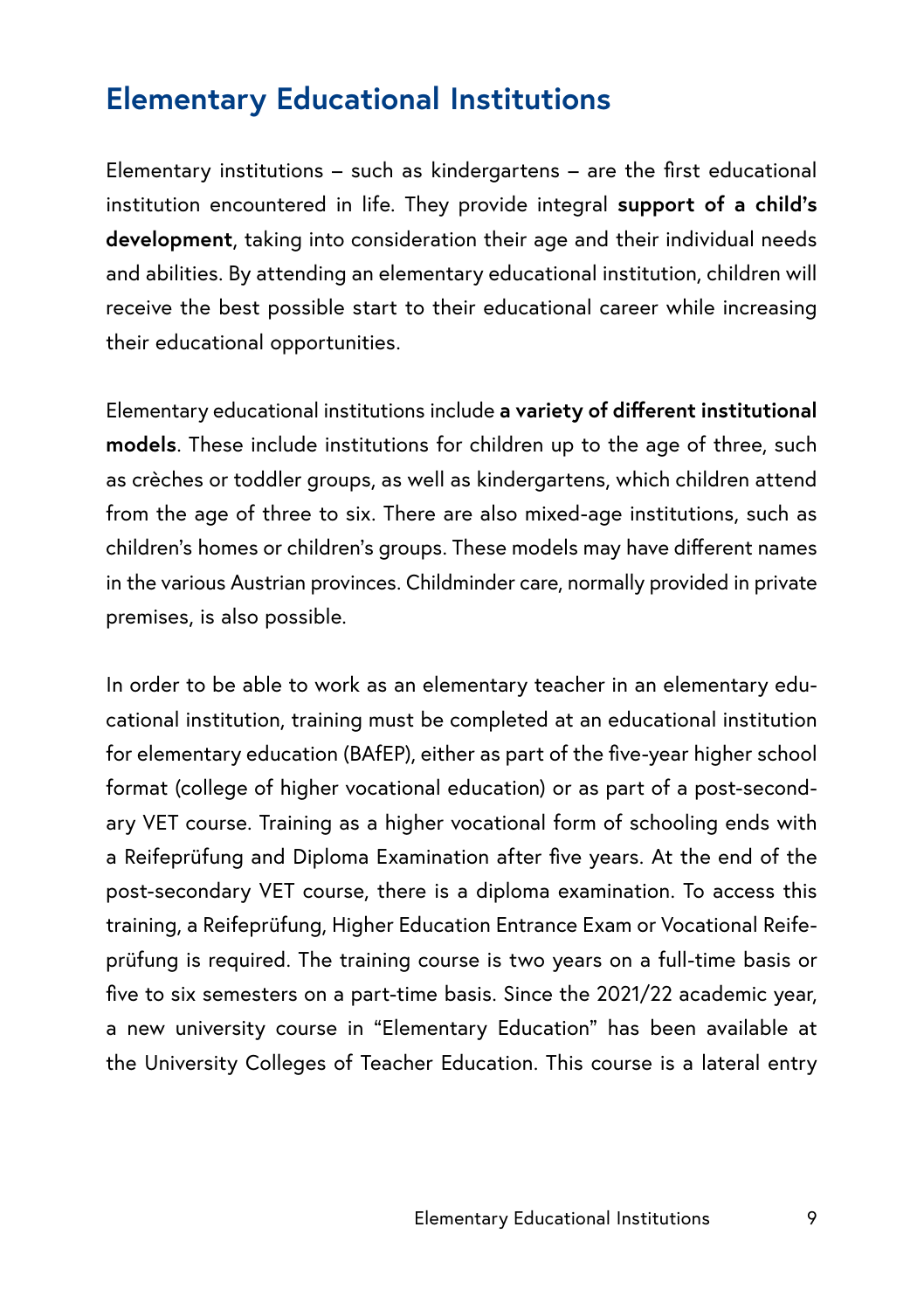opportunity into the elementary education profession in the sense of qualifying as a "group-leading elementary teacher" for groups of people with relevant prior training.

One way to work as an educational assistant in an elementary educational institution is to train at a vocational school for educational assistant professions. Educational assistants support the group-leading educator in their educational work and also perform general housekeeping chores. The vocational school course lasts for three years and concludes with a Leaving Examination.

### **Registration**

We recommend you register your child early in order to secure a place at an elementary educational institution. More information is available at the following link: [www.oesterreich.gv.at](http://www.oesterreich.gv.at) > Geburt > Behördenwege

#### **Half-Day, Non-Contributory Compulsory Attendance**

Children who turn five before 31 August of a given year are required to attend a suitable elementary educational institution for at least **four days a week for a total of 20 hours.** The non-contributory hours do not include meals or any participation in special offers (such as excursions). Elementary educational institutions are able to provide these non-contributory hours if they use German as the language of education.

**Compulsory attendance** continues until the 31 August following your child's sixth birthday. Children who start school earlier than required are exempt from compulsory attendance.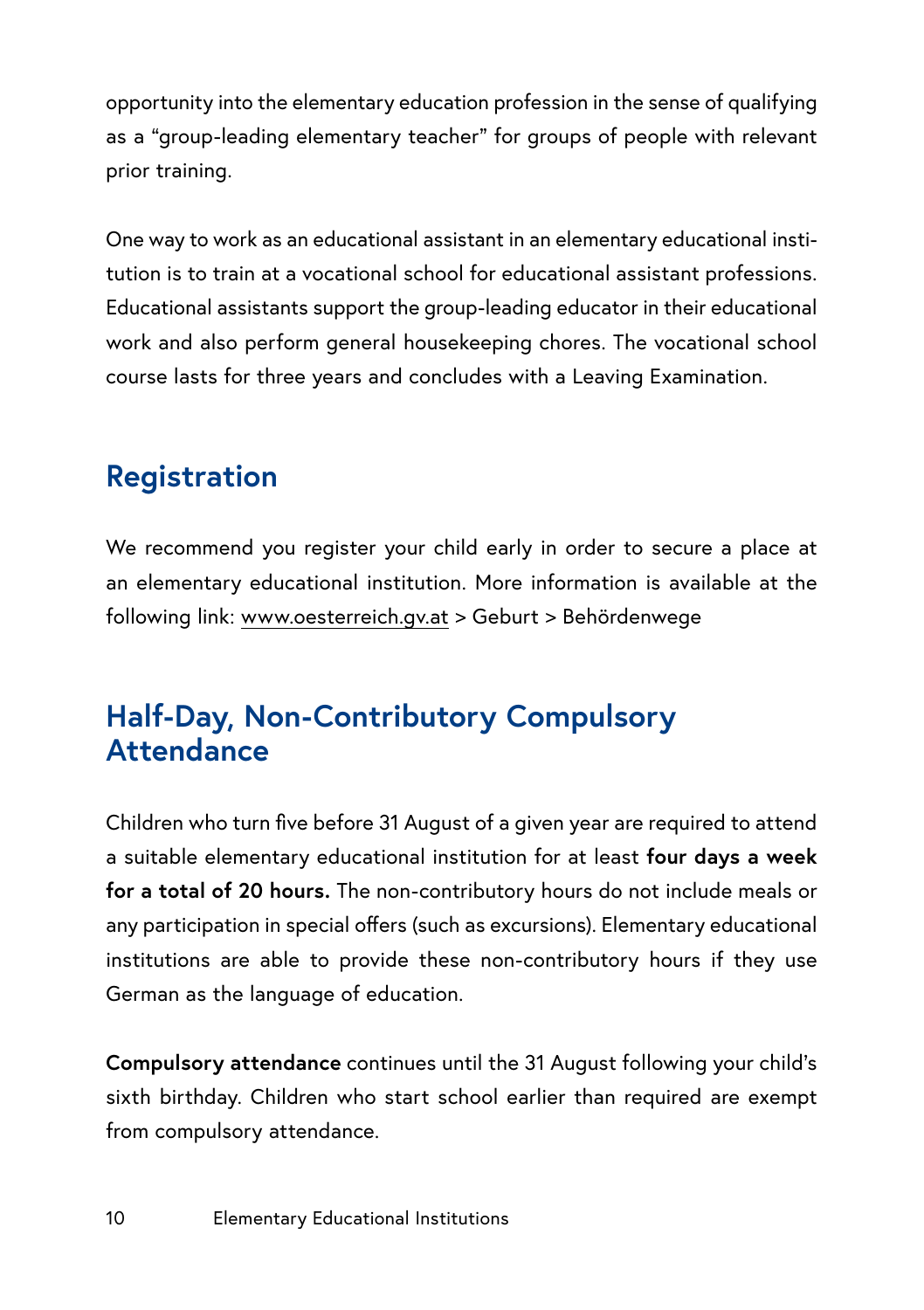Compulsory attendance applies during the entire kindergarten year with the exception of state-regulated school holidays, a holiday of 5 weeks, if the child or legal guardian is unwell, and in the case of extenuating circumstances.

If the legal guardian lodges a request with the state, children may be exempt from compulsory attendance at a suitable elementary educational institution on the basis of a disability, a special educational need for support, for medical reasons or because of the distance from home or difficult travel conditions between home and the nearest suitable institution.

Parents can also apply to fulfil this compulsory school requirement within the context of home-schooling or by using a childminder. To use this option, your child must not require any support in German as the language of education. Certain educational tasks and education of values must also be guaranteed.

Further information on compulsory schooling is available from the Office of the State Government in your federal province or from the City Administration Department of Vienna.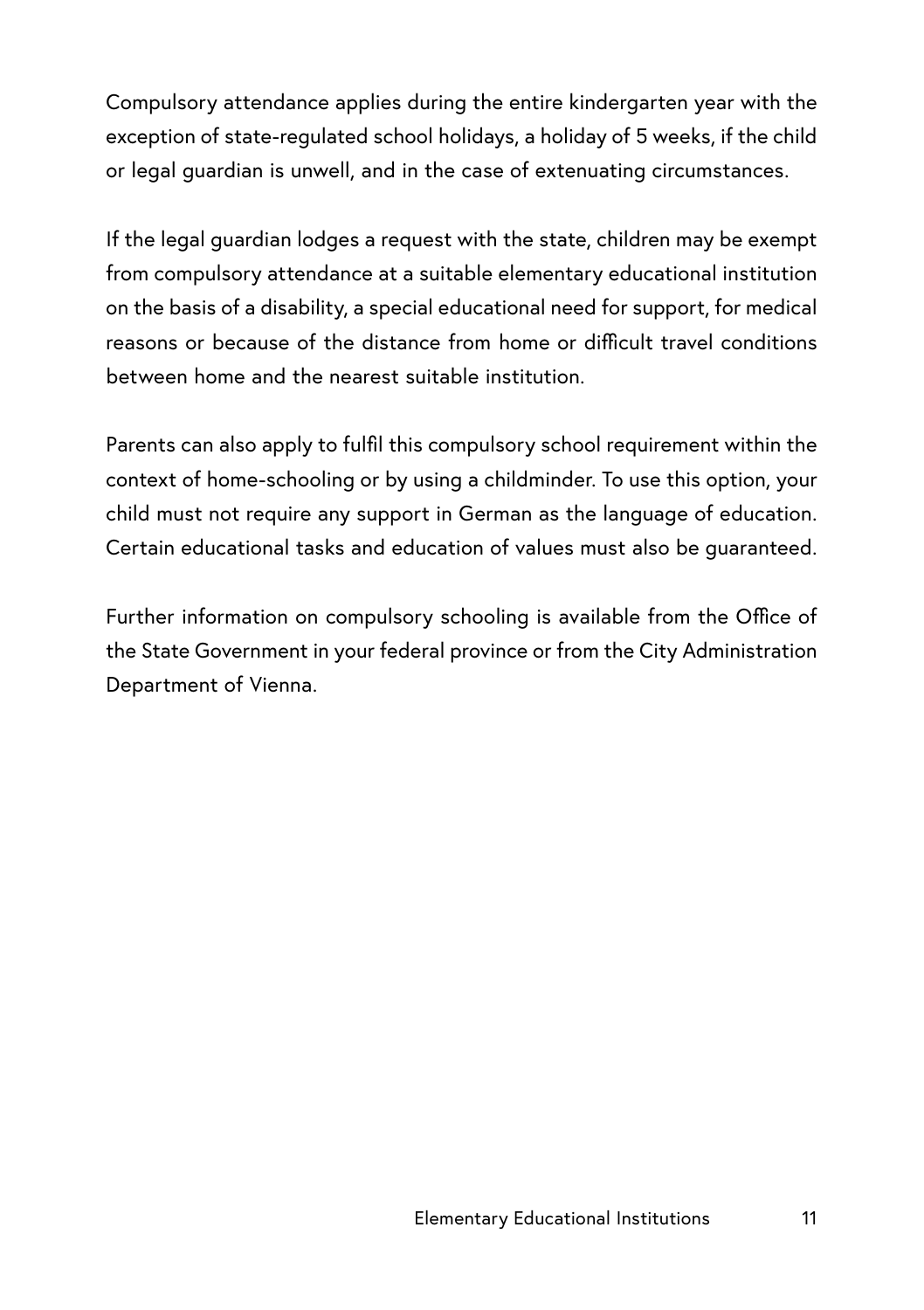### **Early Language Support**

Suitable elementary educational institutions must support the **language skills of the children** from the outset, with German being promoted as the language of education from the age of four. These skills are verified by means of a nationally standardised language proficiency assessment – "BESK (DaZ) KOMPAKT" – from the age of three in elementary educational institutions and by the school during the pupil enrolment process. The elementary educational institution will provide a handover sheet when your child moves into compulsory education. This provides information on your child's strengths and language areas that can be supported and thus provides a concrete starting point for planning further support.

www.bmbwf.gv.at

> Themen > Elementarpädagogik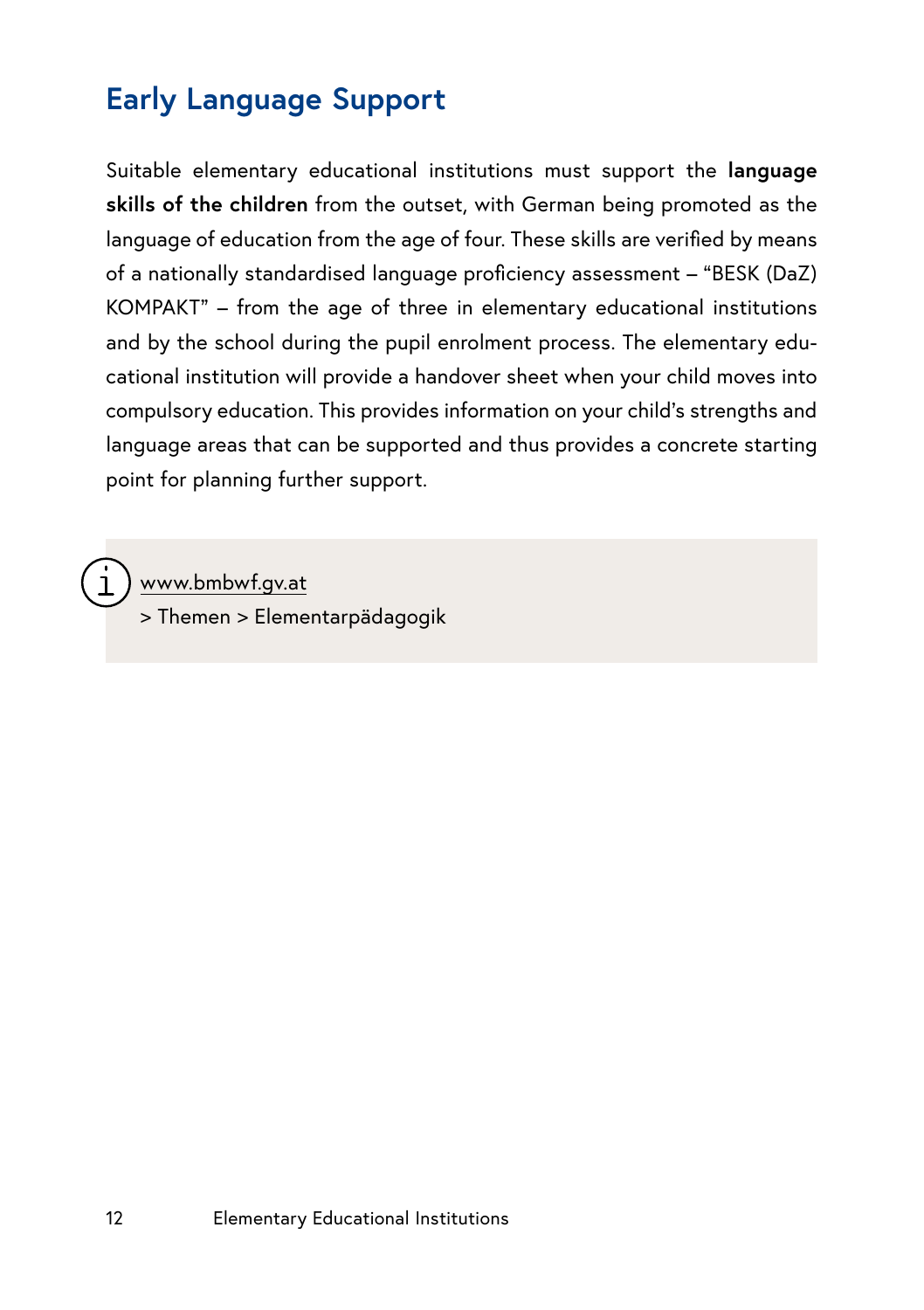# <span id="page-14-0"></span>**Primary School**

- 
- 
- -
- 
- 
- -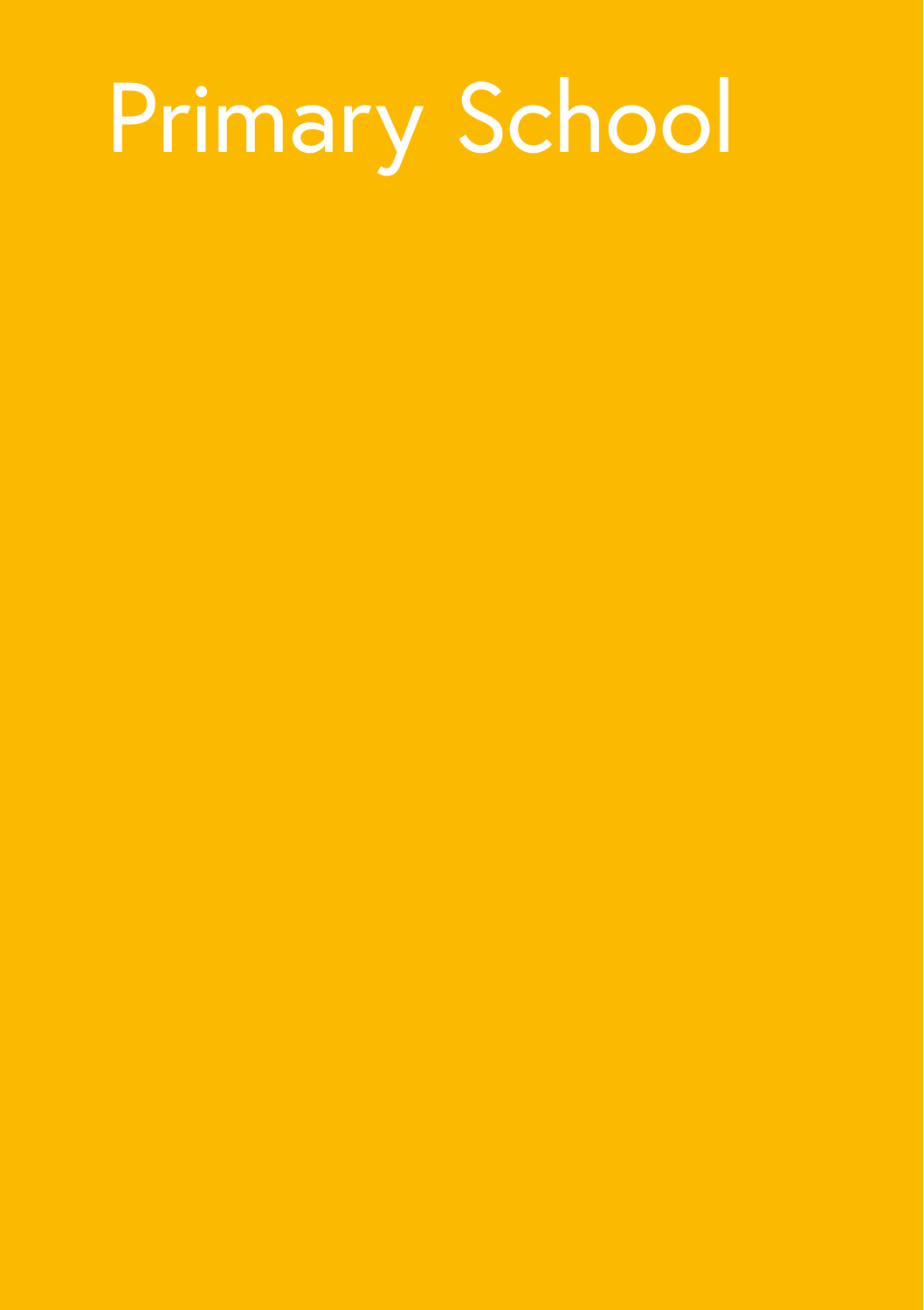# **Compulsory Education**

All children permanently residing in Austria are required to attend school for nine years. Children reaching their sixth birthday prior to or on 1 September of a given year are required to attend school from that September and must be registered at a primary school by their parents or legal guardians.<sup>1</sup> Primary school has 4 classes. Generally, pupils attend primary school between the ages of 6 and 10.

**Pupil enrolment** guarantees the child a school place, preferably at the school where the enrolment takes place, or at a nearby school if too many pupils are registered at a particular school. The school place is allocated by the school or by the Board of Education in charge.

#### **Readiness for School**

During the enrolment process, a decision will be made about whether your child is ready for school. The school management can use a new and additional method to do this. This so-called **school entrance screening** identifies your child's level of development and, if necessary, enables schools and parents to provide the best possible **support** even before the child starts school.

<sup>1</sup> If your child was born before their expected due date, this date, which is recorded in the "Mother-Child Passport" can be used as the "birthday" for registration purposes. This means that it is possible for compulsory schooling to be postponed by a year. (Example: your child was due on 15 September, but was actually born on 1 September. If you take 1 September as your child's birthday, then they will begin in September. However, if you take 15 September as their birthday, then your child will not have to start school until the following school year.) When enrolling their child in school, legal guardians must tell the school if they decide to use the due date, rather than actual birthday, and provide their Mother-Child Passport as proof.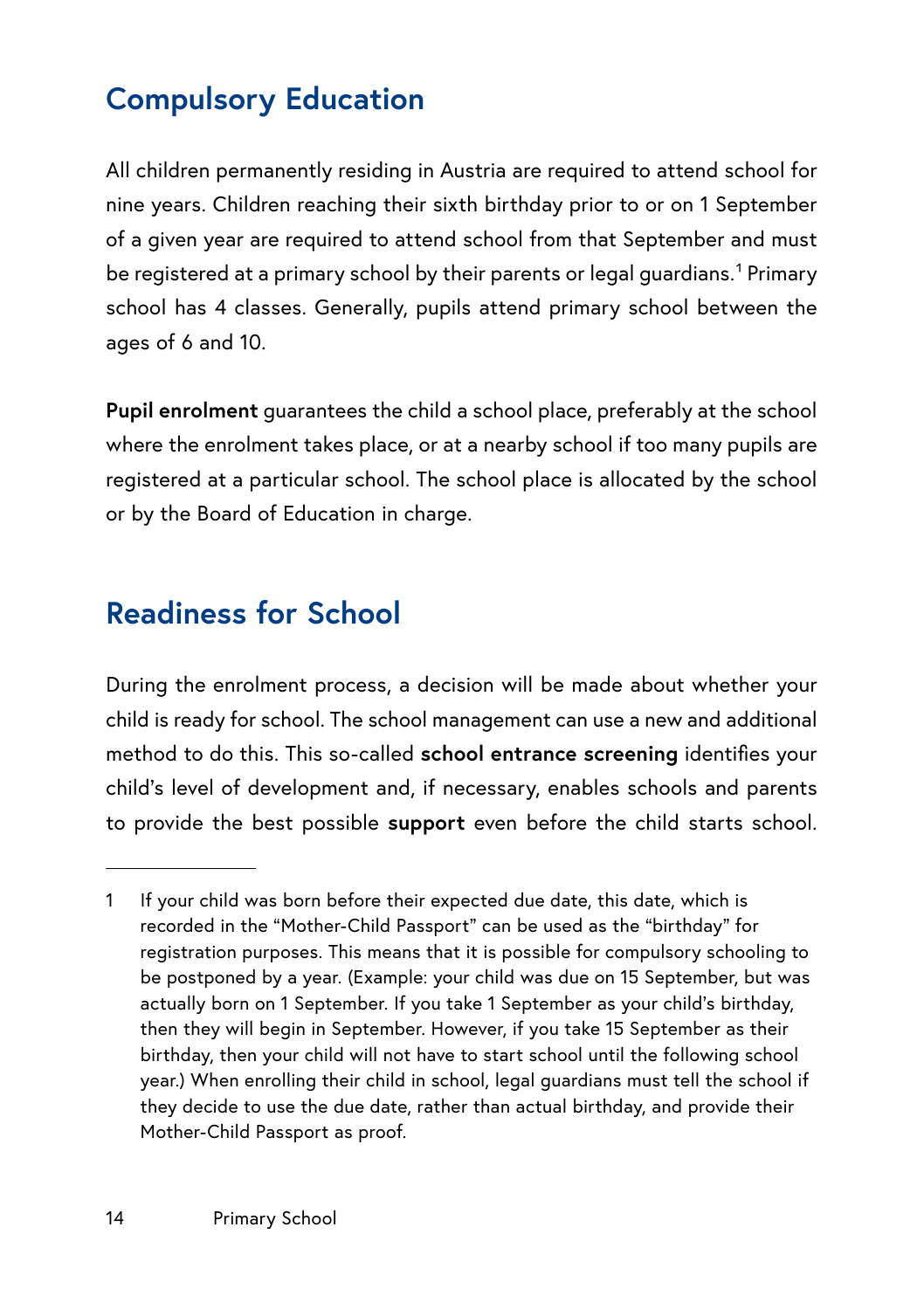Information received from the child's kindergarten is also taken into account. A child is deemed to be ready for school if they can follow the lessons in the first grade well, without being overwhelmed. If a child is required to attend school, but is not yet ready for school, then they can be admitted to the Pre-School Stage.

Your child's **German skills** will be examined more closely at a follow-up appointment if it has not been possible to assess them adequately during the initial appointment of the school entrance screening. It is very important for a child to be able to follow the language of lessons. If it turns out that a child's knowledge of German is insufficient, the child will be taught in a special German remedial class or on German remedial courses.

School-aged children who are not ready for school will attend the **Pre-School Stage** in their own separate pre-school classes or in joint lessons with the 1st grade or the 1st and 2nd grades. The Pre-School Stage has a separate curriculum.

Children who are not yet of school age and whose 6th birthdays are not until 1 March of the following calendar year can be enrolled into the first grade **early** if they are already ready for school. To do this, the School Readiness Assessment must be passed and the child's parents must submit a written request to the school management.

### **German Language Support in Austrian Schools**

The aim of the German language support model for pupils with insufficient knowledge of German is to provide early and intensive learning of German as the language of instruction. This is to ensure that the pupils can follow regular lessons and move into regular classes as quickly as possible.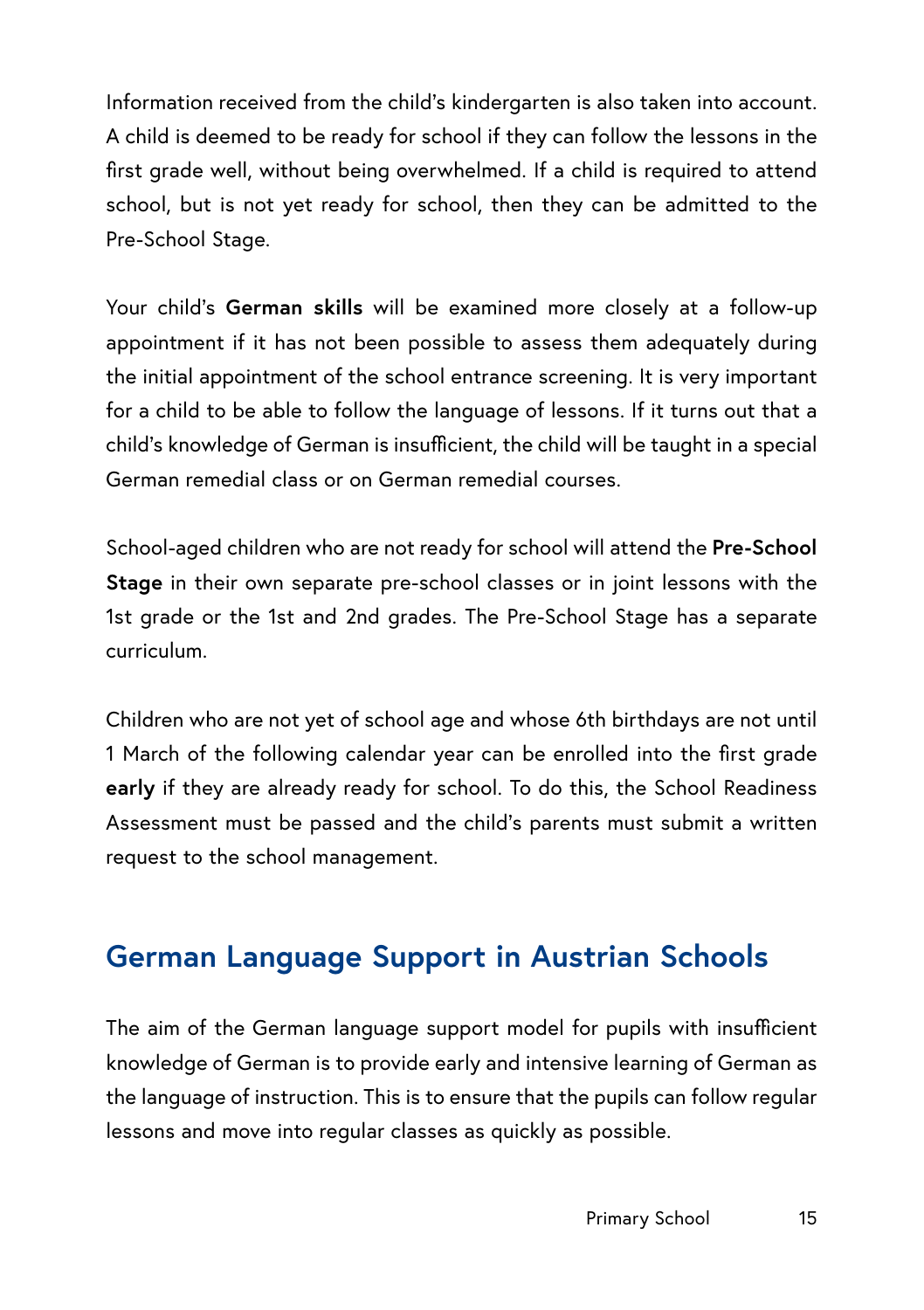#### **1 Support on Three Different Levels of Intensity**

The German language skills of children and young people are assessed when they are admitted to school using the standardised MIKA-D test procedure (a measuring instrument for analysing competence in German). The MIKA-D result decides which kind of support future pupils will receive.

There are three support options available:

- a. Attending a **German support class:** Pupils with little or no knowledge of German as the teaching language attend German support classes (MIKA-D result: insufficient). They receive 15 (primary level) or 20 hours (from secondary level 1) per week of intensive German support in special German support classes. To integrate and consolidate language skills, the pupils will, to a lesser extent, also take part in regular classes (e.g. exercise and sport) as well as school trips and projects. The German language skills of the pupils are reassessed at the end of each semester using the MIKA-D tool and, if necessary, pupils will be moved to a different support format.
- b. Attendance of a **German support course** alongside regular classes: Pupils already have some German language skills, but cannot yet follow the regular classes without intensive support (MIKA-D result: poor). Pupils will attend regular classes for most subjects and will also receive 6 hours of German support per week. At the end of the semester, the pupil's language skills are assessed again using MIKA-D and, if necessary, pupils will be moved to a different support format.
- c. Attending regular classes, with further German language support as needed. The pupils can already follow regular classes (MIKA-D result: sufficient). Depending on their individual support needs and the organisational requirements at the school, pupils will continue to receive (integrative or additional) support in German as the teaching language.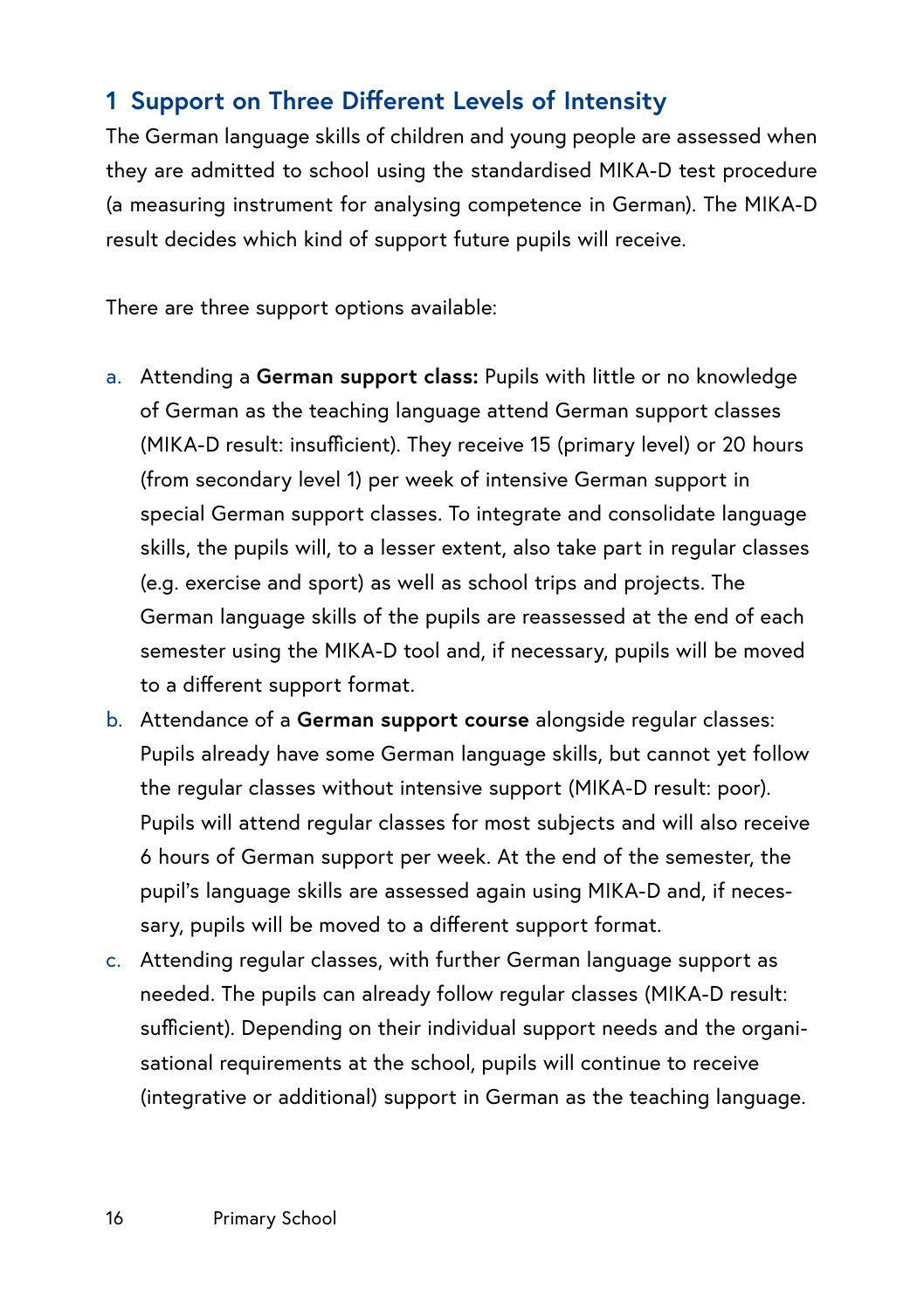#### **2 Admission as an Extraordinary or Ordinary Pupil**

If pupils are being provided with support in a **German support class** or as part of a **German support course**, they are registered as "extraordinary pupils". Depending on the MIKA-D result at the end of each semester **or at the latest after four semesters**, pupils are moved to "ordinary" status. "Ordinary" pupils attend regular classes as described in 1c.

#### **3 Testing of German Skills Using a Standardised Test Method**

In terms of transparency and objectification in the admission and classification of (extra)ordinary pupils, **MIKA-D** is used throughout Austria in primary and secondary school as a uniform and standardised instrument.

#### **4 Assessment and Advancement**

We do not assess the performance of pupils in our **German support classes**. At the end of the school year, pupils in the **German support classes** will receive confirmation that they have attended the German support class. If their MIKA-D result is "sufficient" at the end of the school year, they can attend the next school grade if the class or school committee agrees.

For pupils who attend **German support courses**, assessment of the individual subjects, taking into account the pupil's German skills, is not possible until the pupil has fulfilled the basic requirements of the subject. Pupils can advance to the next school grade if their certificate shows a positive assessment in all compulsory subjects. Any advancements in the event of a "fail" will be regulated in the same way as for "ordinary" pupils.

**Ordinary pupils** are assessed in the normal way – i.e. without taking their German skills into account. These pupils can advance to the next level with a positive assessment in all subjects or with a "fail" under certain conditions.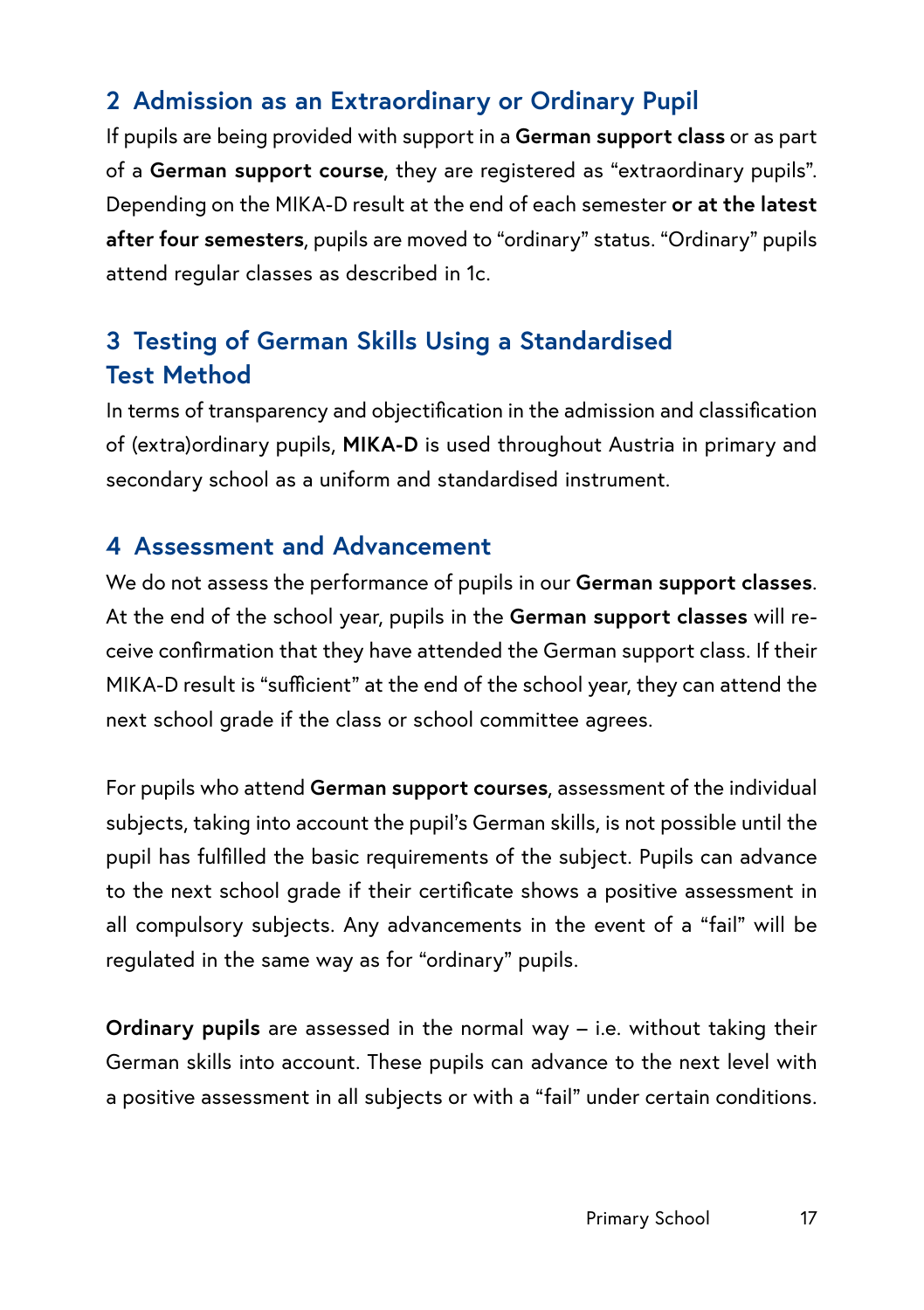#### **Performance Evaluation**

Parents or legal guardians can decide, at the class forum at the beginning of the first grade, whether class assessments should be graded using **numerical grades or in some other format**. However, by the end of the 2nd grade and in the classes that follow, numerical grades will be awarded. In addition to the school report, the teacher will hold **individual interviews** with the pupils and parents about the child's performance and progress.



www.bmbwf.gv.at

> Themen > Schule > Das österreichische Schulsystem > Die Schularten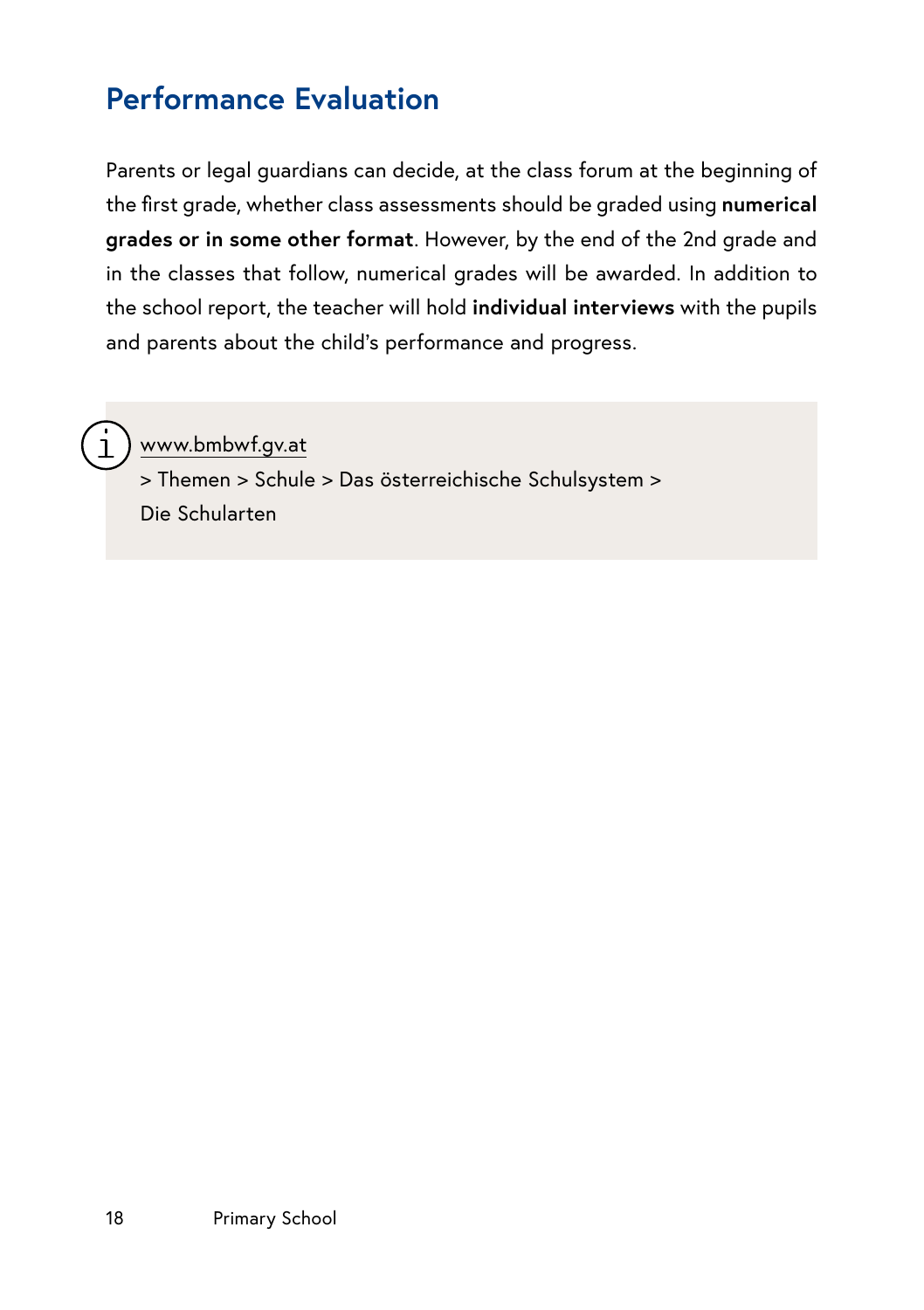# <span id="page-20-0"></span>Compulsory Secondary School

- 
- 
- 
- -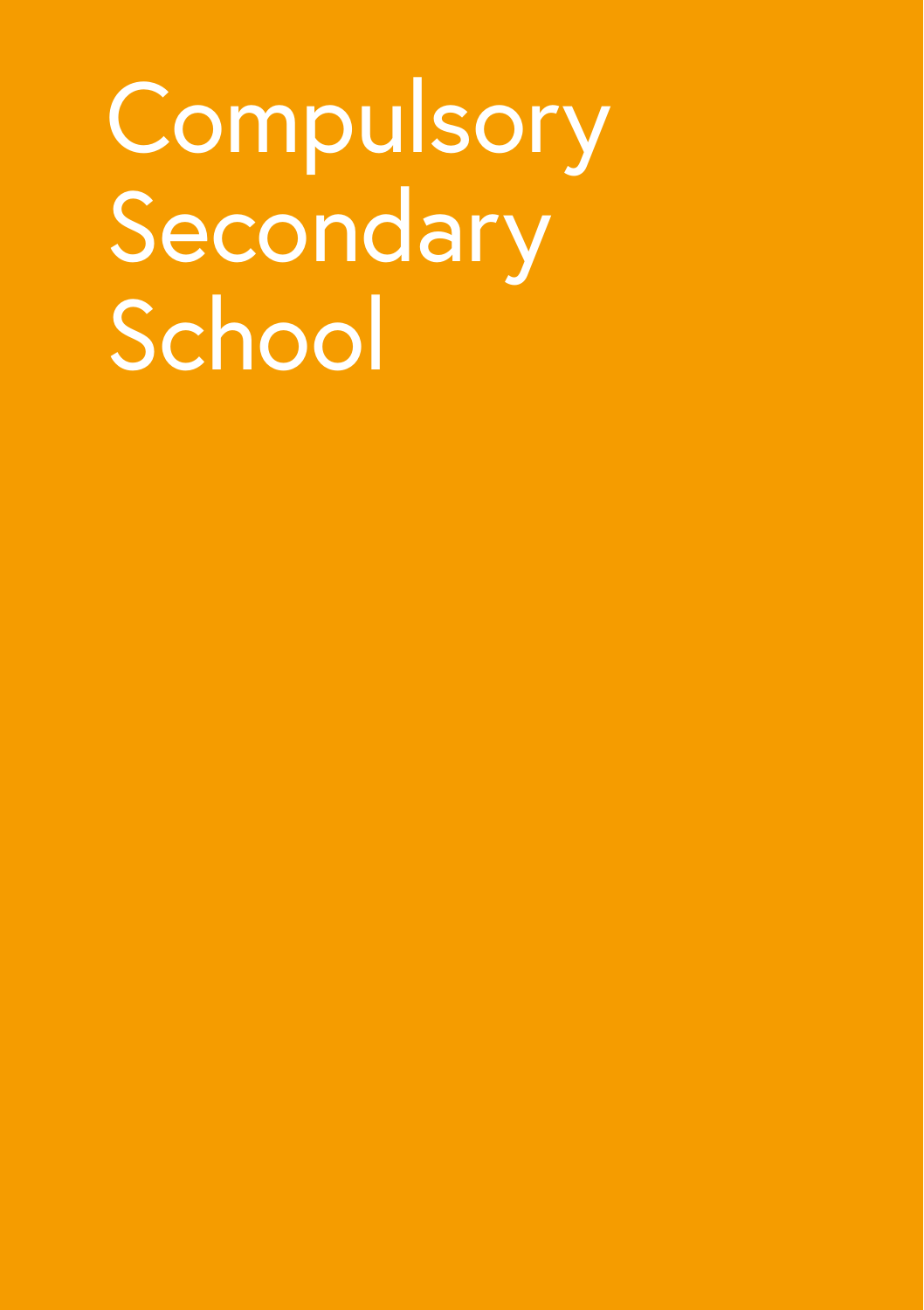# **Objective of Compulsory Secondary School**

All primary school pupils can attend a compulsory secondary school after successfully completing primary school. All 10 to 14 year olds have to attend this school. Pupils generally attend Compulsory Secondary School for 4 years.

The aim of compulsory secondary school is to encourage every pupil as individually as possible, in the interests of equal opportunities. As part of in-depth educational and vocational guidance, pupils receive targeted advice to ensure they make good decisions about their education and careers at the end of compulsory secondary school. In general, all Compulsory Secondary School pupils are taught together for all subjects. In German, mathematics and English (as the modern foreign language) as well as in compulsory subjects (the focus of which is decided by the individual school), teachers have a variety of educational measures at their disposal for providing pupils with the best possible support. This includes **team teaching, flexible group formation, and remedial and advanced courses.**

### **Compulsory Secondary School Curriculum**

Children's potential and talents are the top priorities of the Compulsory Secondary School curriculum. **Educational guidance and career counselling** establish the best possible basis for children to make a decision on their future learning and career paths.

Apart from the special forms of compulsory secondary schools for music and sport, the compulsory secondary school curriculum has four possible **focus areas**: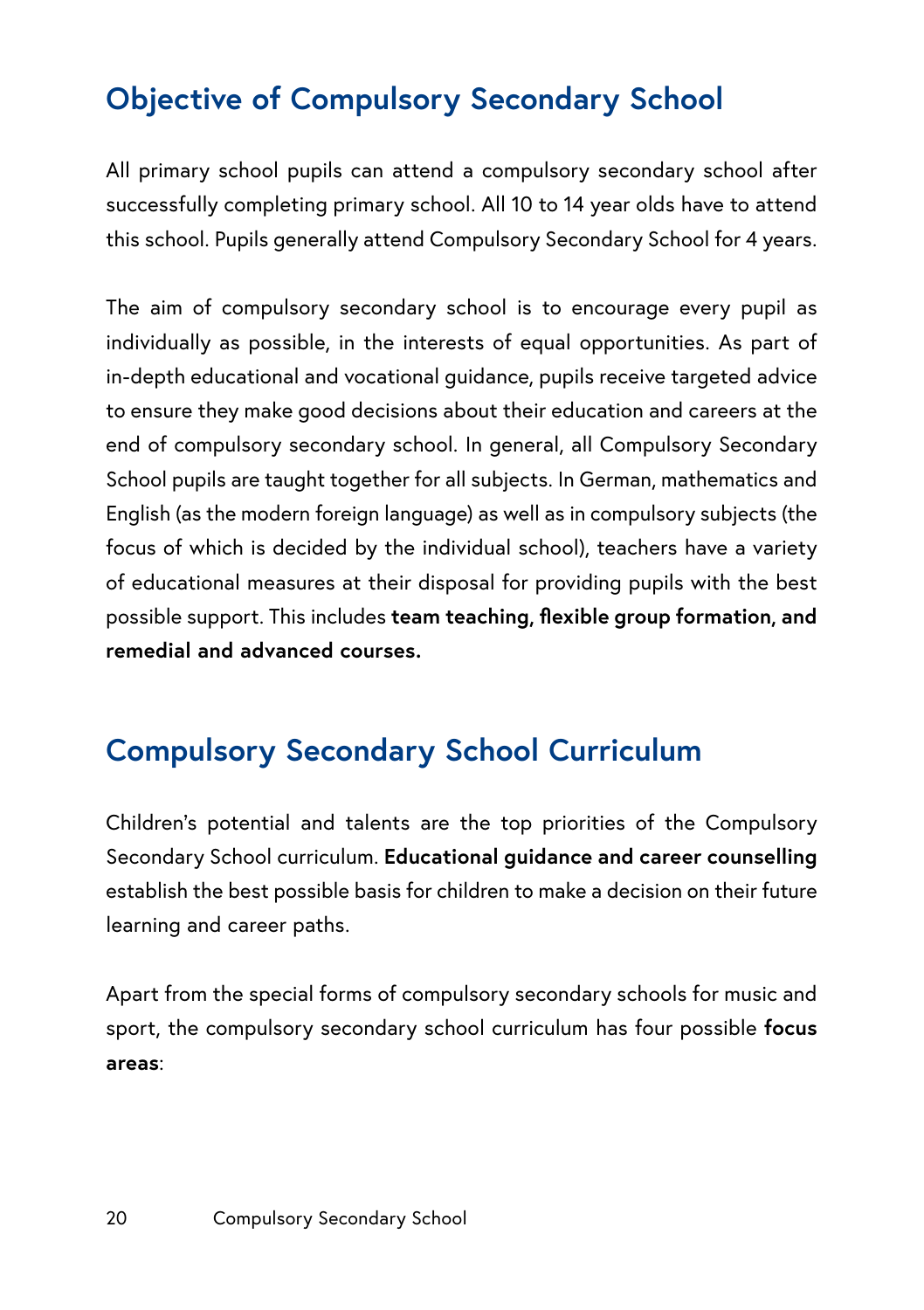- Linguistic-humanistic-arts
- Science-mathematics
- Economic-life studies
- Music-creative

Other priorities can also be set independently by the school.

Many compulsory secondary schools offer **full-day care arrangements**. Information about these is available from the relevant Board of Education.

#### **Performance Evaluation and Further Educational and Career Paths**

From the 6th grade, pupils are assigned to the educational objectives of either the **Standard** or **Standard Academic Secondary School** curricula in the differentiated compulsory subjects of German, first modern language and mathematics.

If your child meets the **Standard Academic Secondary School** educational objectives, this corresponds to an Academic Secondary School, Lower Cycle, assessment and is stated in the school report. If performance no longer meets the minimum requirements of the **Standard Academic Secondary School** educational objectives, they are assigned to the **Standard** performance level and assessed accordingly after all support measures have been exhausted. A five-part grading scale is used for both educational objectives; "Very good" for **Standard** educational objectives is equivalent to "Satisfactory" for **Standard Academic Secondary School** educational objectives, and "Good" for **Standard** educational objectives is equivalent to "Adequate" for **Standard Academic Secondary School educational objectives.** A number of differentiating measures are used. These can be decided on by each individual school.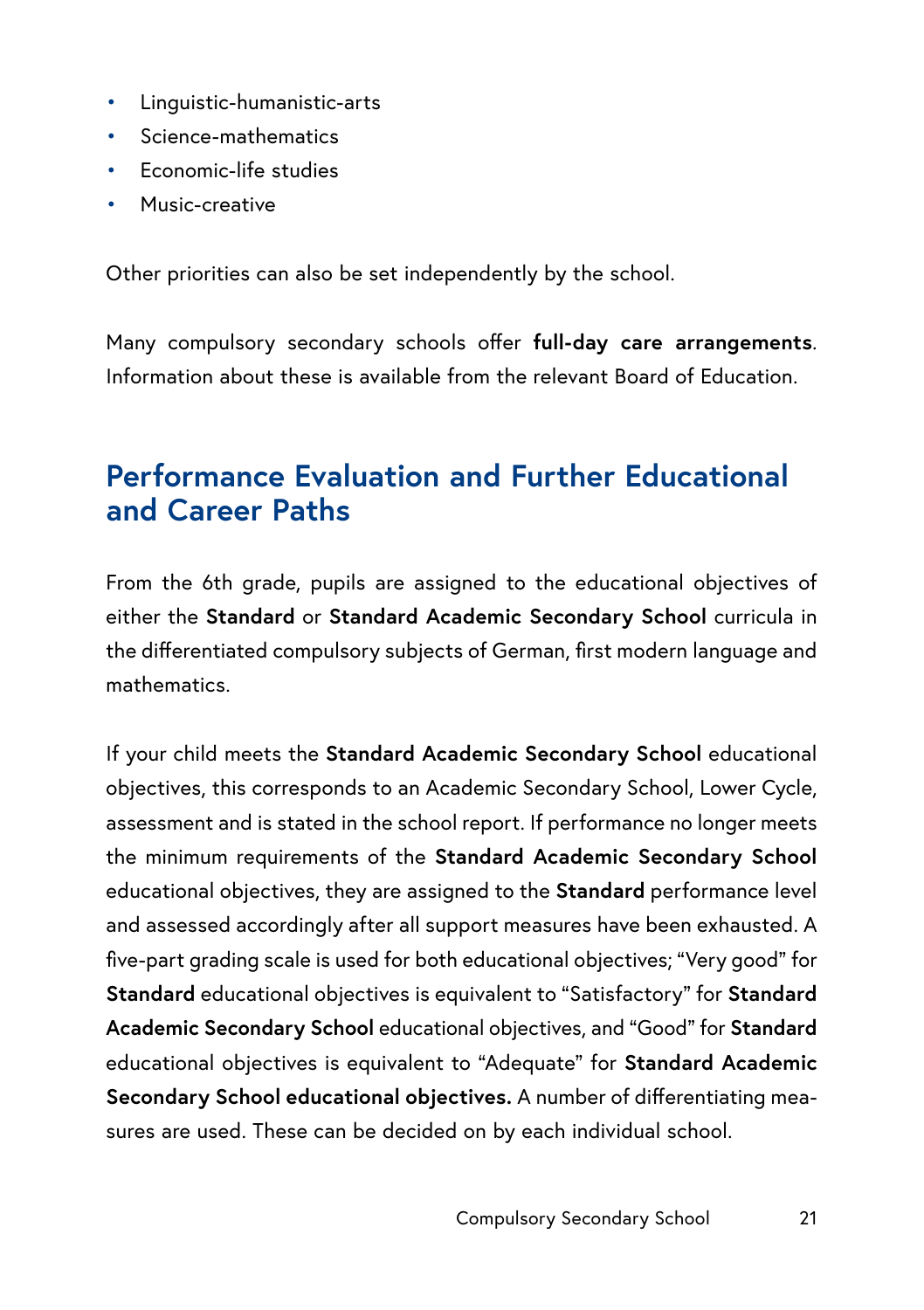The individual strengths of learning and performance are recorded in the **"supplementary differentiating performance report"**, which is issued from 5th to 7th grade in addition to the normal school report, and in 8th grade together with the mid-year school report. Learning progress and decisions about educational and career paths are dealt with at the regular **"Pupil-Parent-Teacher meetings"**.

**Pupils with special educational needs** can also attend compulsory secondary schools as part of an integrative education. A suitable compulsory secondary school should be sought individually, in consultation with the relevant Board of Education, and with the parents' involvement. The diversity managers of the Board of Education will provide the legal guardians and the new school with support to create the best possible conditions. This is in order to provide integrative schooling for the pupil in line with their disability and individual needs. Qualified teachers are available for support. Teaching and assessment are based on the curriculum provided in the SEN statement. Joint lessons open up a wide range of opportunities for children and young people with and without SEN to share learning experiences.

**Successful completion of compulsory secondary school** means pupils can attend a pre-vocational school or a further academic secondary school, school of intermediate vocational education or college of higher vocational education, depending on their educational targets.

[www.bmbwf.gv.at](http://www.bmbwf.gv.at)

> Themen > Schule > Das österreichische Schulsystem > Die Schularten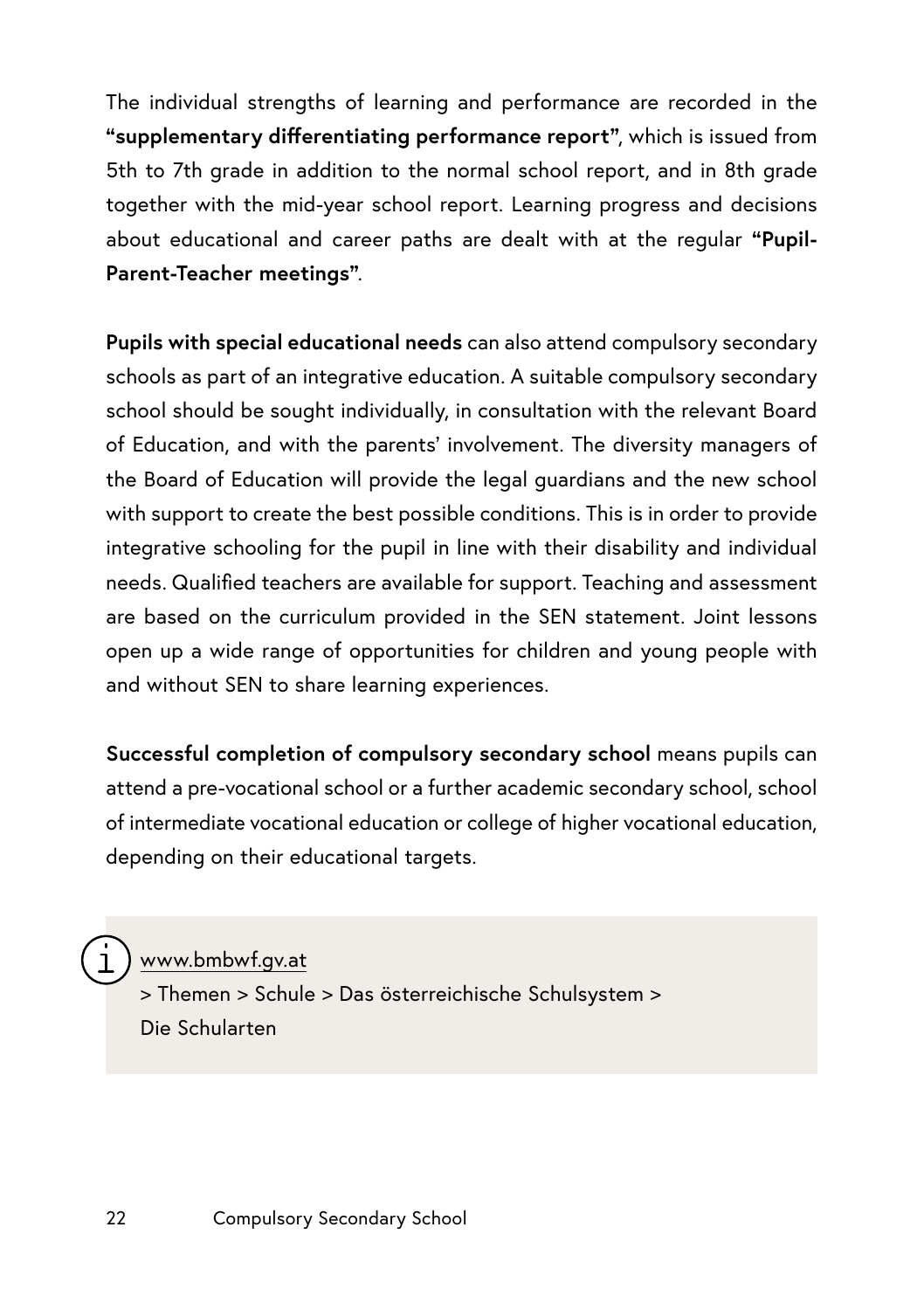<span id="page-24-0"></span>Integrative School / School of Special Needs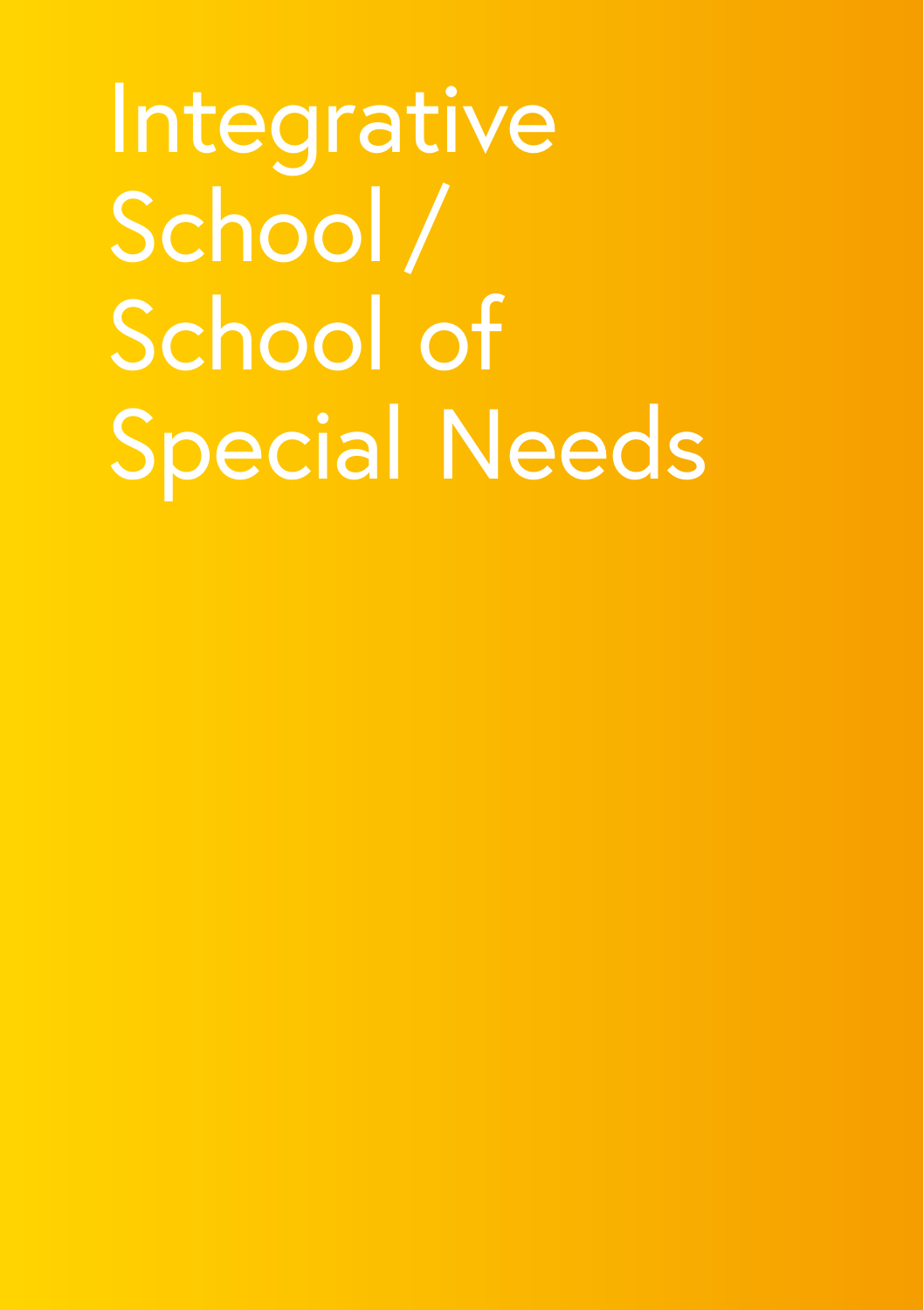#### **Special Educational Needs**

Children and young people with special educational needs (SEN) can be cared for either in an integrative school or in a school of special needs, depending on the wishes of the parents or guardians. SEN are assessed either at the request of the legal guardian or officially by the Board of Education.

**Integrative lessons** open up a wide range of opportunities for children and young people with and without SEN to share learning experiences. Pupils with special educational needs can enjoy integrative teaching at primary school, compulsory secondary school, the lower cycle of an academic secondary school, pre-vocational school and the one-year domestic science school.

A **school of special needs** consists of nine grades, with the last grade being a pre-vocational year.

Pupils with special educational needs are taught in integrative schools and in schools of special needs according to the curriculum stated in their individual SEN statement. This includes the mainstream school curricula as well as the curriculum of the school for special needs.

Both integrative schools and schools of special needs offer pupils with SEN the option of completing a voluntary 11th and 12th school year – with the consent of the school operator and the relevant school authority.

#### [www.bmbwf.gv.at](http://www.bmbwf.gv.at)

> Themen > Schule > Das österreichische Schulsystem > Die Schularten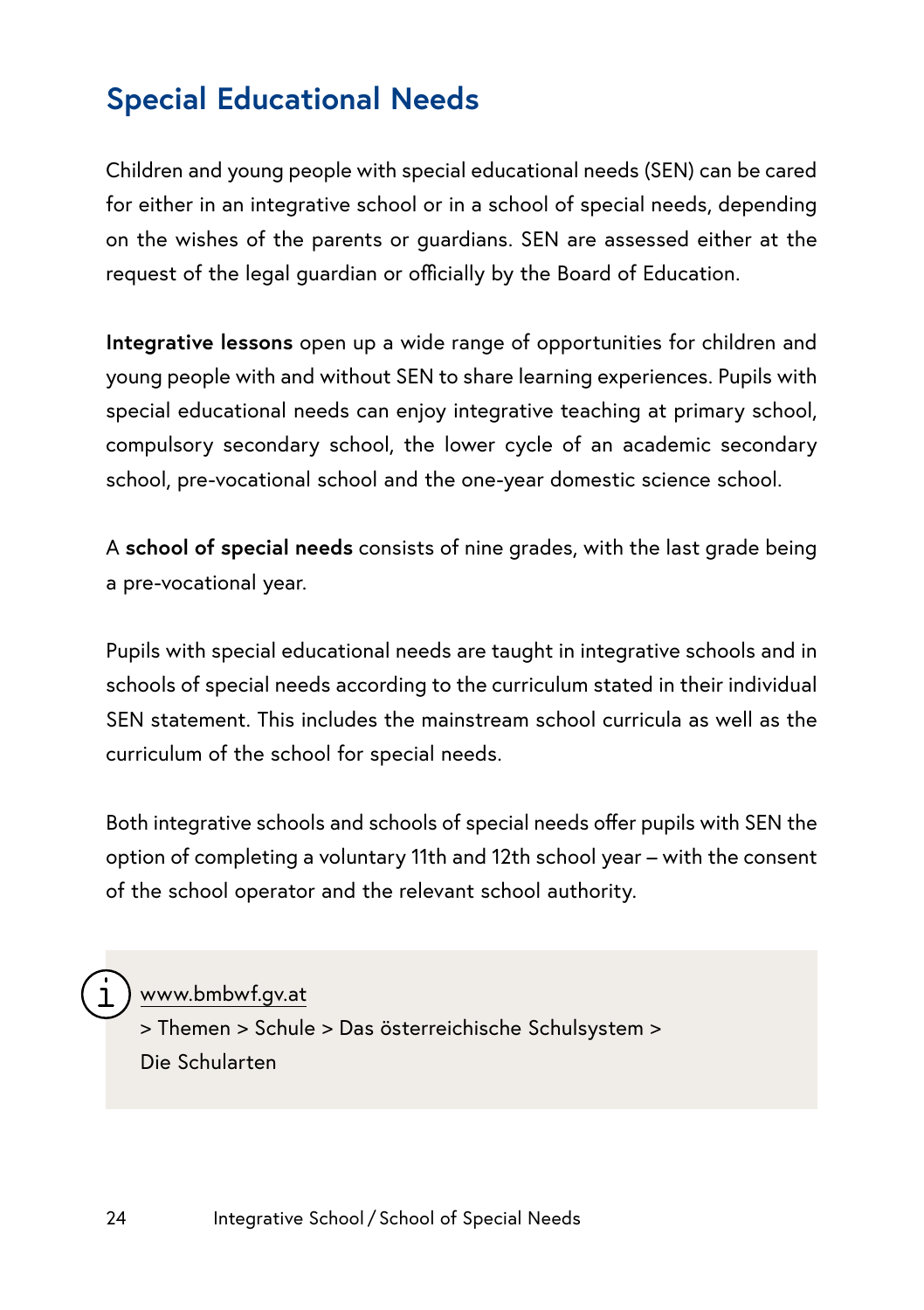# <span id="page-26-0"></span>Pre-Vocational School

- 
- 
- 
- 
- 
-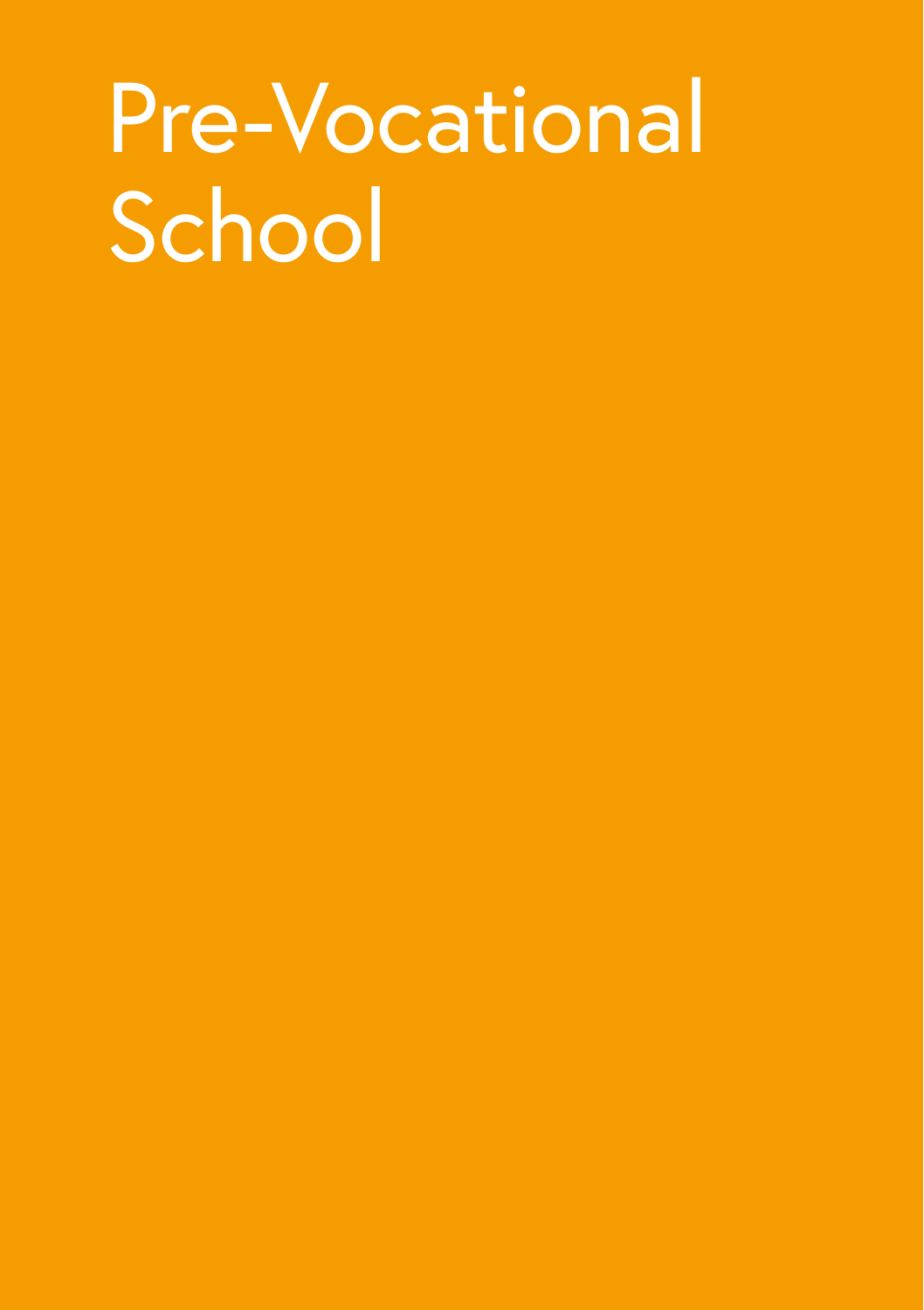# **Preparations for Working Life**

Pre-vocational school follows the 8th grade, and consists of one grade. In the 9th or in a voluntary 10th or 11th year of school, pupils are prepared for later life – especially for working life – by deepening and expanding on general education, comprehensive vocational guidance, obtaining basic vocational training in an optional subject and strengthening their personal and social skills.

The 32 hours of teaching per week are intended to impart **basic professional knowledge and skills** in order to obtain the best possible qualifications for dual training<sup>2</sup> and a transfer to secondary schooling. Each school can independently adapt the number of hours per week spent studying the general compulsory subjects and the compulsory elective subject to fit the interests of the pupils and the regional economic structures.

Pupils with special educational needs are taught in an integrated manner based on the curriculum for the pre-vocational year at pre-vocational school.

#### **Career Choice Competence**

With regard to developing **Career Choice Competence**, pre-vocational schools focus on providing guidance, recognising personal strengths and weaknesses, comparing professional goals and desires and providing more insight into different working environments.

The **general compulsory subjects** (e.g. professional and everyday life, German and communication, modern foreign language, applied mathematics, political

<sup>2</sup> See "Vocational School" Chapter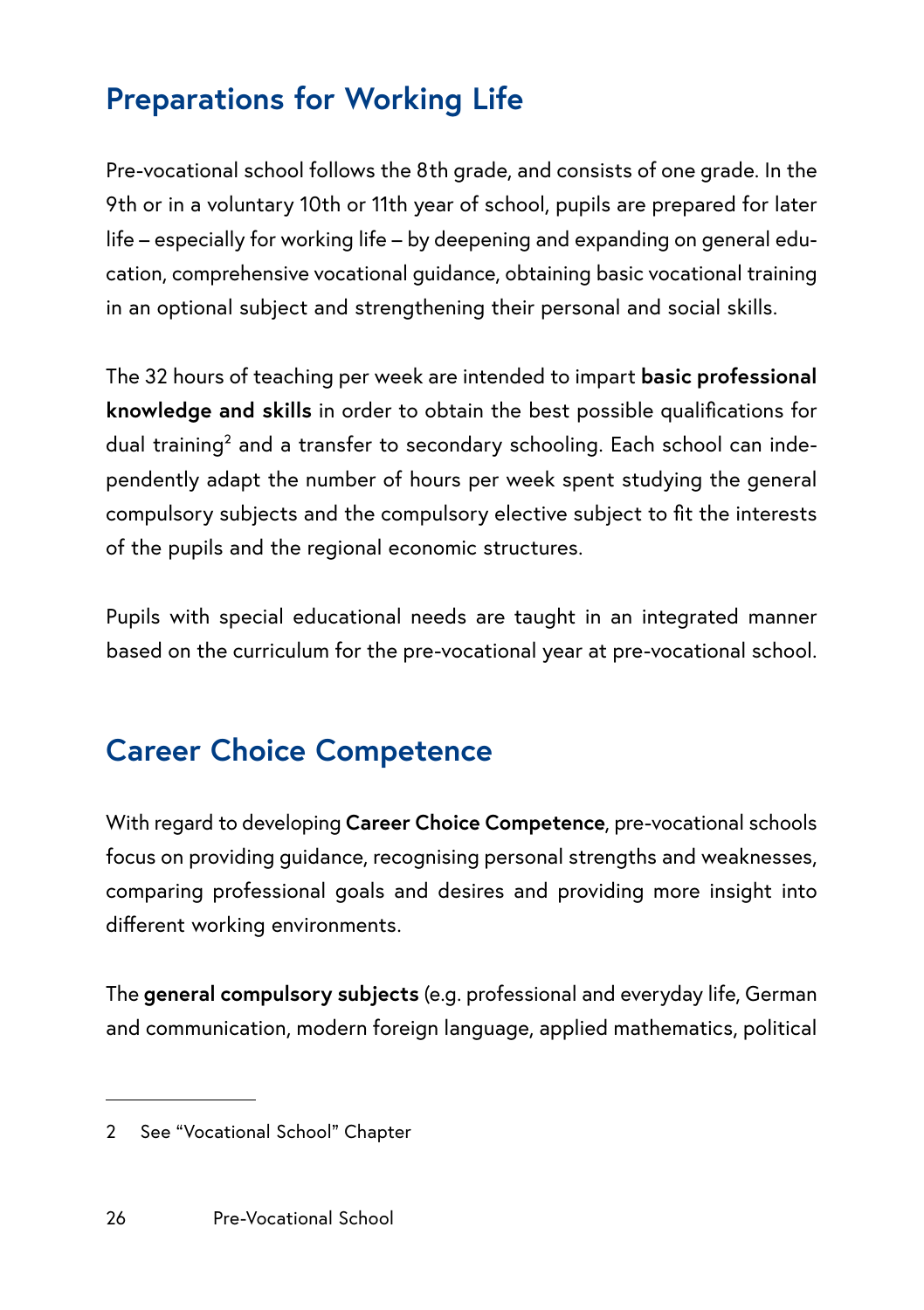education, economics and ecology, exercise and sport) provide an in-depth and extended general education.

**Basic vocational training** is provided in specialist fields (as a bundle of alternative compulsory subjects). These correspond to broad professional fields within business, with the acquisition of basic skills, abilities and knowledge (key qualifications). Competence and work-based learning encourages the pupils' individual talents and motivation to learn.

# **Specialisms**

There is a choice of **seven specialisms,** divided into two clusters (technology and services), depending on vocational interests and inclinations:

- **Metal**
- Electrical
- Wood
- Construction
- Trade and Office
- Health, Beauty and Social Affairs
- Tourism

The schools can independently decide to combine subject areas or to offer additional subject fields (e.g. mechatronics) if the vocational interests of a sufficiently large group of pupils and the structure of the regional economy so require.

Since the introduction of a new curriculum in September 2020, the teaching year has been divided into three phases. At the beginning of the teaching year, there is an orientation phase (4 to 8 weeks) and an optional focus phase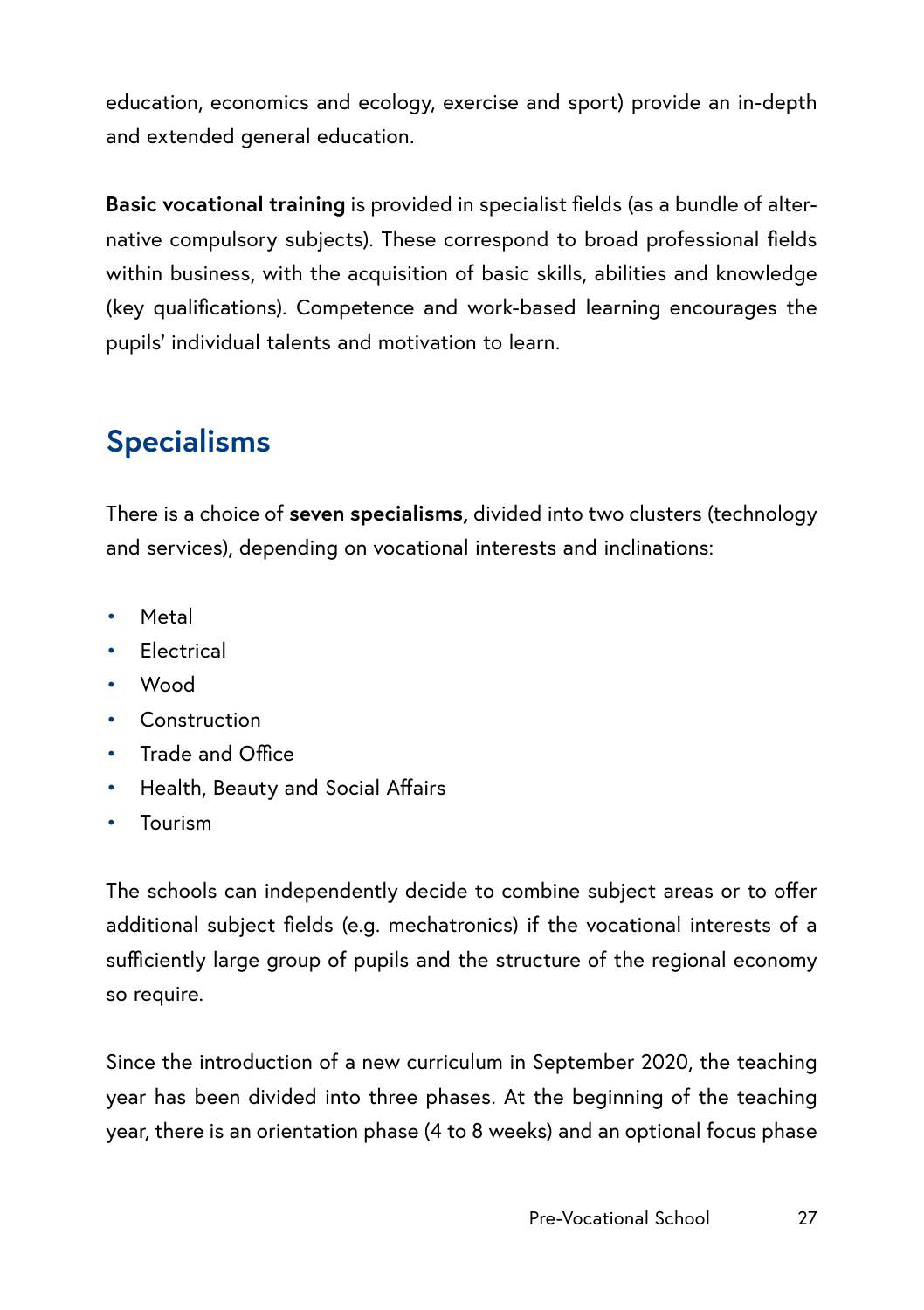(maximum duration until the end of the 1st semester). This is followed by the intensification of basic vocational training in the chosen specialism.

The **orientation phase** at the beginning of the school year gives the pupils the opportunity to get to know all of the subjects offered by the school.

If they pass the pre-vocational school (at the 9th grade), the pupils obtain, among other things, the right to transfer to the 1st grade of a school of intermediate vocational education or college of higher vocational education without the need to sit an entrance examination



[www.bmbwf.gv.at](http://www.bmbwf.gv.at)

> Themen > Schule > Das österreichische Schulsystem > Die Schularten

[pts.schule.at](http://pts.schule.at)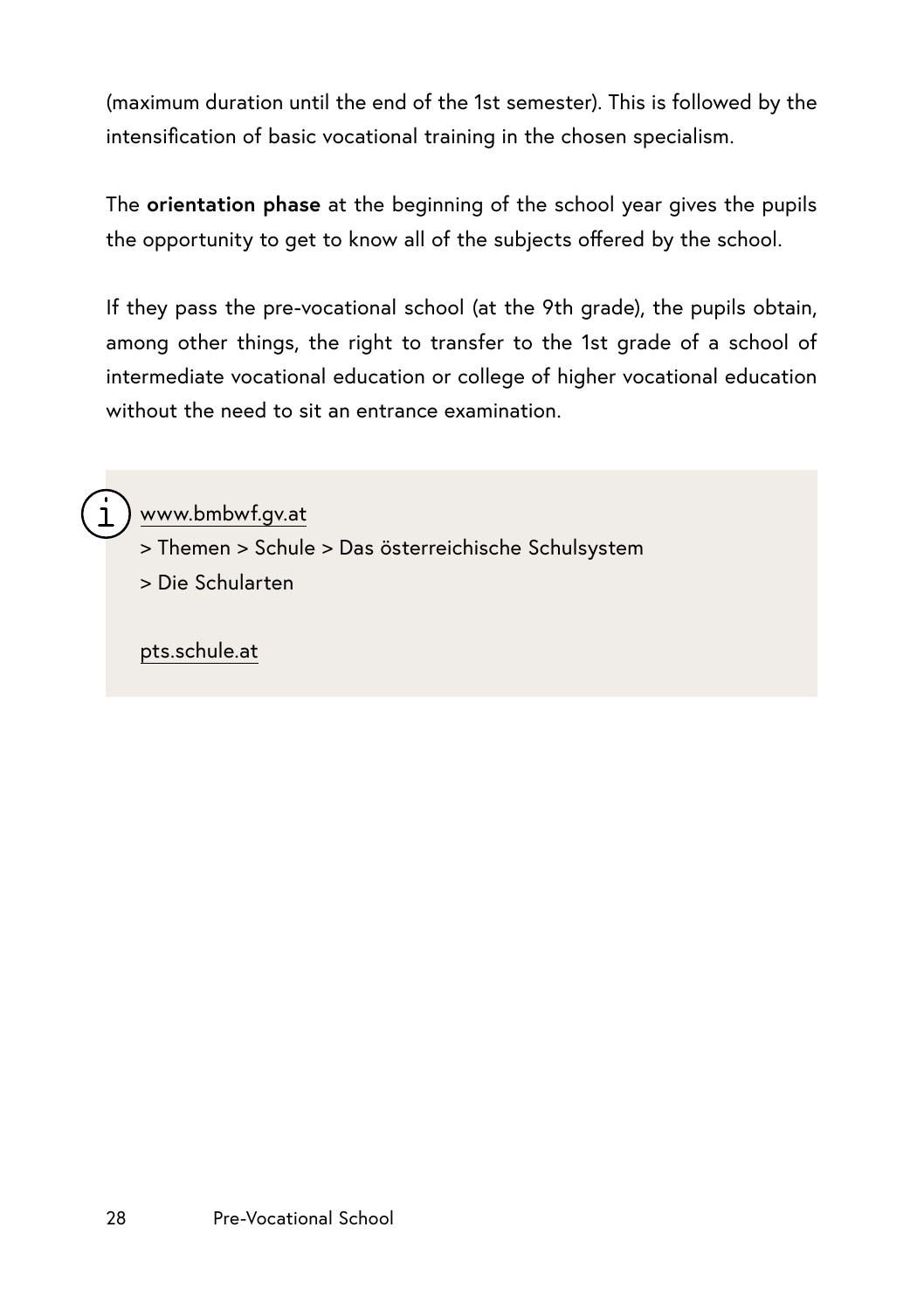# <span id="page-30-0"></span>Academic Secondary School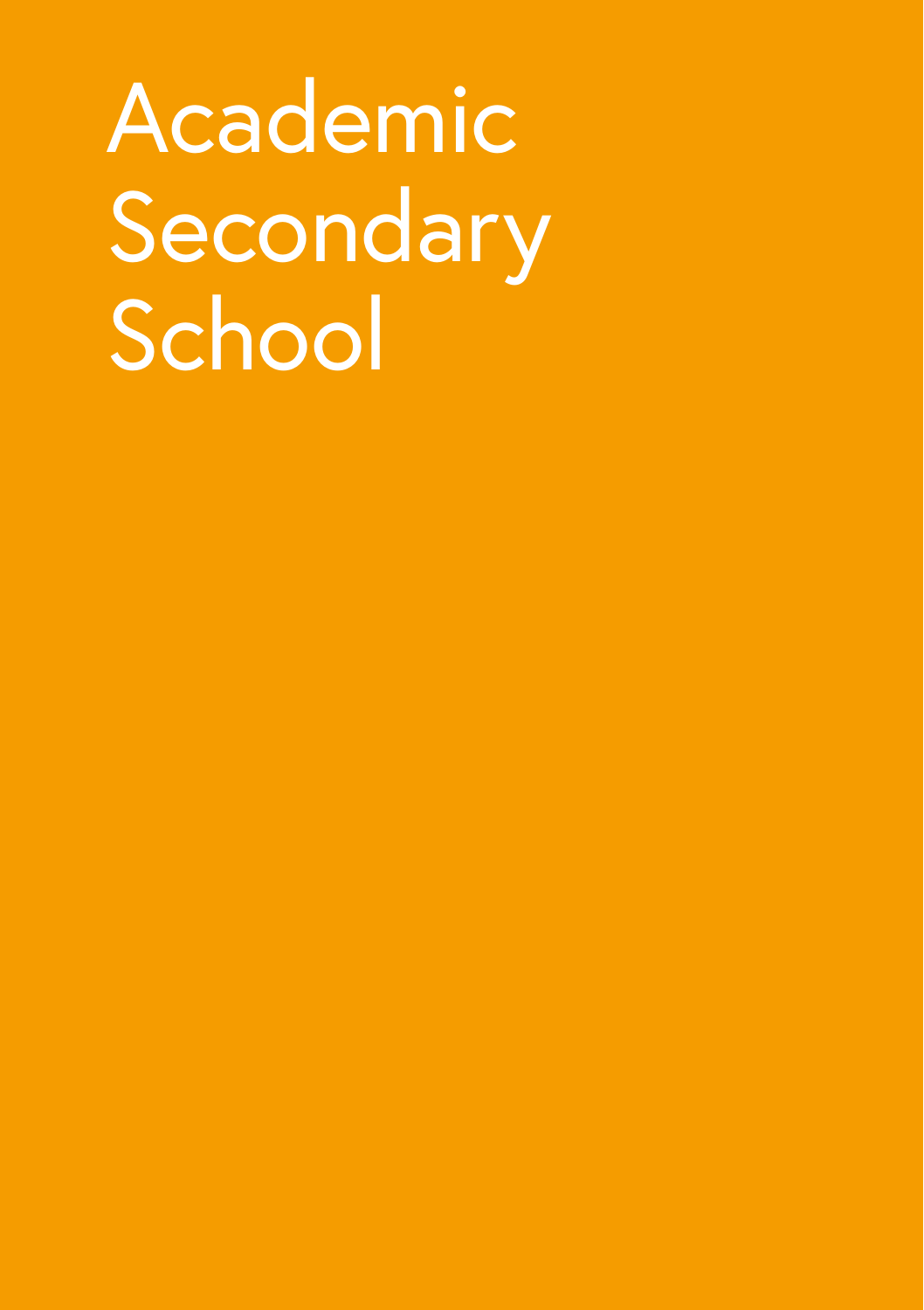### **In-depth General Education – Academic Secondary School (AHS)**

The academic secondary schools have the task of providing pupils with a comprehensive and in-depth general education, while also readying them for university entrance.

The academic secondary school comprises a four-year Lower Cycle and, generally, a four-year Upper Cycle, which concludes with the Reifeprüfung (Matura).

To enter into the 1st grade of Academic Secondary School,

- pupils must have successfully completed the 4th grade of Primary School (with "very good" or "good" grades in German, reading, writing and mathematics)
- or must possess a school council evaluation that, despite being "satisfactory" in these compulsory subjects, they will most likely meet the requirements of the general secondary school due to their other achievements,
- or by way of an entrance exam.

### **Forms of Academic Secondary School**

Lower Cycle (1st to 4th grade) and Upper Cycle (5th to 8th grade):

- **Gymnasium** with a special focus on languages, humanities and the arts
- **Realgymnasium** with a special focus on natural sciences and mathematics
- **Wirtschaftskundliches Realgymnasium** with a special focus on economics and life skills (including a practical focus)

Only in the Upper Cycle: **Oberstufenrealgymnasium** with a special focus on linguistic, scientific and musical-creative educational content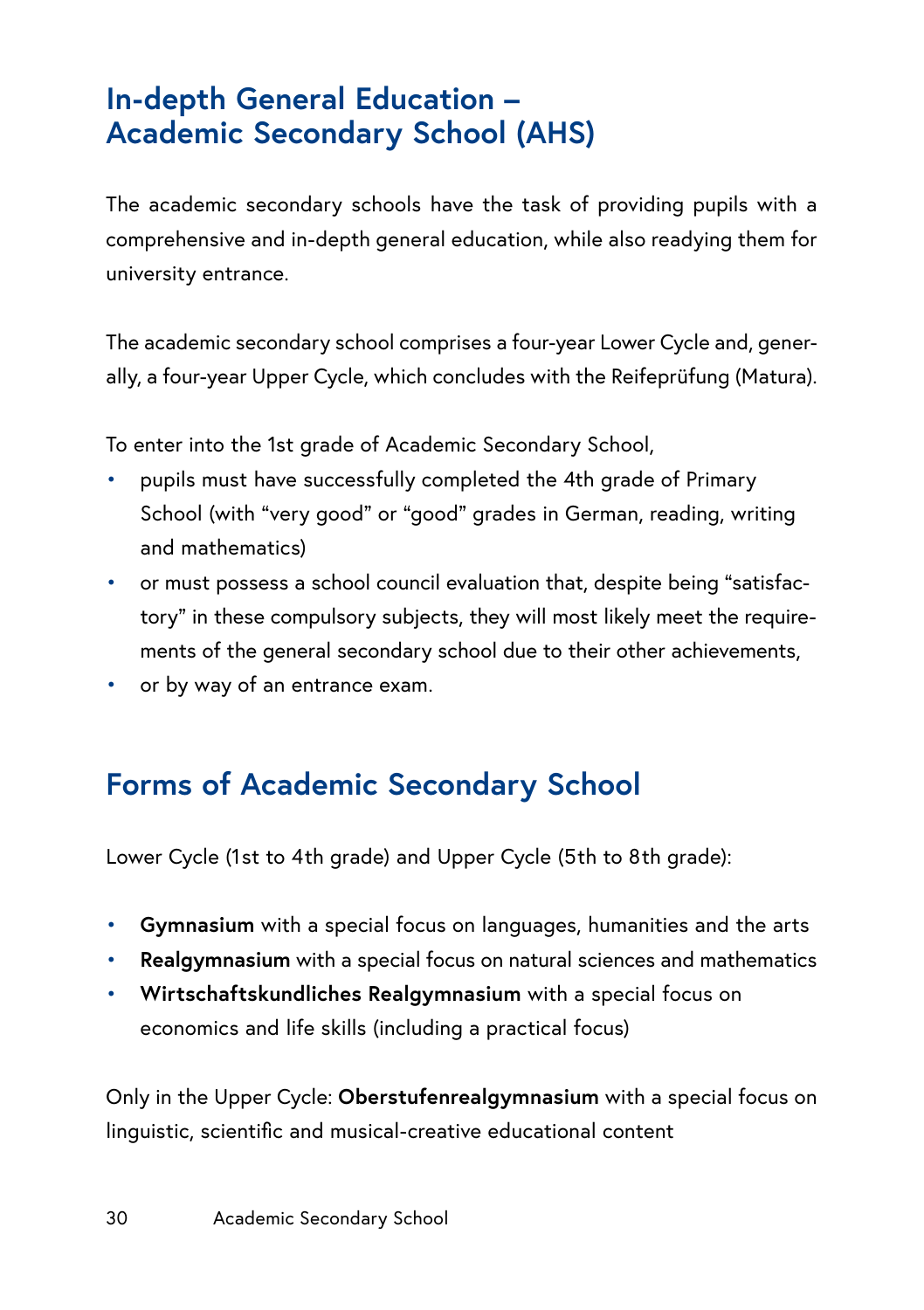## **Special School Forms**

- Aufbaugymnasium and Aufbaurealgymnasium (Especially for pupils with a compulsory school leaving certificate, in order to give them a university entrance qualification. This usually applies to those who have successfully completed eight years of primary education. However, these are now used very rarely.)
- Gymnasium, Realgymnasium and Wirtschaftskundliches Realgymnasium for people in employment
- Academic secondary school with musical and sporting focus by aptitude test
- Academic secondary school for linguistic minorities (Slovenian, Croatian, Hungarian)
- Werkschulheim (five years)
- Gymnasien and Realgymnasien with a focus on foreign language teaching (further information at the Boards of Education).

The Boards of Education provide information on other special forms (e.g. those with a focus on computer science, natural science, competitive sports) that are carried out as part of school pilot schemes and Academic Secondary Schools with boarding facilities (public and private).

[www.bmbwf.gv.at](http://www.bmbwf.gv.at)

> Themen > Schule > Das österreichische Schulsystem > Die Schularten

> Themen > Schule > Schulpraxis > Die Zentralmatura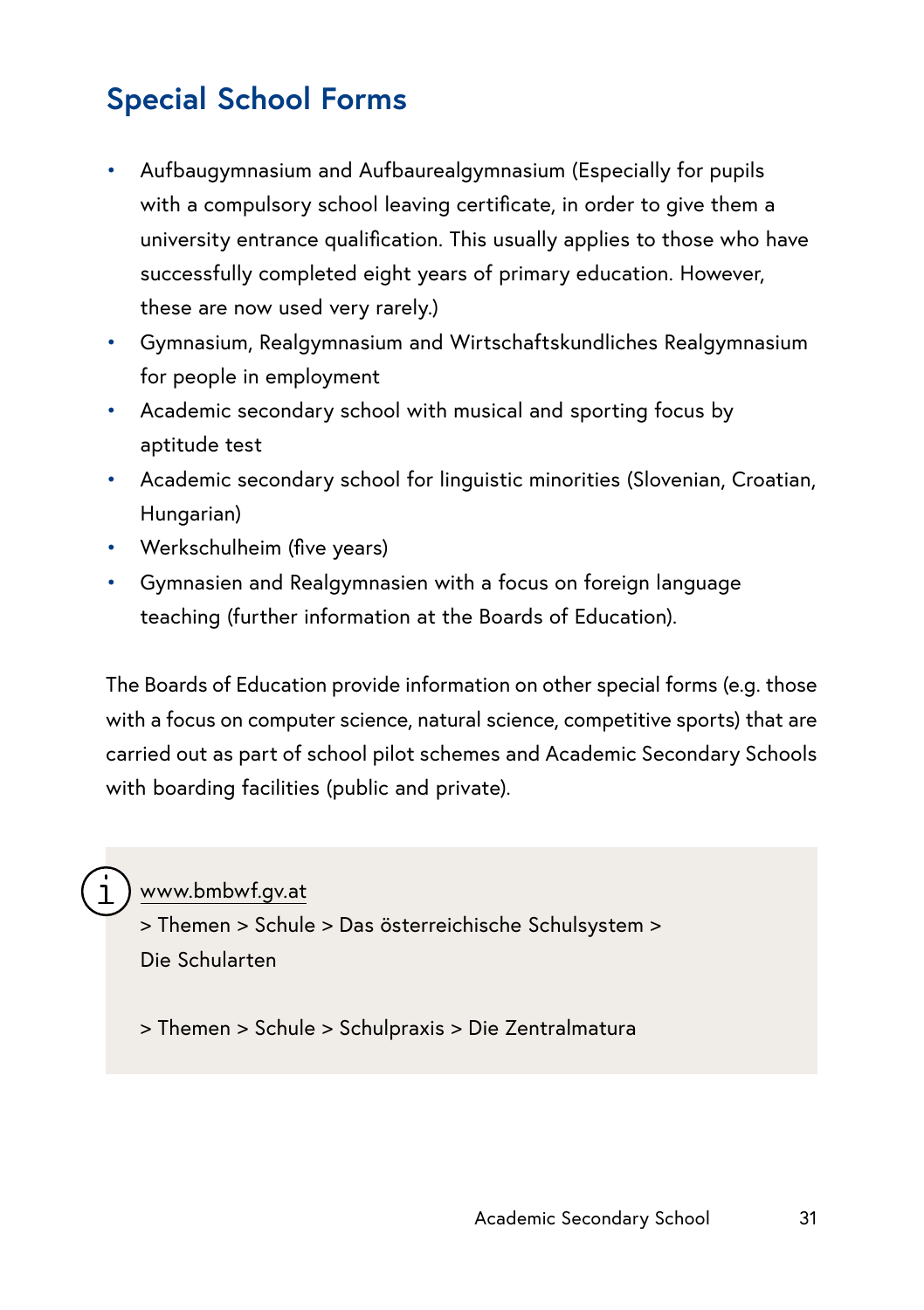# <span id="page-33-0"></span>Vocational School

- 
- 
- 
- 
- 
- 
- 
-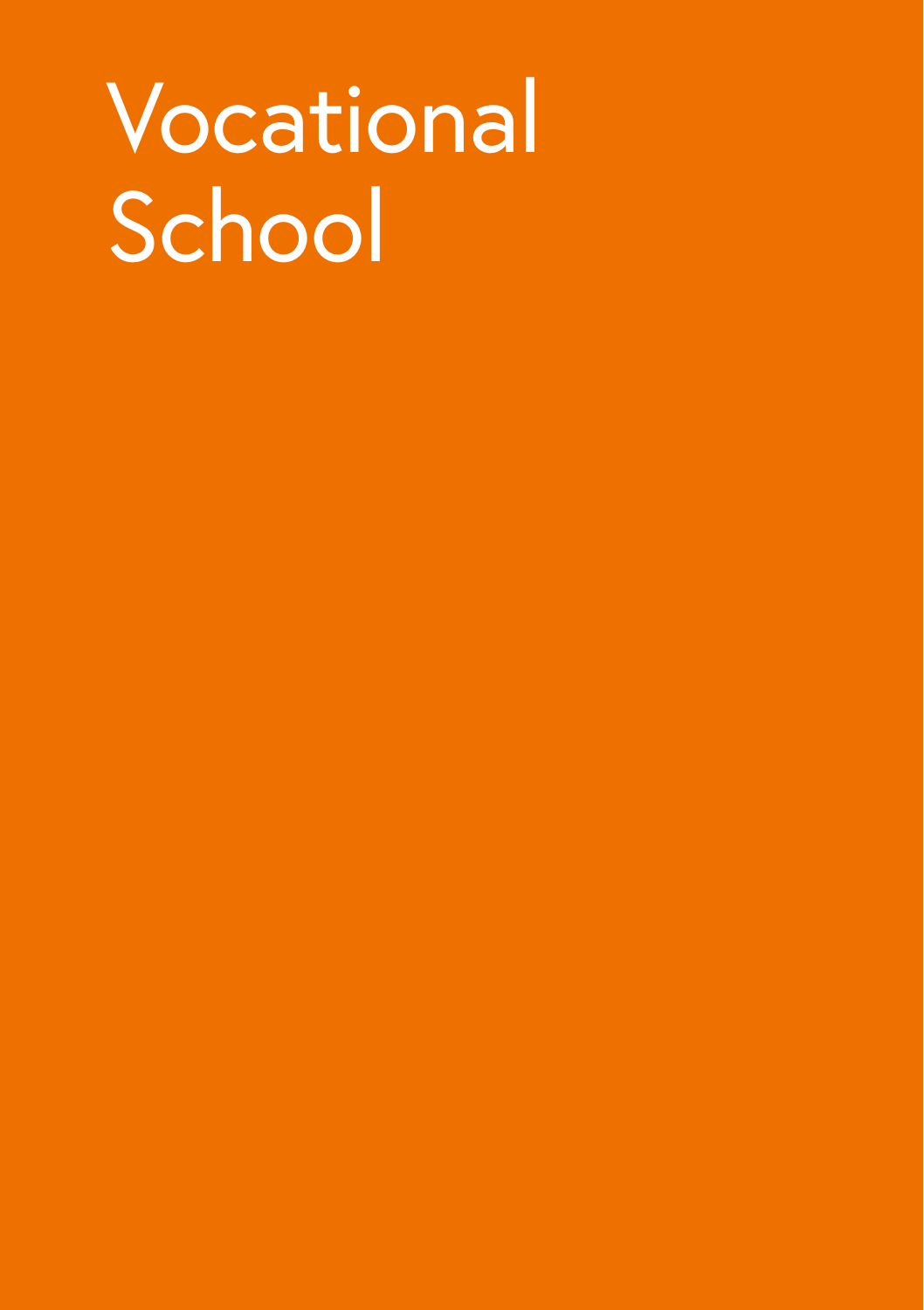### **Dual Training**

Vocational school is one of the two places of learning for **dual training (apprenticeship). You can begin this dual training programme after completing compulsory education.** The practical training aspect takes place within a company or in a training facility; young people sign an **apprenticeship contract** or **training contract**.

**Vocational schools** supplement the training received within the company and expand on a pupil's general education.

Depending on the skilled trade the pupil is learning, training can last between two and four years, but is generally **three years. Apprentices** attend vocational school for the entire length of their training, as school attendance is a compulsory part of the apprenticeship. The lesson hours at the vocational school are part of the working time. While attending vocational school, apprentices receive an apprenticeship income.

Lessons at vocational school are offered:

- **all year round**, i.e. at least one full or at least two half days of school per week;
- **as a course**, i.e. at least eight weeks of constant school, or
- seasonally, i.e. only at a particular time of the year.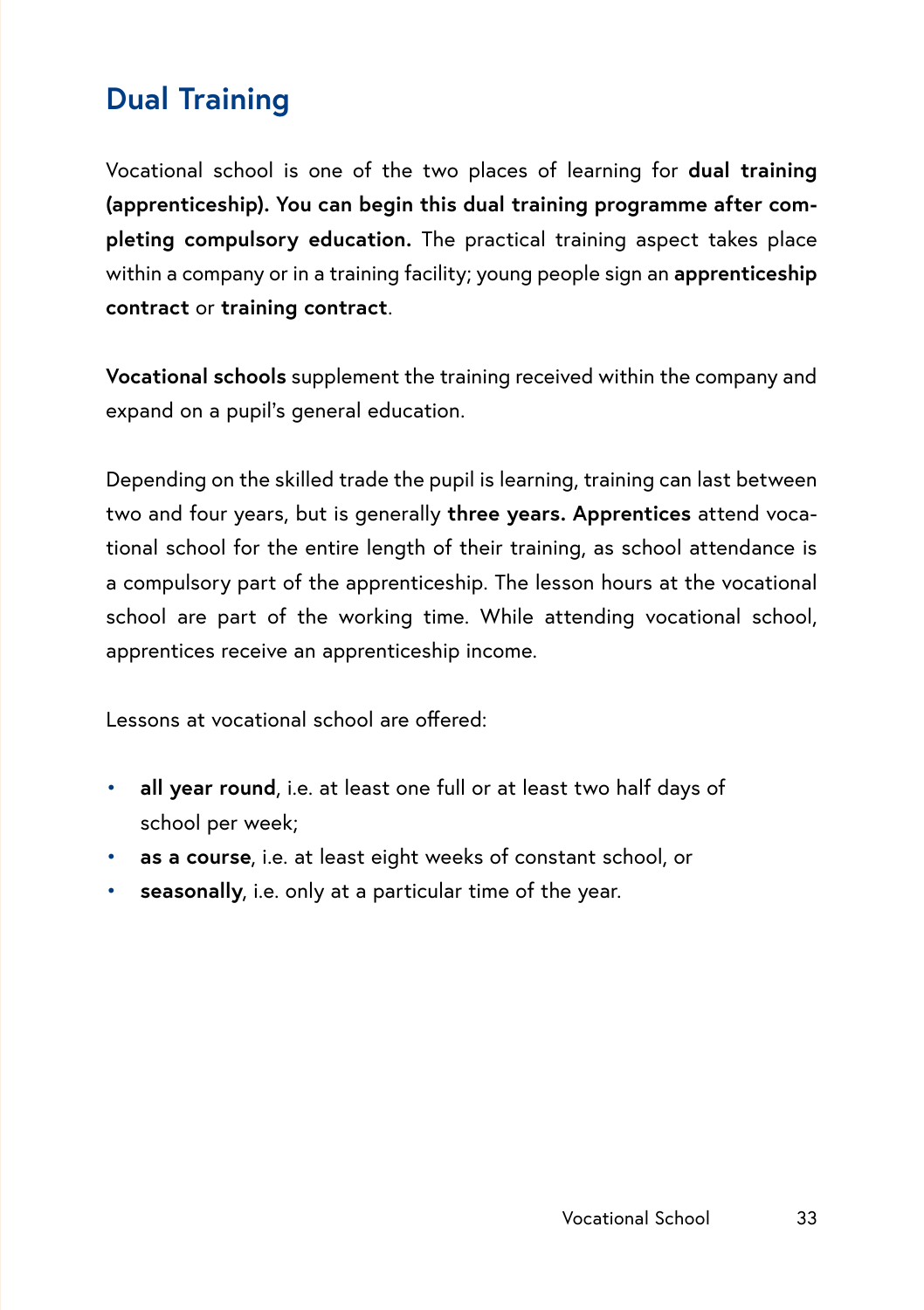## **Skilled Trades**

There are around **200 skilled trades** in the following groups of skilled trades:

- Construction
- Office, administration, organisation
- Chemistry
- Print, photo, graphics, paper processing
- Electrical engineering, electronics
- Gastronomy
- Health and personal care
- Trade
- Wood, glass, clay
- Information and communications technology
- Food and luxury foods
- Metal technology and mechanical engineering
- Textiles, fashion, leather
- Animals and plants
- Transportation and warehousing

After completing the apprenticeship, the **Apprenticeship Examination** is taken. This consists of one practical and one theory exam (written and oral). If pupils have successfully passed the final class of vocational school, the final apprenticeship examination will be the practical exam only.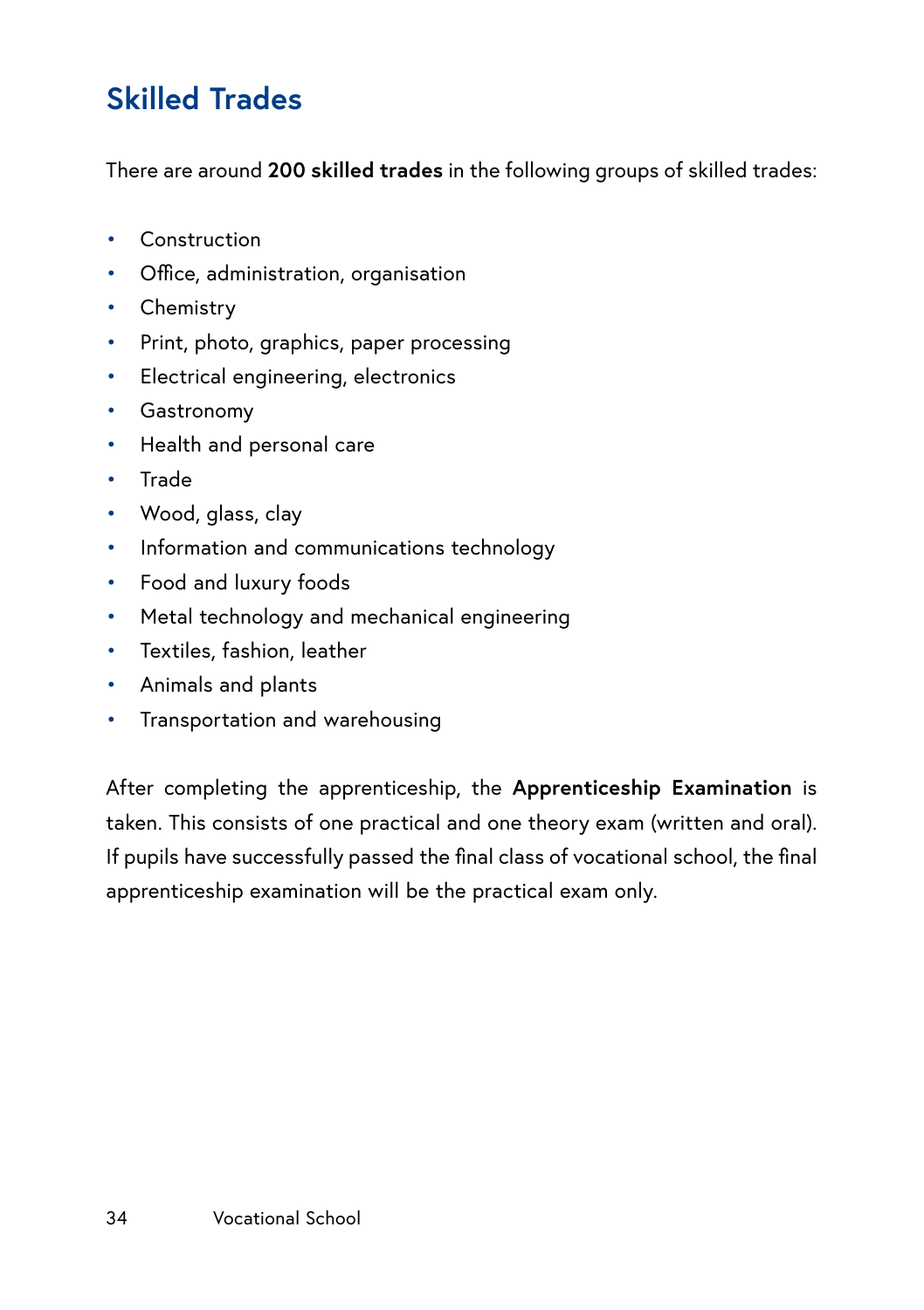When pupils have successfully passed the final Apprenticeship Examination, the following options are available, amongst others, to obtain **further qualification:** 

- Master craftsman examination for a craft, with parts of the examination omitted
- Aptitude test for another regulated trade
- Vocational Reifeprüfung in order to access further studies



## [www.bmbwf.gv.at](http://www.bmbwf.gv.at)

> Themen > Schule > Das österreichische Schulsystem > Die Schularten

[www.abc.berufsbildendeschulen.at](https://www.abc.berufsbildendeschulen.at/)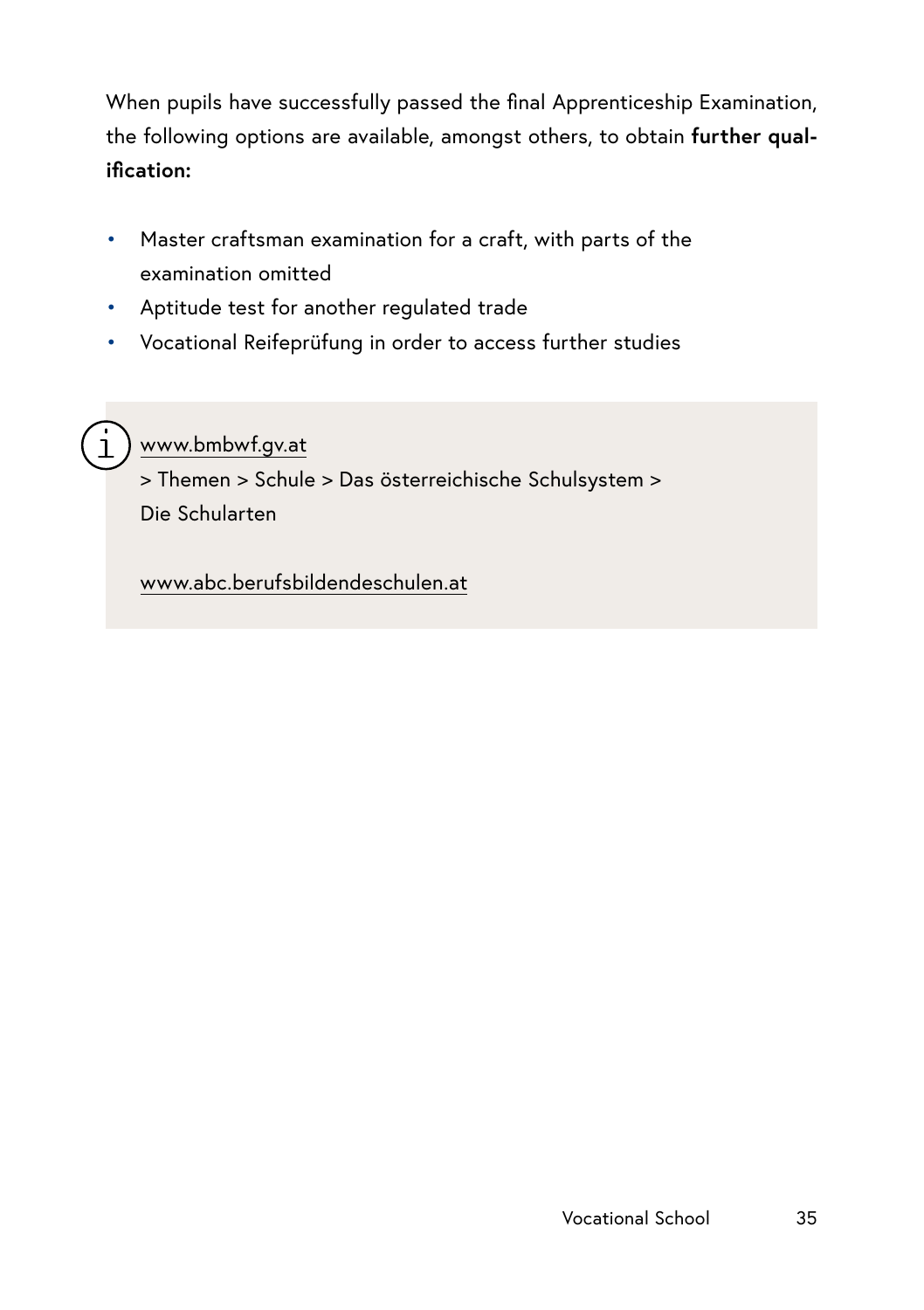School of Intermediate Vocational Education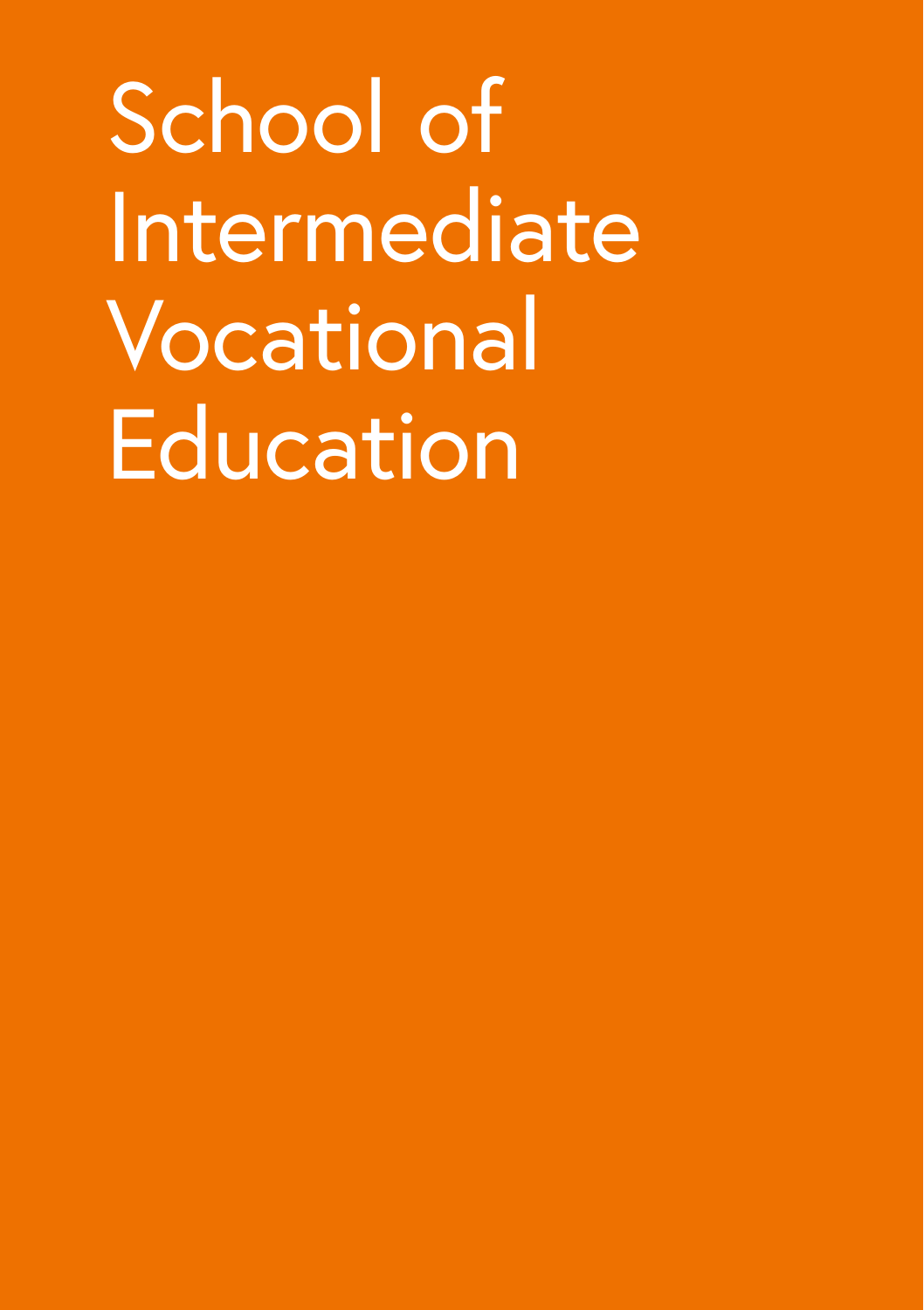# **Vocational Training**

Pupils can also attend a Vocational Secondary School (BMS) after successfully completing compulsory education. They attend this school for **between one and four years.** Schools of intermediate vocational education with a training period of one or two years provide basic professional training, and those with a training period of **three to four** years and a Leaving Examination result in **completed vocational training.** 

In some cases, you may need to sit an **entrance examination**. There is no entrance exam if you have successfully attended a pre-vocational school. There is no entrance example for one or two-year courses at schools of intermediate vocational education or for agricultural colleges.

You must sit an entrance exam if you want to attend a school of intermediate vocational education that has a focus on sports or the arts.

# **Training in a Variety of Fields**

• **Specialist technical, commercial and arts and crafts schools** (three to four years)

Subjects: Art and design, structural engineering, chemical engineering, electronics and technical informatics, electrical engineering, flight technology, building technology, information technology, interior design and wood technologies, mechanical engineering, mechatronics, media engineering and print management

• **Commercial school** (three years) Training for professions in all branches of the economy and administration; Commercial school for (high) performance athletes (four years)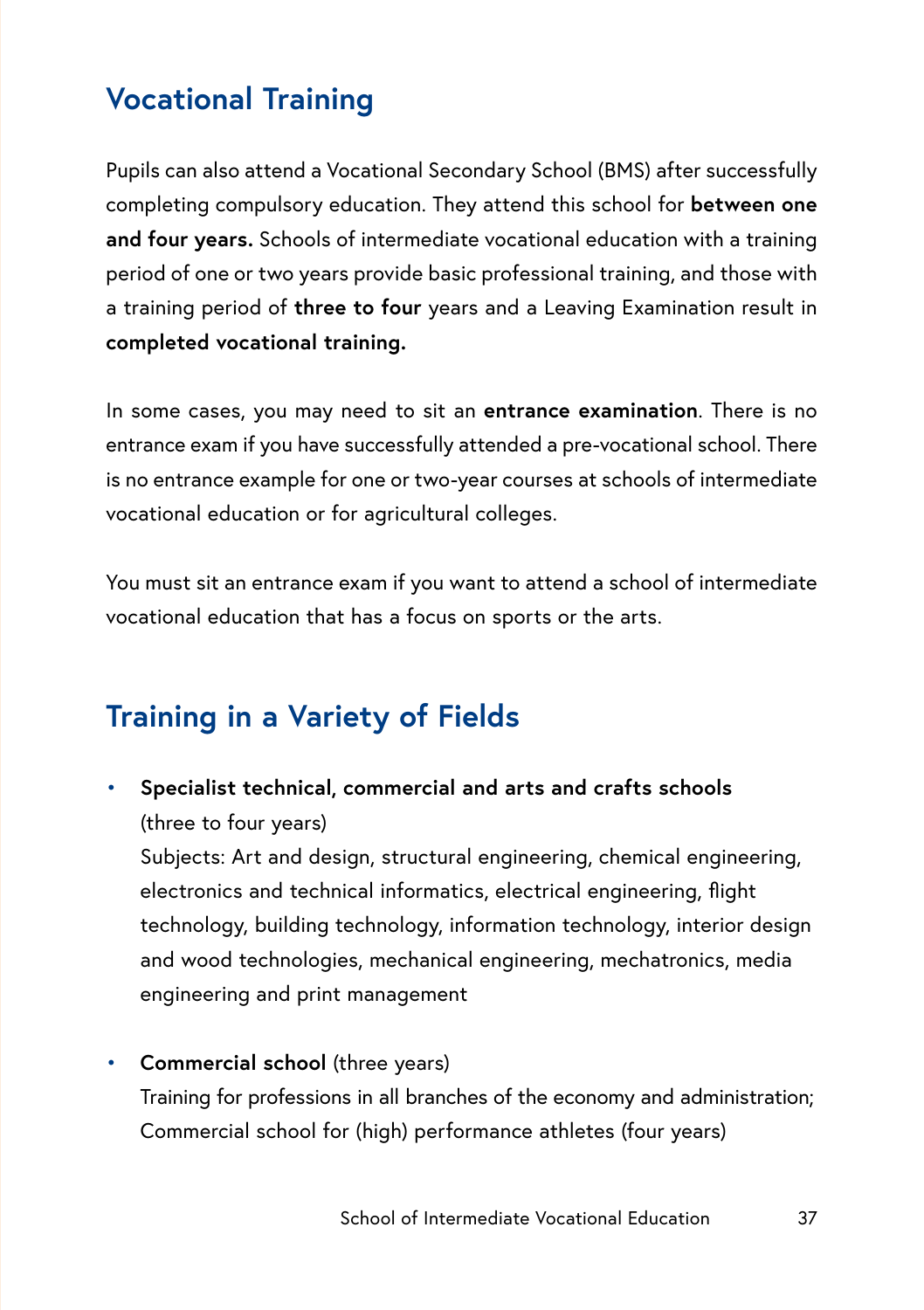- **School of business professions** (one, two and three years) Training in economic and tourism professions Specialisations at the school's discretion, e.g. health and social affairs, nutrition
- **Specialist school of fashion** (three years) Training to become a specialist in the fashion and clothing industry Specialisations at the school's discretion, e.g. applied management, trade and design
- **Hotel management school, tourism school, hospitality school** (three years)

Training as a specialist in the hotel and hospitality industry or in spa administration or tourism Specialisations at the school's discretion, e.g. gastronomy, sport, cuisine

- **School of social professions**
	- Three-year school for social professions
	- Schools for social care professions (admission only from the age of 17 or 19) with the following focuses: work with the elderly, family work, work with the disabled, support for the disabled; degree at technical level (2 to 3 years) or at diploma level (3 to 4.5 years); also available for working people
- **Agricultural and forestry technical schools** (apprenticeship duration two to four years)

Training to become an agricultural skilled worker Apprenticeship focus points, e.g. agriculture, rural housekeeping, nutrition and health management, health and social professions Information is provided by the agricultural school departments of the provincial governments.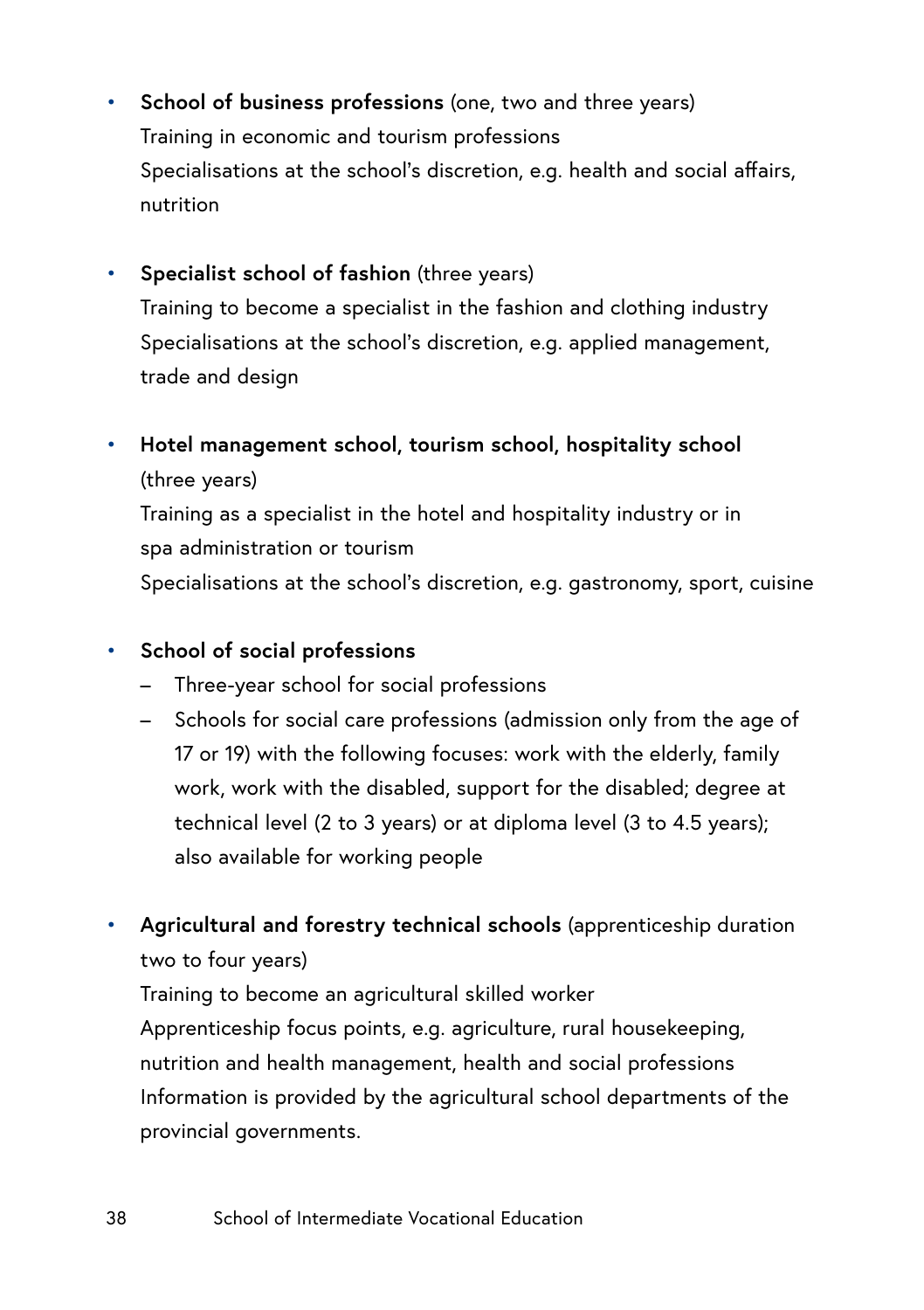• **Technical schools for teaching assistant professions** (three years) Training to assist with educational and teaching tasks in elementary educational institutions

Further vocational training:

#### • **Healthcare and Nursing**

- Training in nursing assistant professions
- Schools for healthcare and nursing (three years, currently being phased out)

[Health and nursing diploma: from 2024 training at Universities of Applied Sciences in cooperation with clinics and hospitals]

#### • **Federal sports academy** (three years)

- Training for extracurricular sport / sports teacher training
- In addition to general subjects such as German or English, sports teacher training focuses on substantiated training in sports science and practical sports. The most important subjects come from the fields of training theory, biomechanics, movement theory, pedagogy and sports management. In the practical training subjects, the focus is on the widest possible range of training, which includes both traditional sports such as tennis, football, gymnastics and skiing as well as new "on trend" sports.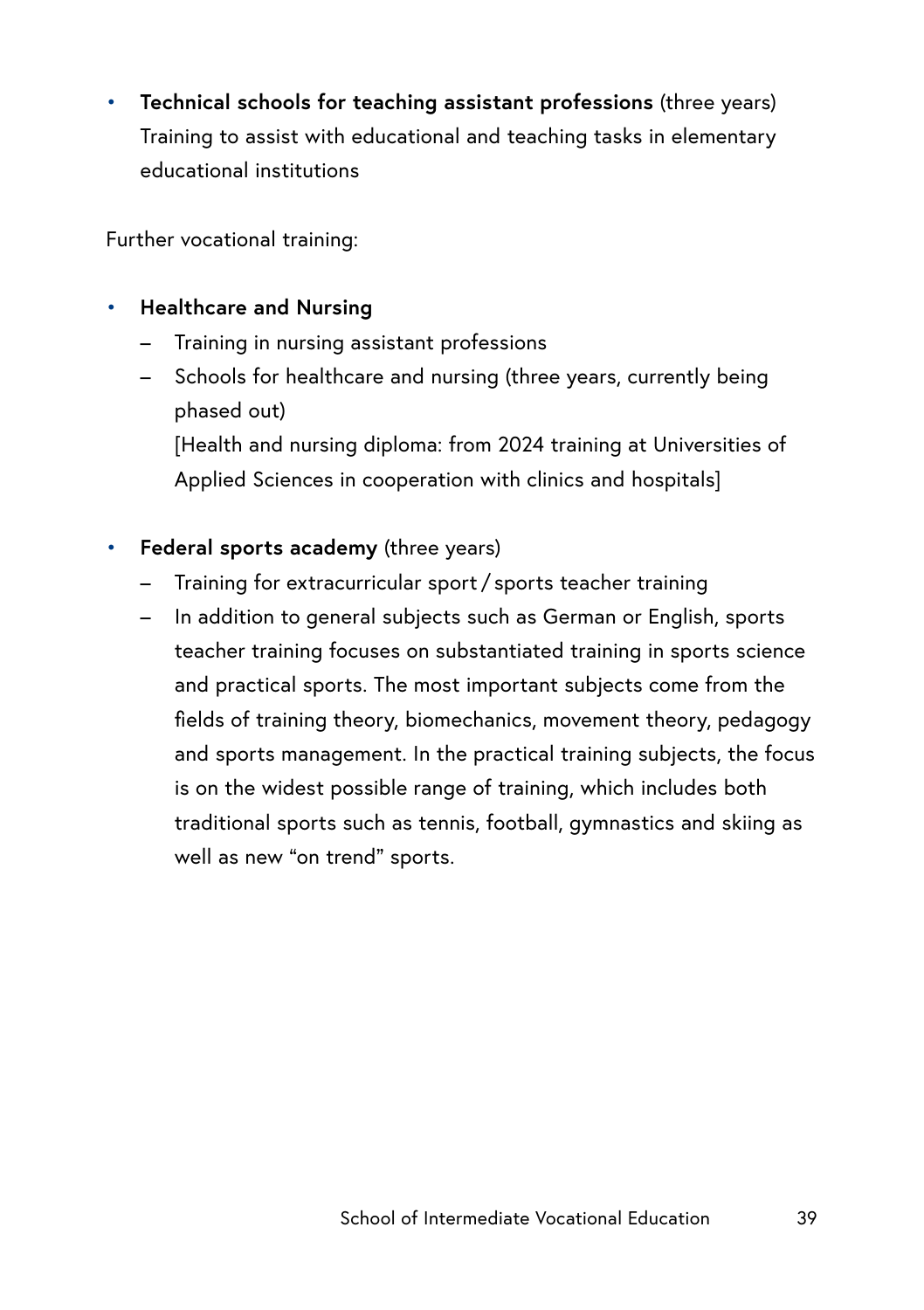## **Entitlements after Completing a Three to Four-Year Course at a Vocational Secondary School**

- Immediate exercise of relevant professional activities
- Access to regulated professions according to the Trade Regulation Act (Gewerbeordnung)
- Access to an add-on course (educational goal of the college of higher vocational education, six semesters, with completion of Reifeprüfung and Diploma Examination; see Post-Secondary VET Courses / Add-on Courses chapter)
- Option to take a Vocational Reifeprüfung in order to obtain university enrollment eligibility
- Crediting of relevant specialist knowledge, skills and already proven knowledge for mandatory examinations in the qualification examination or master craftsman examination
- Exemption from the Business Venture Examination for graduates of most of these schools of intermediate vocational education

## [www.bmbwf.gv.at](http://www.bmbwf.gv.at)

> Themen > Schule > Das österreichische Schulsystem > Die Schularten

[www.abc.berufsbildendeschulen.at](https://www.abc.berufsbildendeschulen.at/) [www.sozialministerium.at](https://www.sozialministerium.at)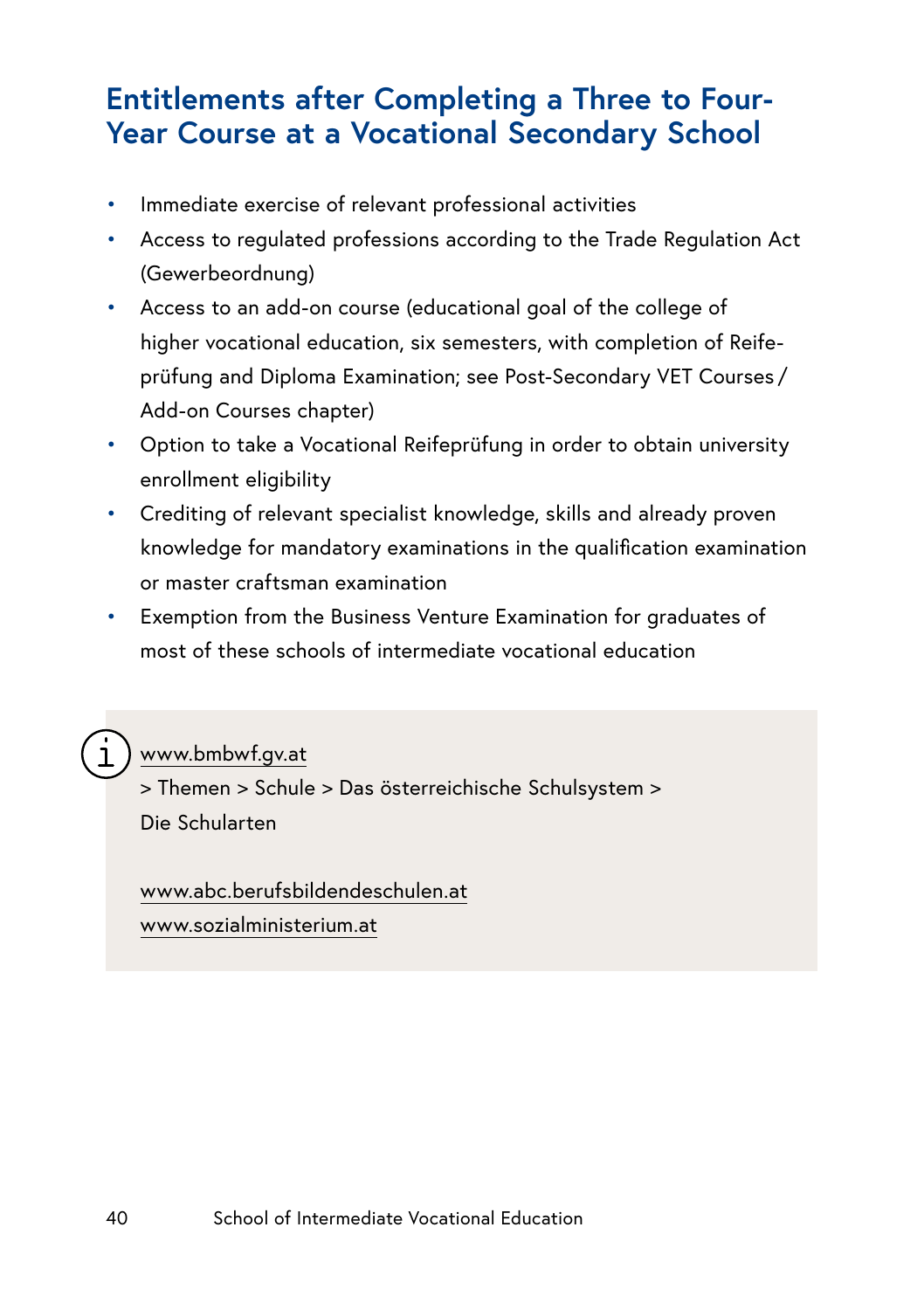College of Higher Vocational Education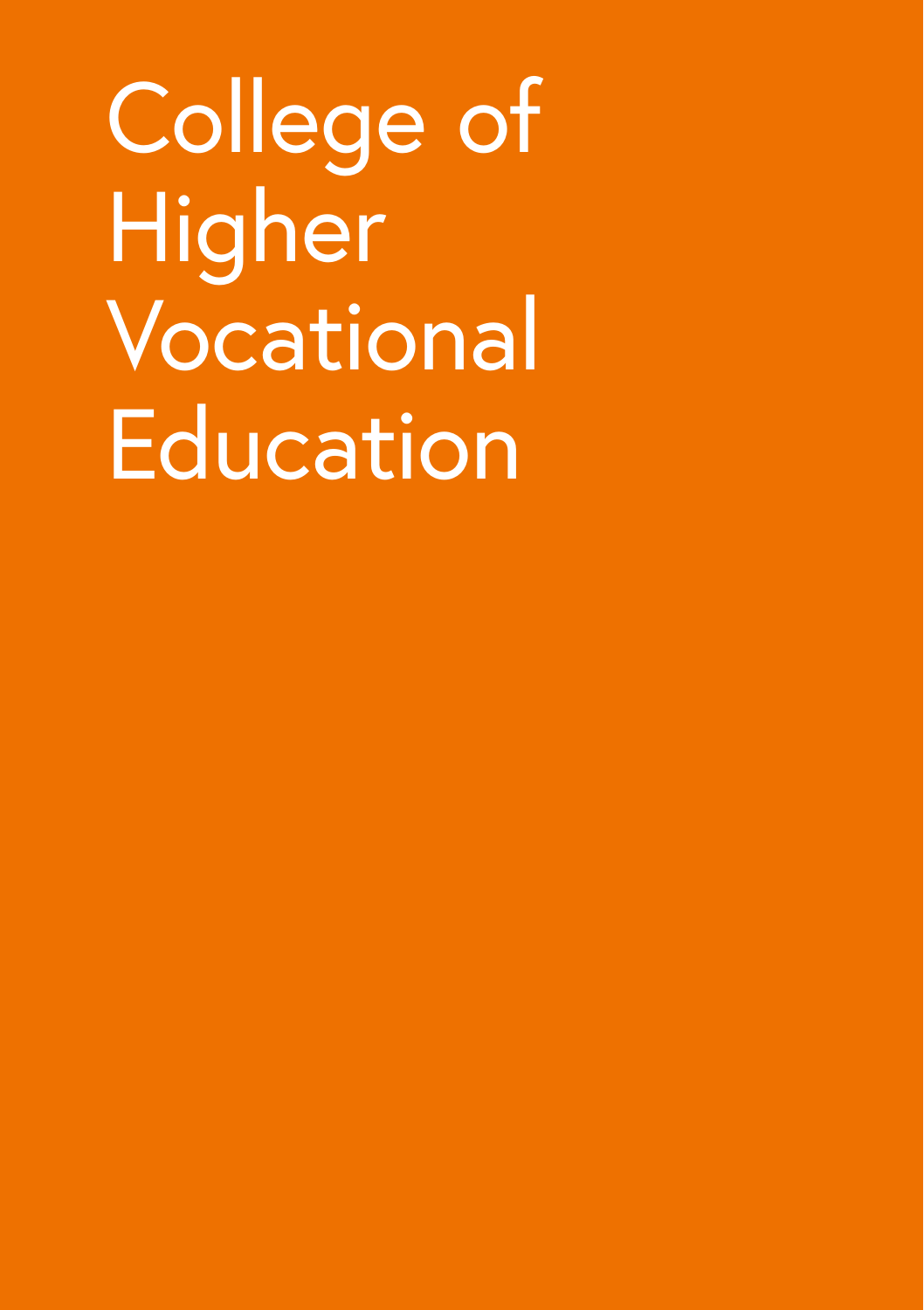Another option after successfully completing compulsory schooling is to attend a Vocational Secondary School (BHS) – usually **for five years.**

Colleges of Higher Vocational Education provide

- In-depth **general education**
- **Specific vocational qualifications** as part of a higher-level vocational apprenticeship
- **Practical apprenticeship.**

They end with the **Reifeprüfung and Diploma Examination**.

# **Admission**

Pupils who have **successfully** completed the 4th class of a compulsory secondary school, the 4th class or higher of an academic secondary school or the pre-vocational school up to the 9th grade can attend colleges of higher vocational education. In some cases, you may need to sit an **entrance examination**.

There is an aptitude test at educational institutions for elementary education and educational institutions for social education; there is an entrance exam at colleges of higher vocational education with a sporting or artistic focus.

Colleges for higher vocational education are also provided for **people who work** (as evening schools).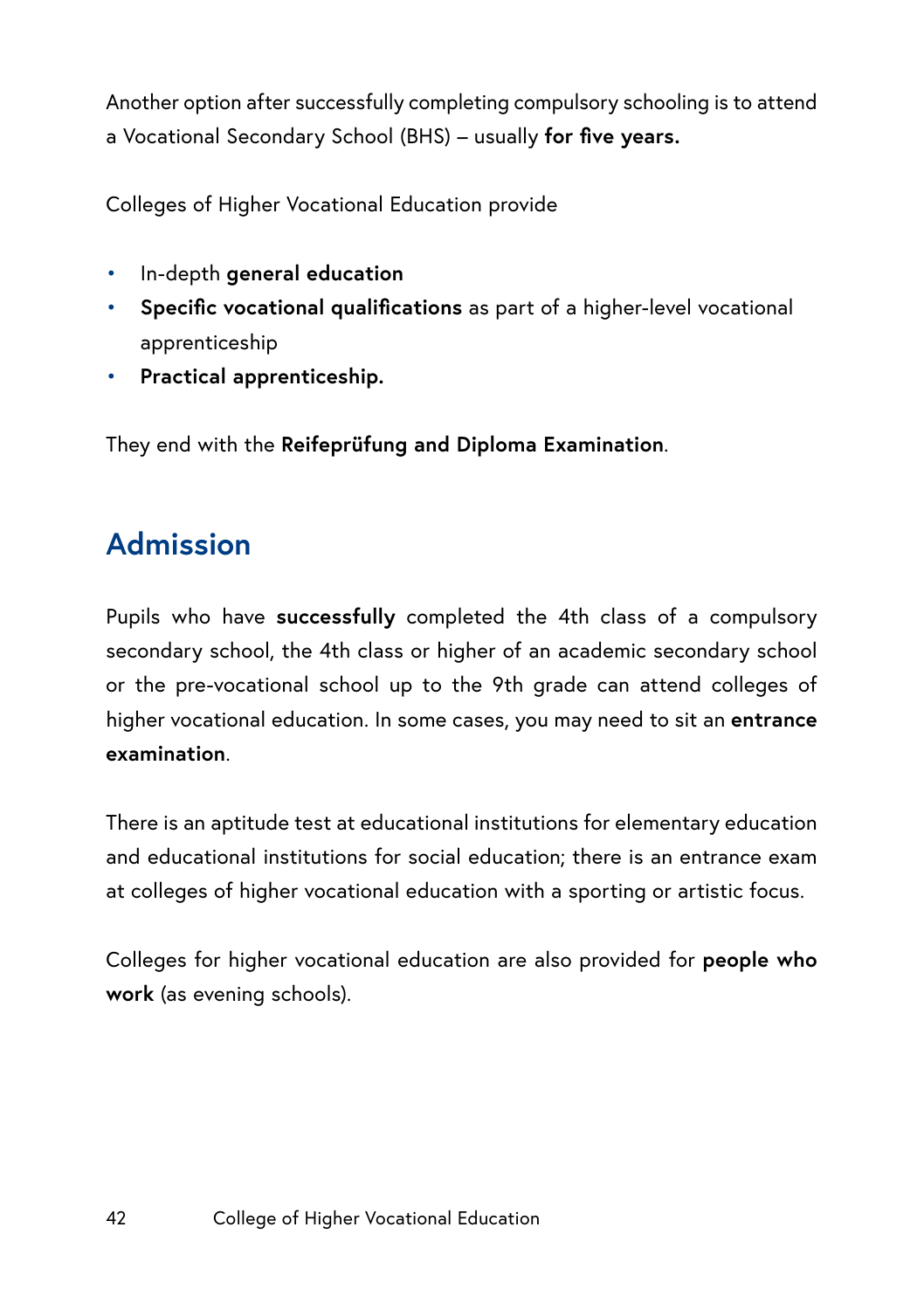# **Training in a Variety of Fields**

#### • **Higher technical and commercial educational institutions**

Fields: Art and design, construction technology, biomedical and health technology, chemical engineering, electronics and technical information technology, electrical engineering, flight technology, building technology, graphic and communication design, information technology, information technology, interior architecture and wood technologies, plastics technology, food technology, life science and sport, mechanical engineering, mechatronics, media, media engineer and print management, metallic materials technology, metallurgy and environmental technology, technology in medicine, industrial engineer

#### • **Higher educational institution for**

- Fashion
- Art and Design
- Product Management and Presentation
- Fashion design and product design

Training to become a qualified specialist in the fashion and clothing industry.

Specialisations and focus points at the school's discretion

#### • **Higher educational institution for tourism**

Training to become a qualified specialist in the tourism industry. Specialisations and focus points at the school's discretion, e.g. third modern foreign language, hotel and gastronomy management, digital marketing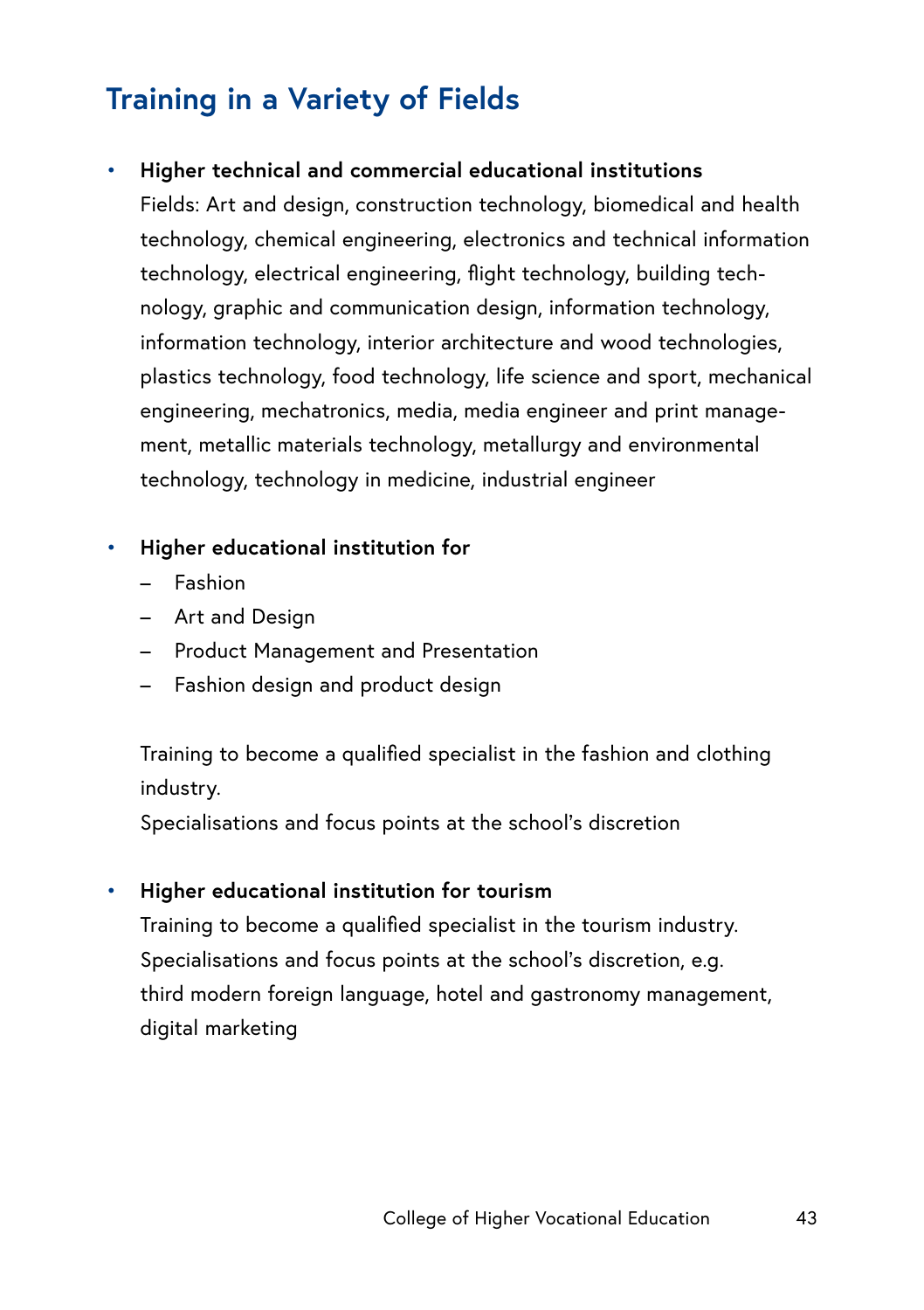#### • **Commercial academy**

Training for high-level professions in all branches of business and administration. Training focus: Information technology and information and communication technology – e-business, management, controlling and accounting, finance and risk management, controlling, business practice and taxes, entrepreneurship and management, international economy, communication management and marketing, logistics management, quality management and integrated management systems, ecologically orientated corporate management, management for … (at school's discretion)

Special training courses:

- Commercial Academy Economy and Law (JusHAK)
- Commercial Academy European and International Business (EuropaHAK)
- Commercial Academy Industrial Business
- Commercial Academy Digital Business (DigBiz HAK)
- Commercial Academy Communication and Media Informatics (MediaHAK)
- Commercial Academy for High-Performance Athletes
- Commercial Academy for Management and Security
- Commercial College with Additional Training from Agricultural School
- **Higher Educational Institution for Commercial Professions**

Training to become a qualified specialist in business, administration – especially in the social, health and cultural sectors – as well as in the hotel, catering and nutrition sectors.

Fields: culture and congress management, environment and economy, social management and communication and media design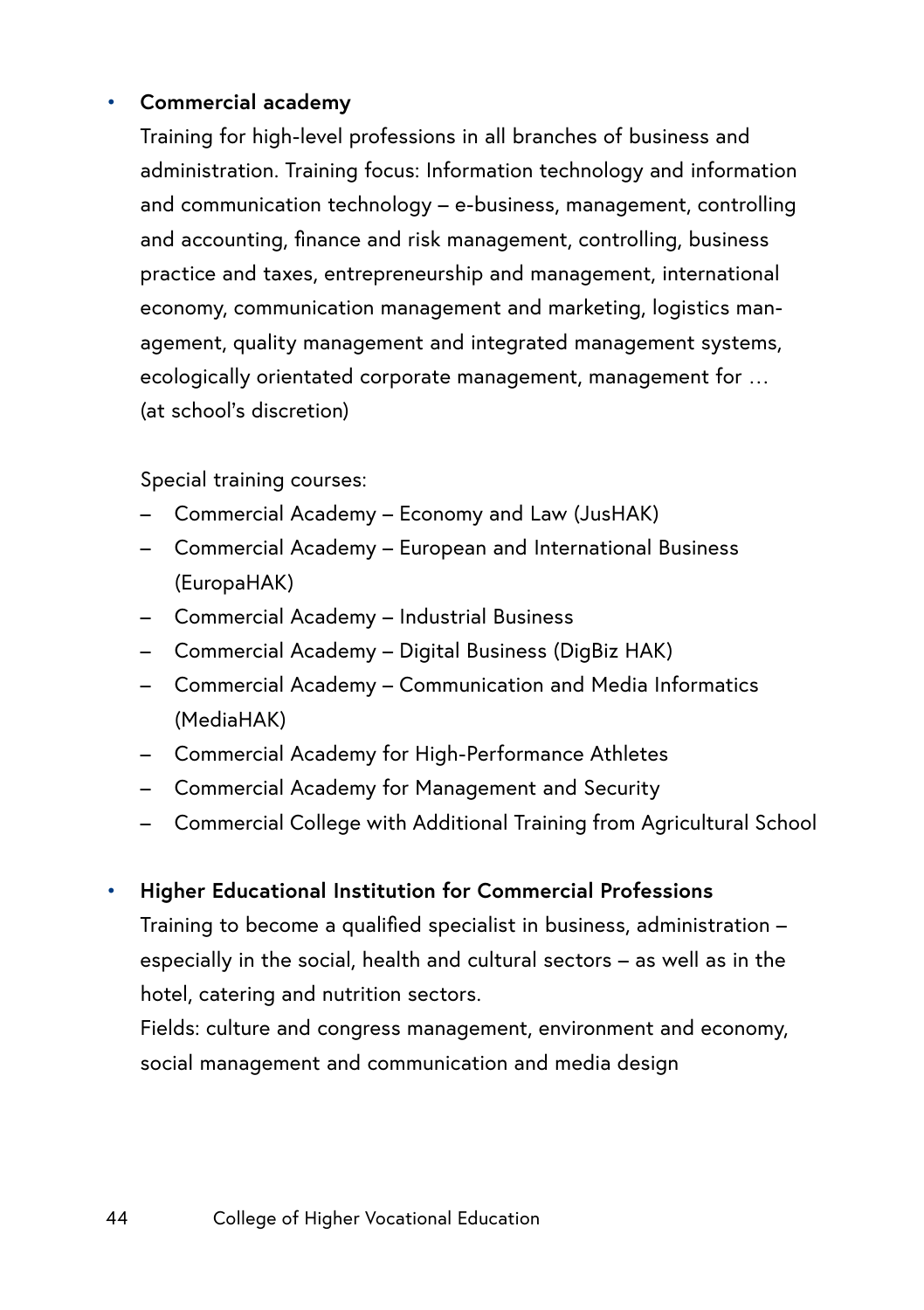## • **Higher Educational Institution of Agriculture and Forestry**

Training to become a qualified specialist in agriculture and forestry. Fields: agriculture, agriculture and food, viticulture and fruit growing, horticulture, gardening and landscaping, forestry, agricultural engineering, food and biotechnology, environmental and resource management, information technology in agriculture

• **Educational Institution for Elementary Education**

Training to become a kindergarten teacher. Additional training opportunities: after-school teachers, integrative elementary education

#### • **Educational Institution for Social Education**

Training to become a social education worker in after-school care centres and socio-educational institutions for children and young people and in extracurricular youth work

## **Entitlements after Completing a Course at a School of Intermediate Vocational Education**

- **Studies** at universities, universities of applied sciences and university colleges of teacher education
- **Recognition** of relevant knowledge at Austrian universities of applied sciences and universities
- Access to legally **regulated professions** according to the Trade Regulation Act (Gewerbeordnung)
- Access to a regulated profession in another **EU member state,** for which the successful completion of a college or university education of (up to) four years is required for admission to the profession.
- Application for the **qualification designation** of engineer from the Federal Ministry for Digital and Economic Affairs or from the Federal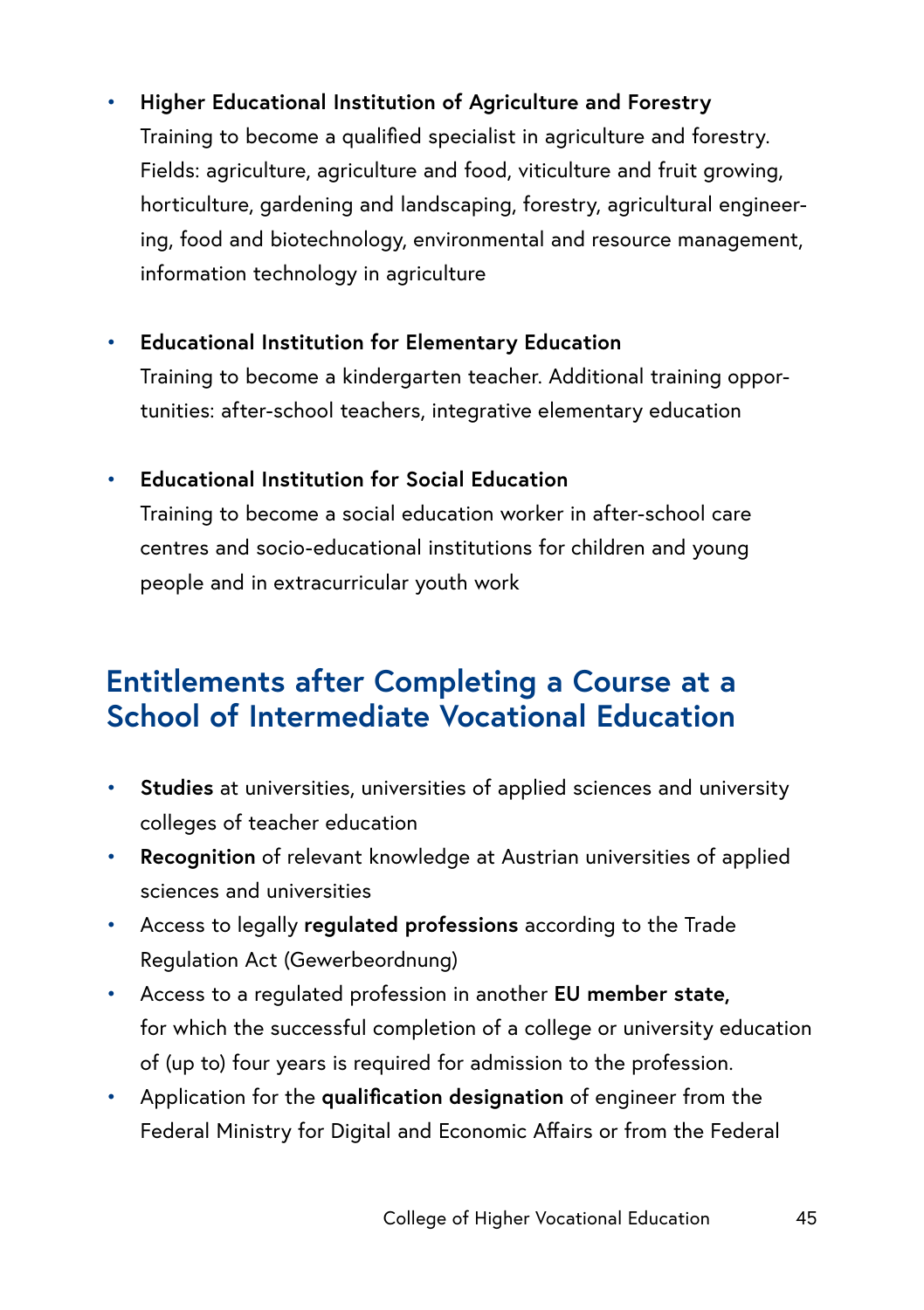Ministry for Sustainability and Tourism for graduates of most of the higher technical educational institutions, the commercial academy for digital business and higher agricultural and forestry educational institutions.

• Waiving of the **Business Venture Examination** 

For the Reifeprüfung and Diploma Examination, see chapter "Matura at Academic Secondary Schools and Colleges for Higher Vocational Education".



## [www.bmbwf.gv.at](http://www.bmbwf.gv.at)

> Themen > Schule > Das österreichische Schulsystem > Die Schularten

> Themen > Schule > Schulpraxis > Die Zentralmatura

[www.berufsbildendeschulen.at](https://www.berufsbildendeschulen.at/)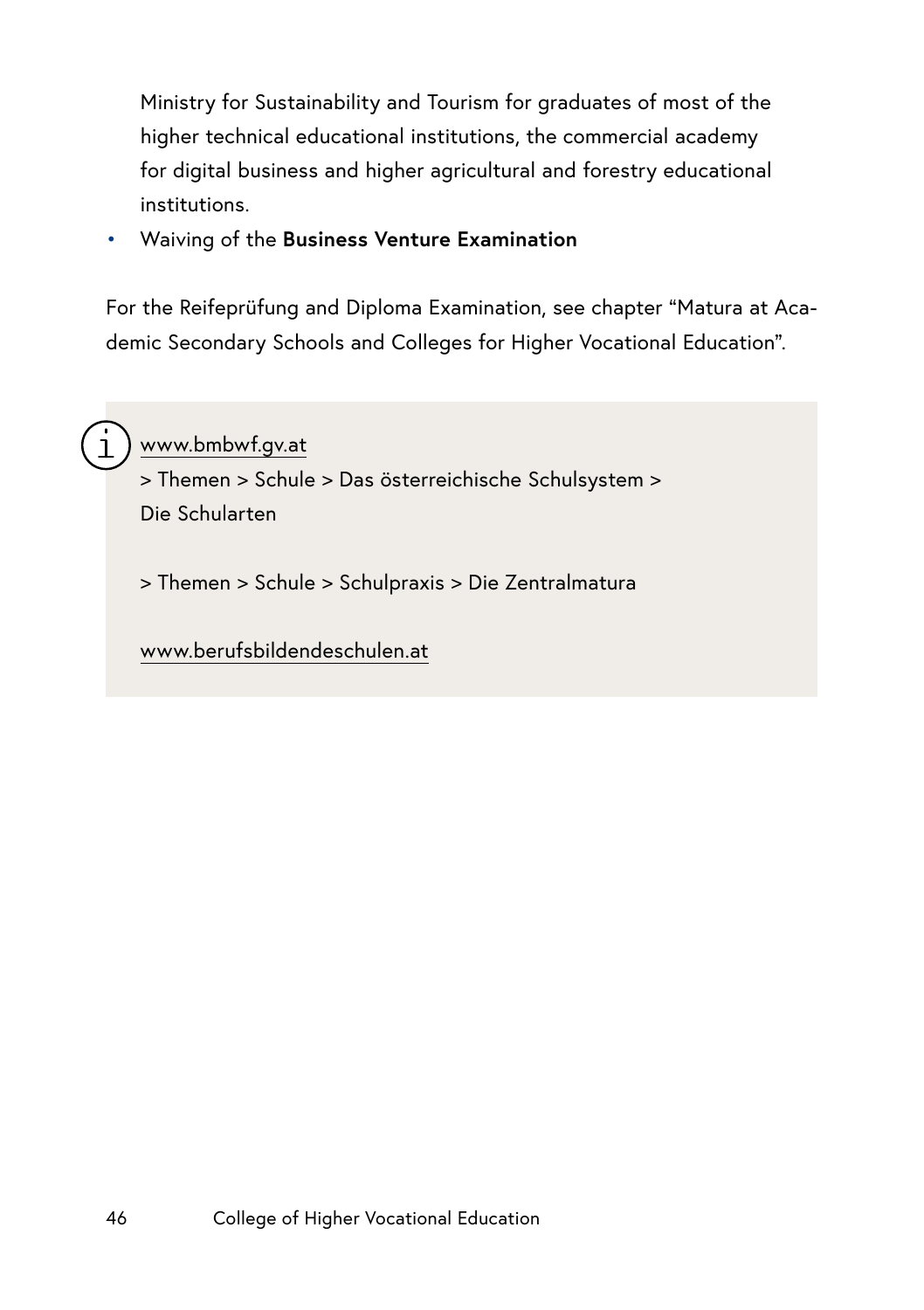Matura at Academic Secondary Schools and Colleges for **Higher** Vocational **Education**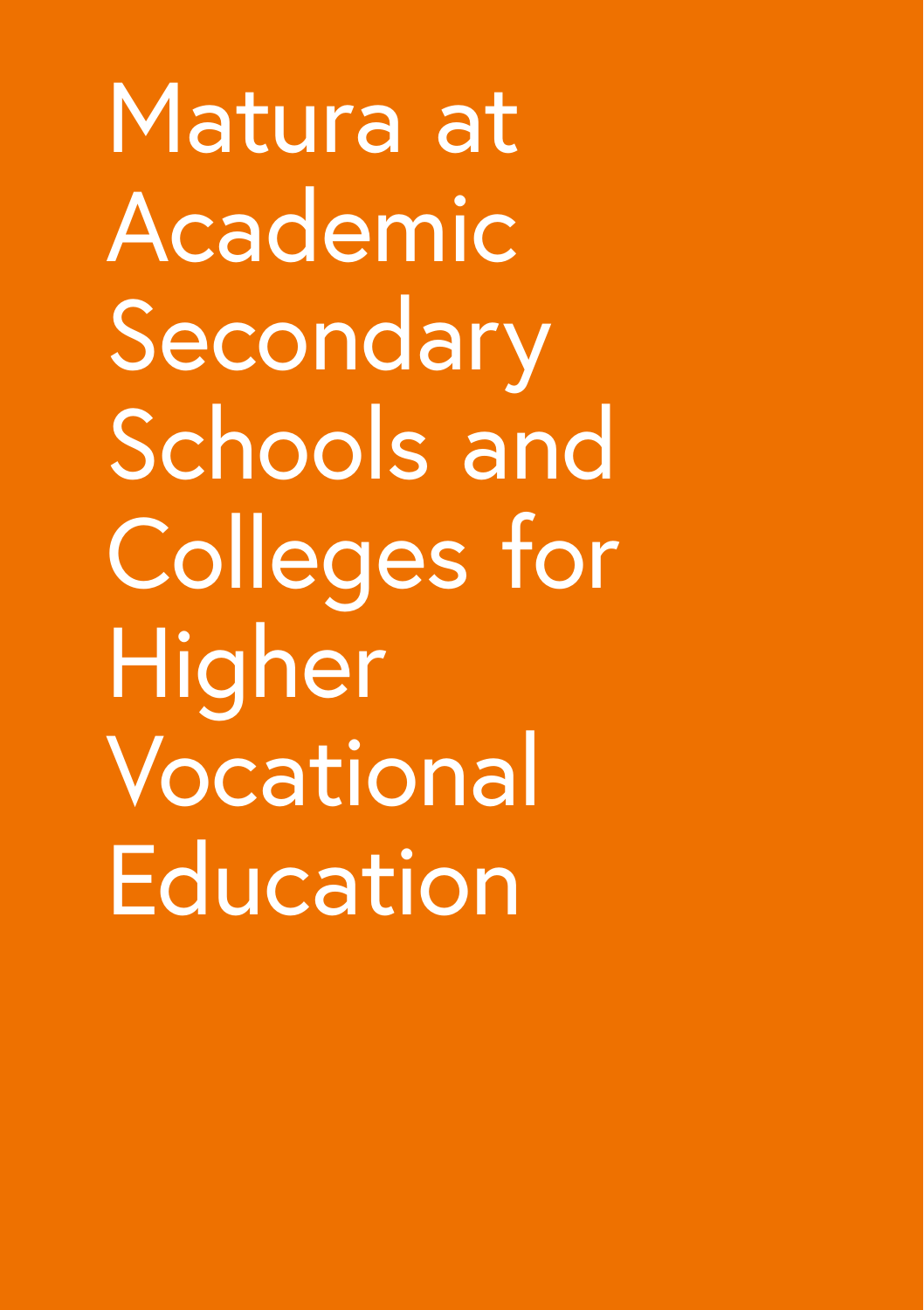# **Centralised Matura**

Successful completion of Academic Secondary School or a College for Higher Vocational Education culminates with completion of the standardised, competence-based Reifeprüfung or Reifeprüfung and Diploma Examination (Centralised Matura).

## **The Objectives of the Reifeprüfung (at Academic Secondary School) and the Reifeprüfung and Diploma Examination (at Colleges of Higher Vocational Education)**

- Standardised basic competences
- Guidance on competencies
- Objectivity through standardised tasks and standardised assessment criteria
- Comparability and transparency of school performance and school qualifications
- Increasing the significance of final exams
- Europe-wide comparison of degrees

# **Exam Basis**

The exam consists of three individual sections:

## **Pre-Academic Thesis (Academic Secondary School) or Diploma Thesis (College of Higher Vocational Education)**

The **topics** or tasks of the pre-academic thesis or the diploma thesis are determined by the schools. This means the individual interests and talents of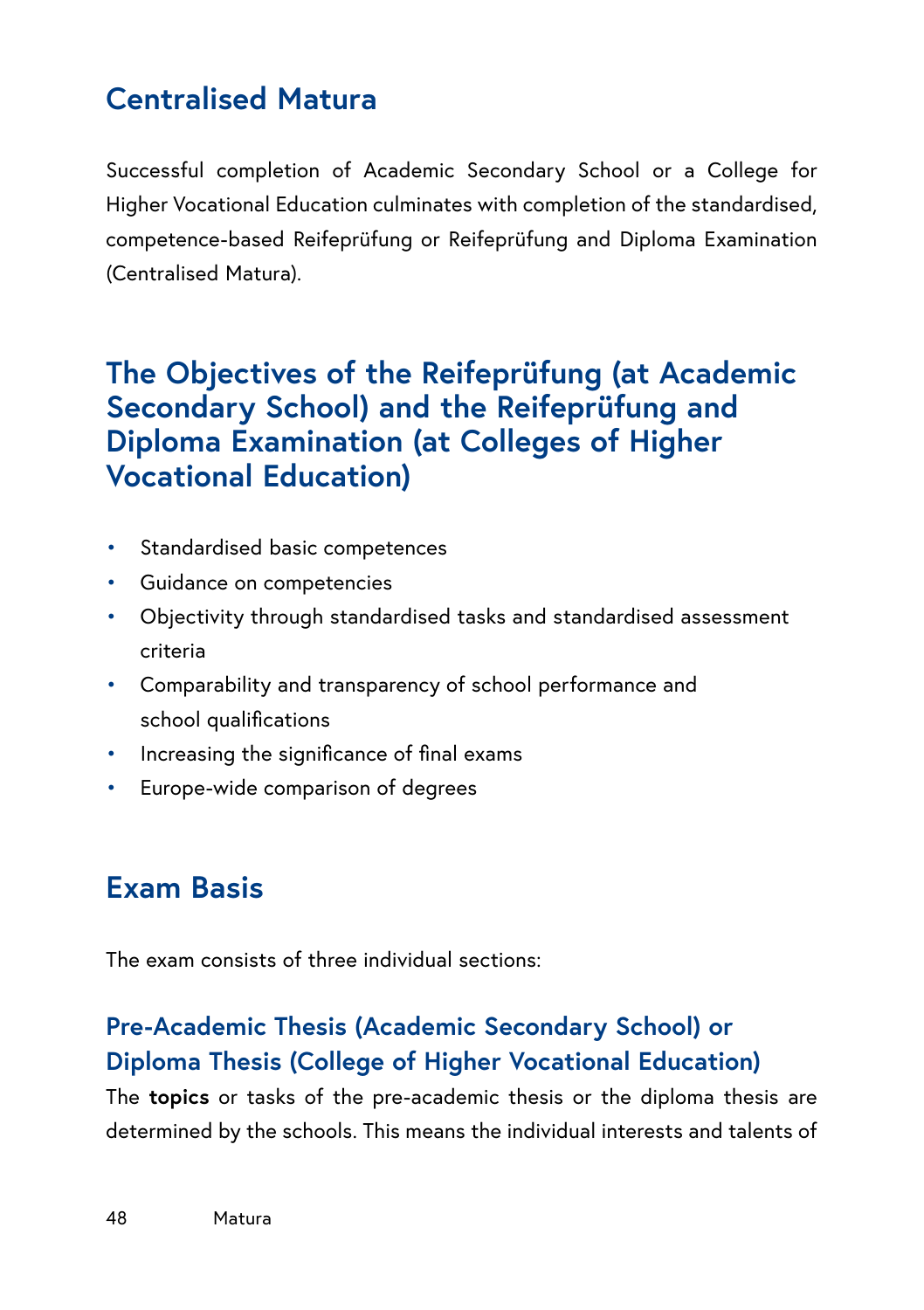the pupils can be specifically supported and represented. School focus points are also taken into account.

- At academic secondary schools, all pupils write a **pre-academic thesis** on a subject of their choice. The piece is then presented and discussed before the examination board.
- At colleges of higher vocational education, all pupils write a **diploma thesis** on a professional or occupational issue of practical relevance, normally on behalf of or in cooperation with a company. The piece is then presented and discussed before the examination board.

## **Written Examination**

Pupils choose whether they want to take three written and three oral exams or four written and two oral exams.

In the **written** examination, all pupils throughout Austria take the exam in the standardised subjects simultaneously and receive standard assignments (language of instruction, mathematics, foreign languages). They all receive the same tasks. Depending on the type of school, non-standardised written exams are also taken.

- At academic secondary schools, German, mathematics and a modern foreign language are mandatory. Another exam can also be chosen depending on the type of school. There is a choice of other foreign languages and specialising subjects, in which school tests are also provided depending on the type of school.
- At colleges of higher vocational education, due to the contents of the curriculum, the written assignments are **vocational** in the foreign languages and **practical** in mathematics.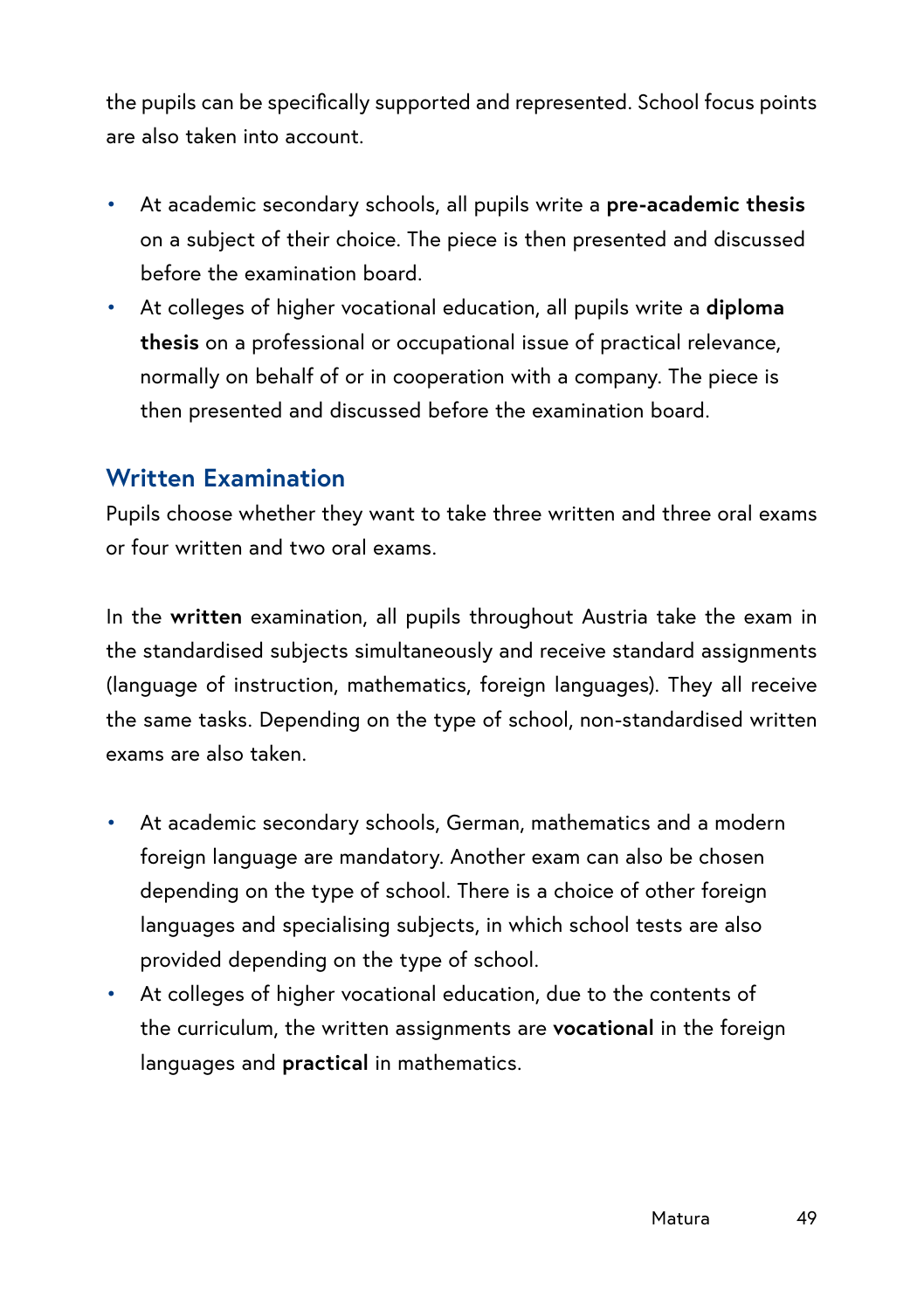The oral **compensatory exam** offers pupils the opportunity to cancel out a negative mark of the written exam. This test is also set centrally in the standardised subjects.

Teachers **correct and assess the written examinations** using a correction and assessment key. The results are presented to the examination chairperson for inspection and confirmation.

## **Oral Examination**

The focus of the **oral examinations** can be adapted to the **focal points of the training.** This means the assignments are not set centrally. Instead, they remain the responsibility of the teachers at each individual school.

The **Vocational Reifeprüfung** is also carried out according to the format of the standardised Reifeprüfung / Reifeprüfung and Diploma Examination.

[www.bmbwf.gv.at](http://www.bmbwf.gv.at) > Themen > Schule > Schulpraxis > Die Zentralmatura

[www.bmbf.gv.at/ahs](https://www.bmbwf.gv.at/ahs) [www.diplomarbeiten-bbs.at](http://www.diplomarbeiten-bbs.at) [www.ahs-vwa.at/schueler](http://www.ahs-vwa.at/schueler)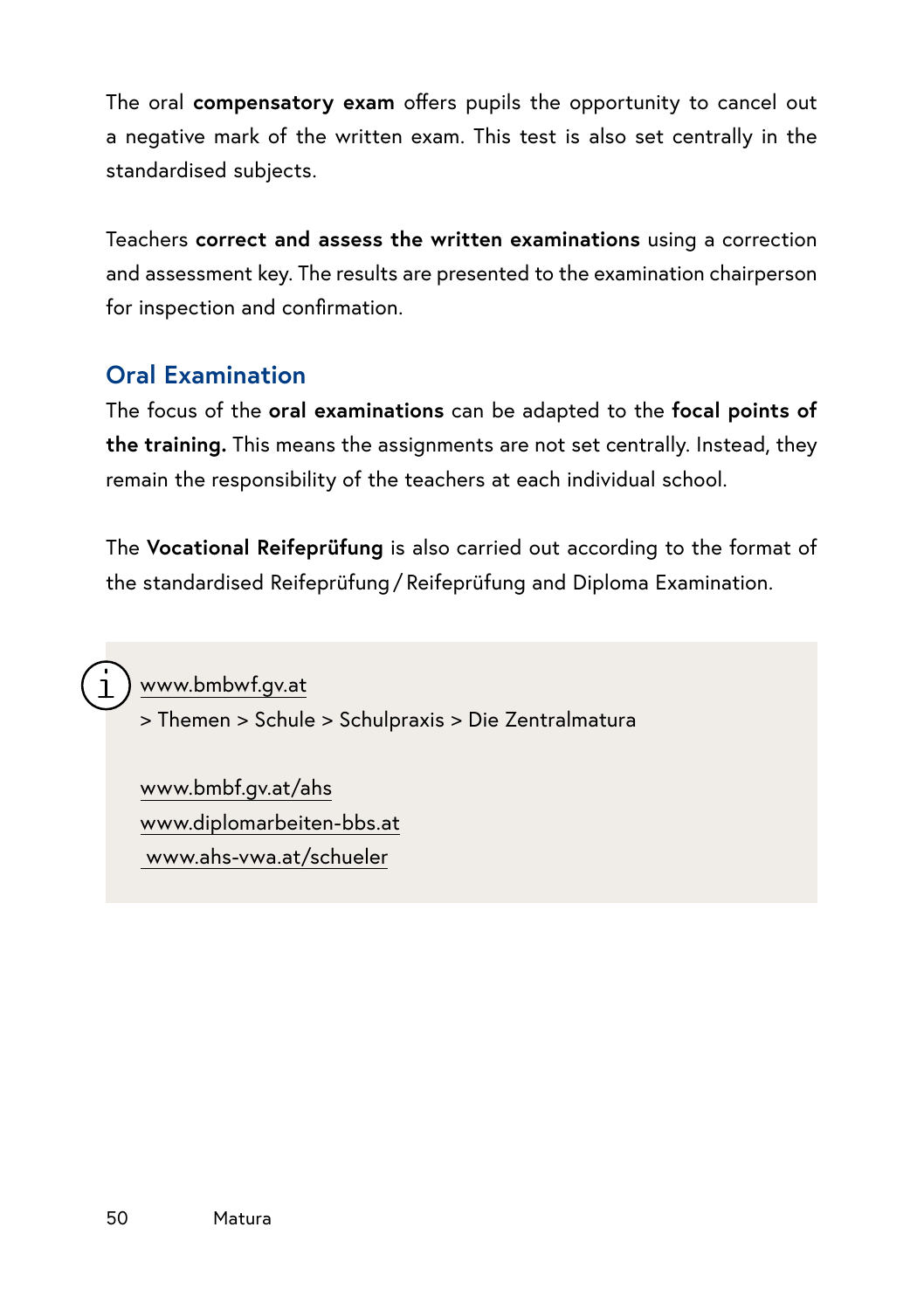# Education until 18

- 
- 
- 
- - -
- -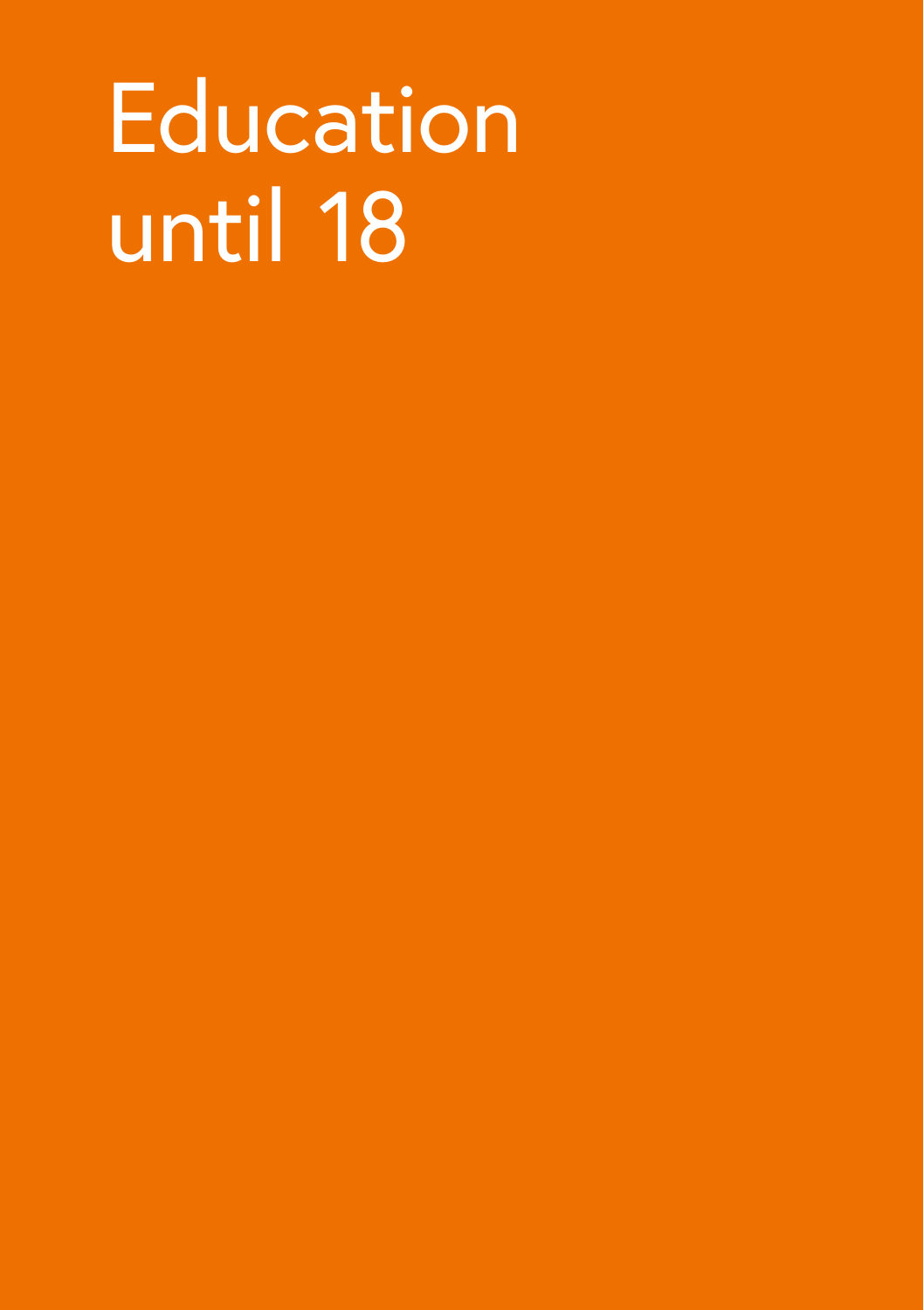The goal of the initiative "AusBildung bis 18" (Education until 18), based on the Ausbildungspflichtgesetz 2016 (Compulsory Education or Training Act 2016), is for all young people to remain in education or training until the age of 18. This means that young people must complete further training after fulfilling general compulsory schooling, and are thus better prepared for the **professional demands of the future** than before. The main aim is to reach those young people who need support finding a suitable training course.

# **Education and Training which meet the Training Obligation up to the age of 18**

#### • **Attending a secondary school**

Academic secondary school, school of intermediate vocational education or college of higher vocational education and private school, general or advanced school of healthcare and nursing, schools for social care professions, school for child and youth welfare, college for medical assistant professions, school for the medical/technical specialist service, school for agriculture and forestry.

#### • **Apprenticeships**

This includes apprenticeships, extended apprenticeships, partial qualifications and inter-company training.

• **Training in a healthcare profession** Training to become a dental assistant, medical masseur, massage therapist, care assistant, paramedic and emergency paramedic.

#### • **Training in a social care profession**

Training as a qualified social worker, as a specialist social worker and as a home helper.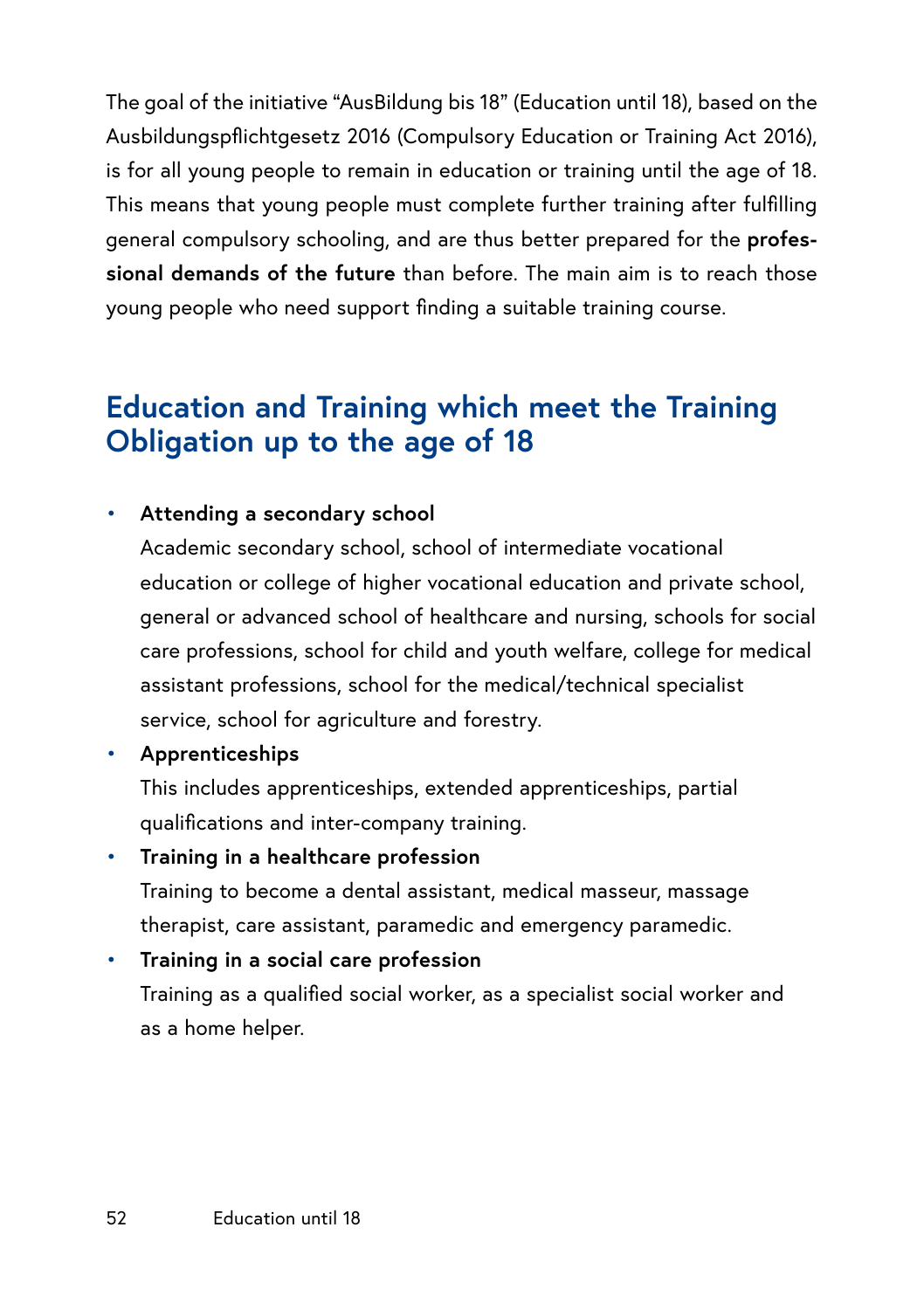## • **Participation in a recognised course that prepares participants for further schooling or training.**

An outlook plan or support plan drafted by a Youth Coaching facility or the Public Employment Service (AMS) must be available that documents the benefit of this service for the young person.

• **Participation in a language course for young people who need special support with the German language.**  Exclusively attending a language course is only permitted if this is included in the outlook plan or support plan.

- **Participating in a service for young people who require support that makes integrating young people into the labour market easier.**
- **Participation in services and programmes of extracurricular youth work that makes integrating young people into the labour market easier.**

An outlook plan or support plan must be prepared alongside this.

## • **Attending schools or training programmes abroad**  These must be at least equivalent to comparable Austrian schools or training programmes, or if these are not offered in Austria and if this does not put the young people at a disadvantage.

• **Participation in commissioned or non-commissioned officer training**  Participation in a training service or an employment relationship with the armed forces.



[www.ausbildungbis18.at](http://www.ausbildungbis18.at) [www.koordinationsstelle.at](http://www.koordinationsstelle.at) [www.neba.at/jugendcoaching](http://www.neba.at/jugendcoaching)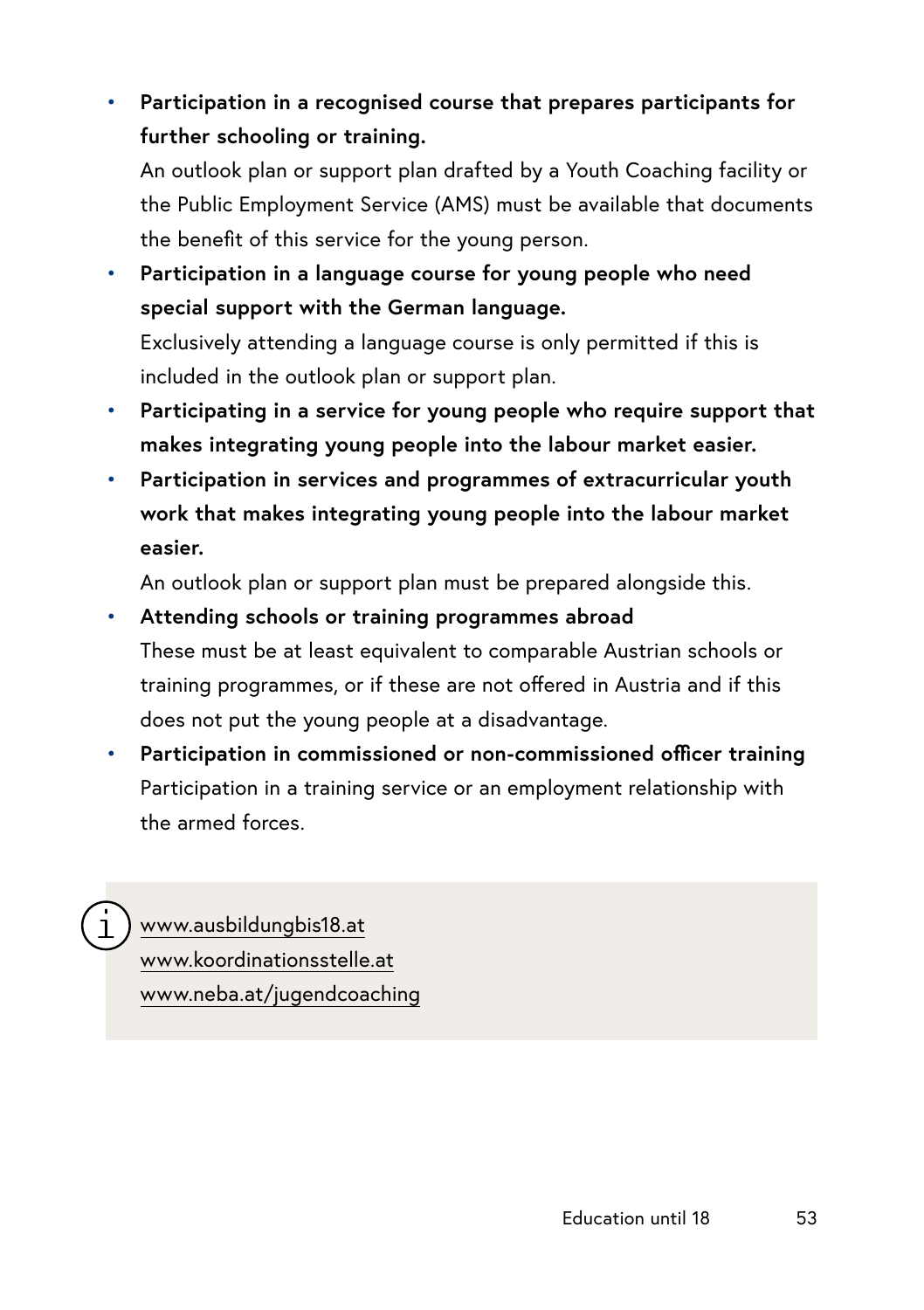Post-Secondary VET Course / Add-on Course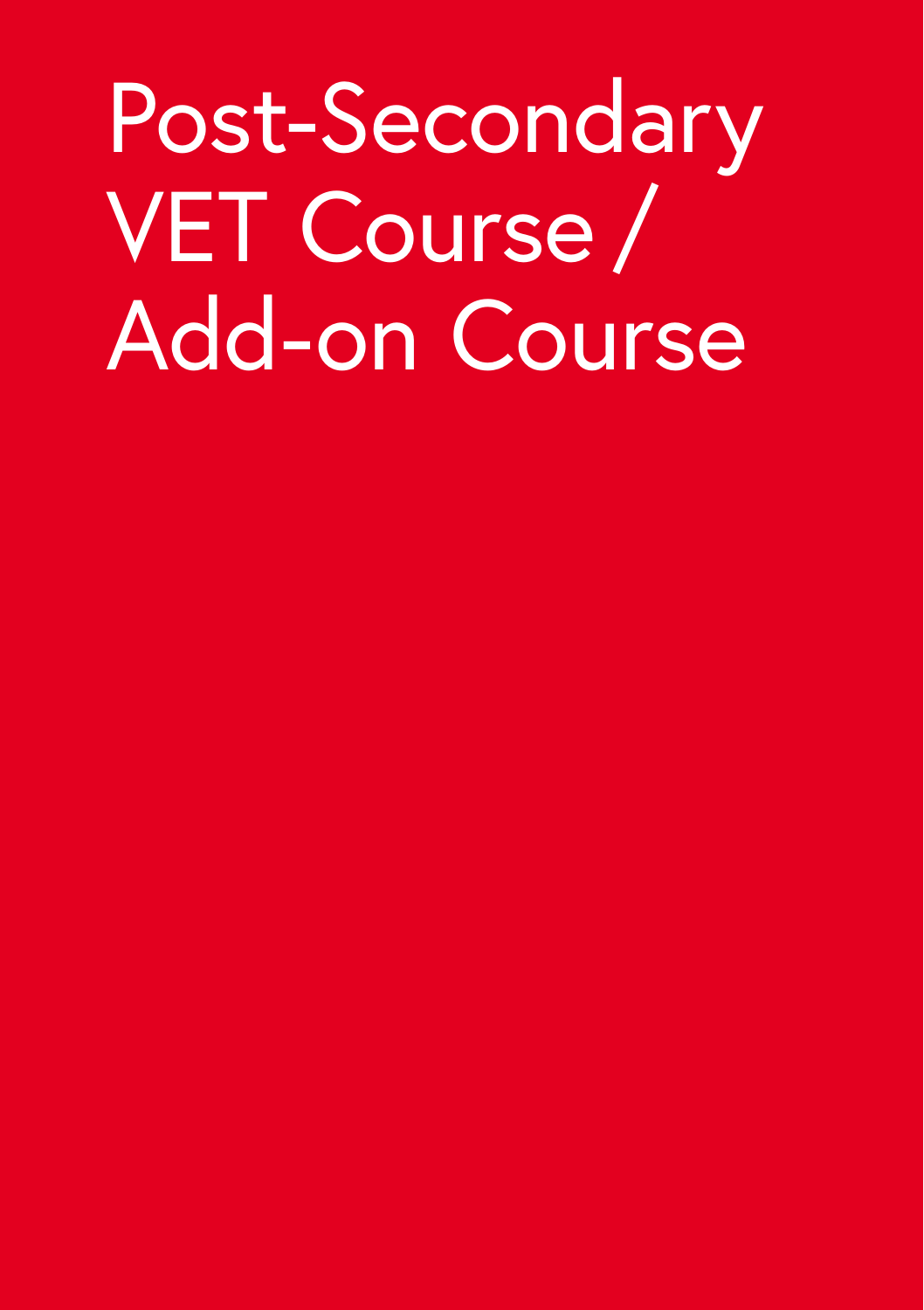# **Post-Secondary VET Courses**

Post-secondary VET courses offer two-year high-quality vocational training; if you are already working, this will take two or three years. You must have a Reifeprüfung (or Higher Education Entrance Exam or vocational Reifeprüfung) for this course.

Post-secondary VET course training corresponds to the educational goal of the college of higher vocational education or educational institution and concludes with a **diploma examination**. Graduates obtain the vocational qualifications from the corresponding college of higher vocational education.

- Post-secondary VET courses at **technical and commercial educational institutions:** Structural engineering, chemical engineering, electronics and technical informatics, electrical engineering, building technology, information technology, interior design and wood technologies, art and design, mechanical engineering, mechatronics, media engineering and print management, industrial engineers.
- Post-secondary VET courses at **people-facing vocational schools:** Tourism, economic professions, fashion, artistic design
- Post-secondary VET courses at **commercial academies**: entrepreneurship and management; finance and risk management; management, controlling and accounting; international trade; digital business; communication and media informatics
- Post-secondary VET courses at **educational institutions for elementary education** or **educational institutions for social education**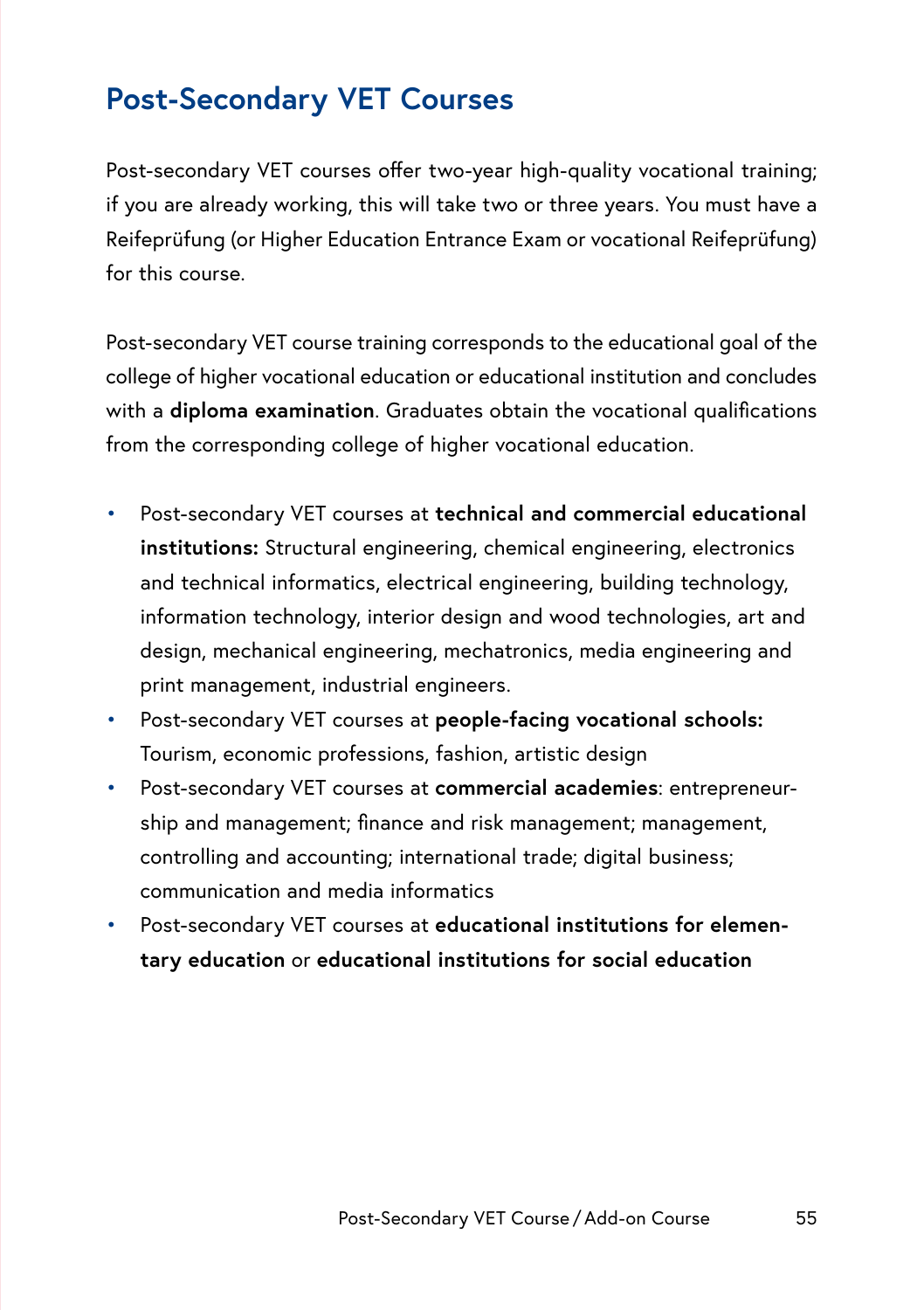# **Add-on Courses**

An add-on course lasts two to three years and offers the educational objective of a college of higher vocational education. To enrol on an add-on course, you must have successfully completed a technical college course or a preparatory course (in the same or a related specialisation). The add-on course, like the college of higher vocational education, offers high-level vocational training and concludes with a **Reifeprüfung and Diploma Examination**. Graduates obtain the vocational qualifications from the corresponding college of higher vocational education.

Some add-on courses are also offered to working people.

- Add-on courses at **technical and commercial schools:** structural engineering, chemical engineering, design, electronics and technical computer science, computer science, building services engineering, mechanical engineering, mechatronics, electrical engineering, interior architecture and wood technology, media engineers and print management
- Add-on courses at **people-facing vocational schools:** tourism, economic professions, fashion
- Add-on courses at **agricultural and forestry schools:** agriculture, forestry, agriculture and nutrition
- Add-on courses at **commercial schools:** management, controlling and accounting; communication management and marketing; finance and risk management
- Add-on courses at **educational institutions for elementary education**

## [www.bmbwf.gv.at](http://www.bmbwf.gv.at)

> Themen > Schule > Das österreichische Schulsystem > Die Schularten

#### [www.berufsbildendeschulen.at](https://www.berufsbildendeschulen.at/)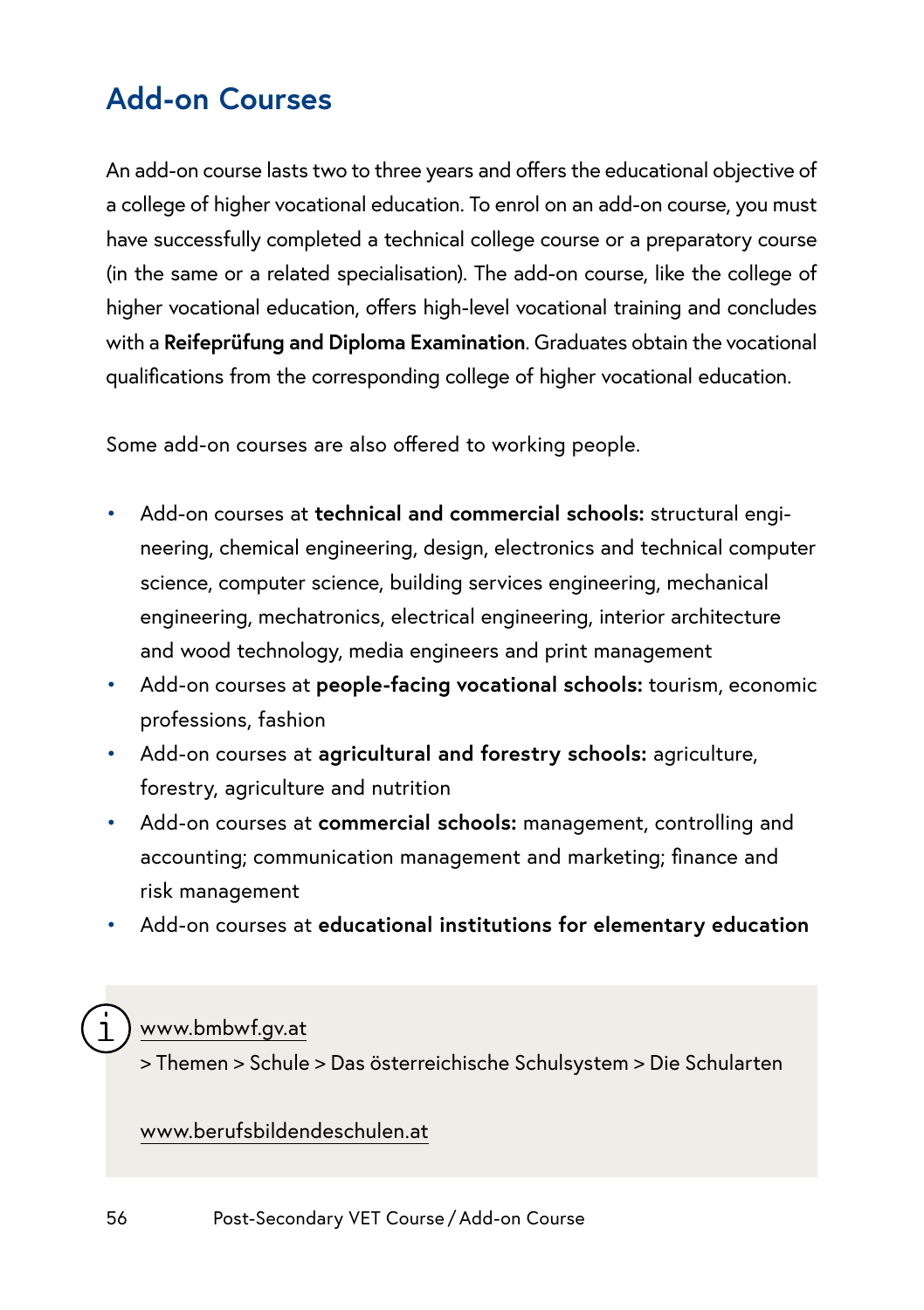# Worldwide Teaching

- -
- 
- -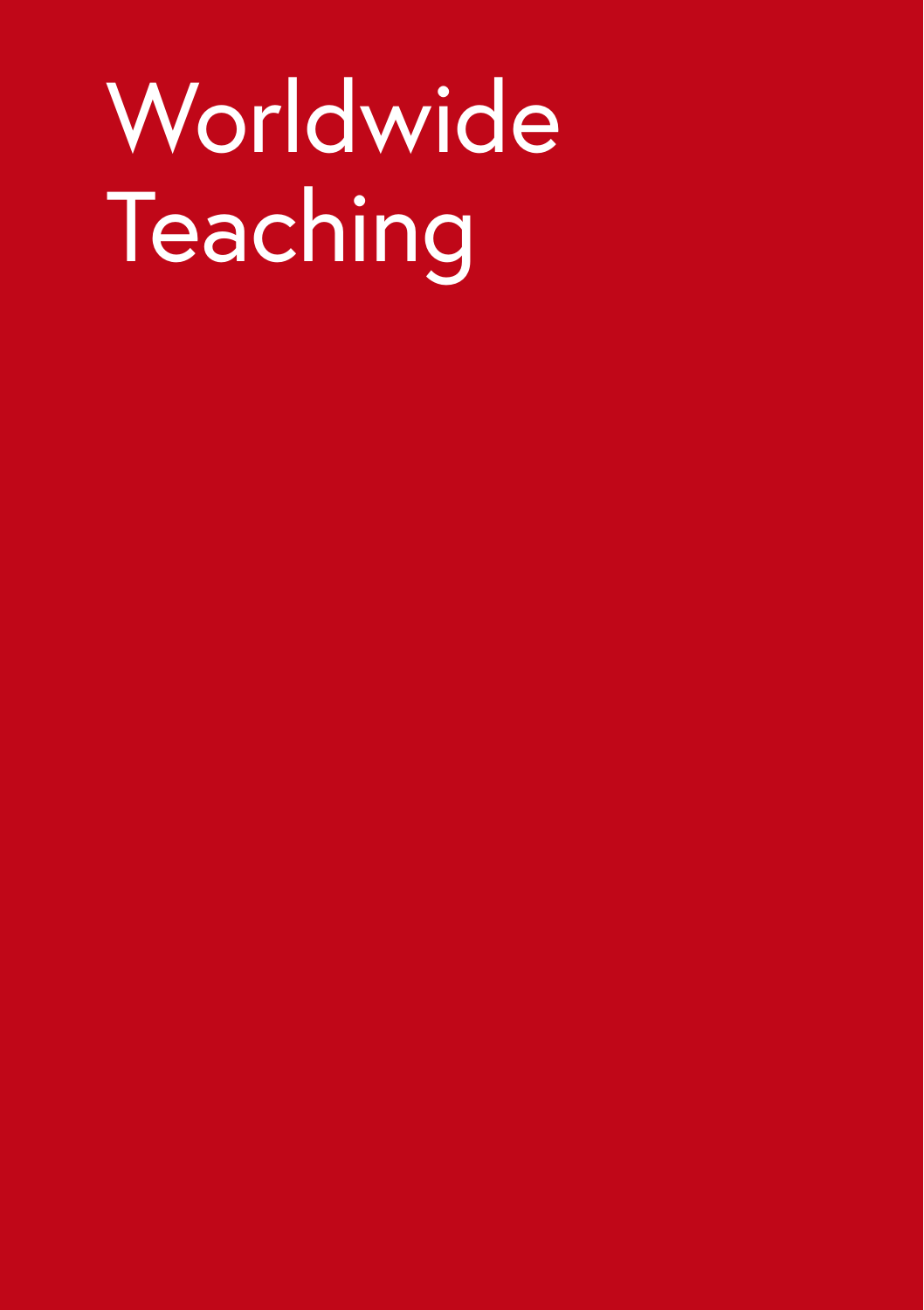# **International Mobility Programmes for Students and Teachers around the World**

The Federal Ministry of Education, Science and Research promotes international cooperation in the area of education through a range of short-term and long-term mobility programmes for students and teachers under the "Worldwide Teaching" brand. The aim of any overseas deployment is to make teachers stronger in their educational and technical expertise by way of international experience. The focus is on intercultural competence and **global learning,** dealing with **diversity and multilingualism** and promoting innovative thinking. Mobility programs retrospectively contribute to broadening horizons and making the Austrian educational landscape more international.

# **The Foreign Language Assistant Programme**

The **foreign language assistant programme** offers all Austrian students and young graduates the possibility to support German teaching on location, to acquire teaching experience abroad and to develop their own foreign language skills on the basis of bilateral agreements with eleven countries. In return, students from the partner countries enrich foreign language teaching as assistants at around 800 schools in Austria.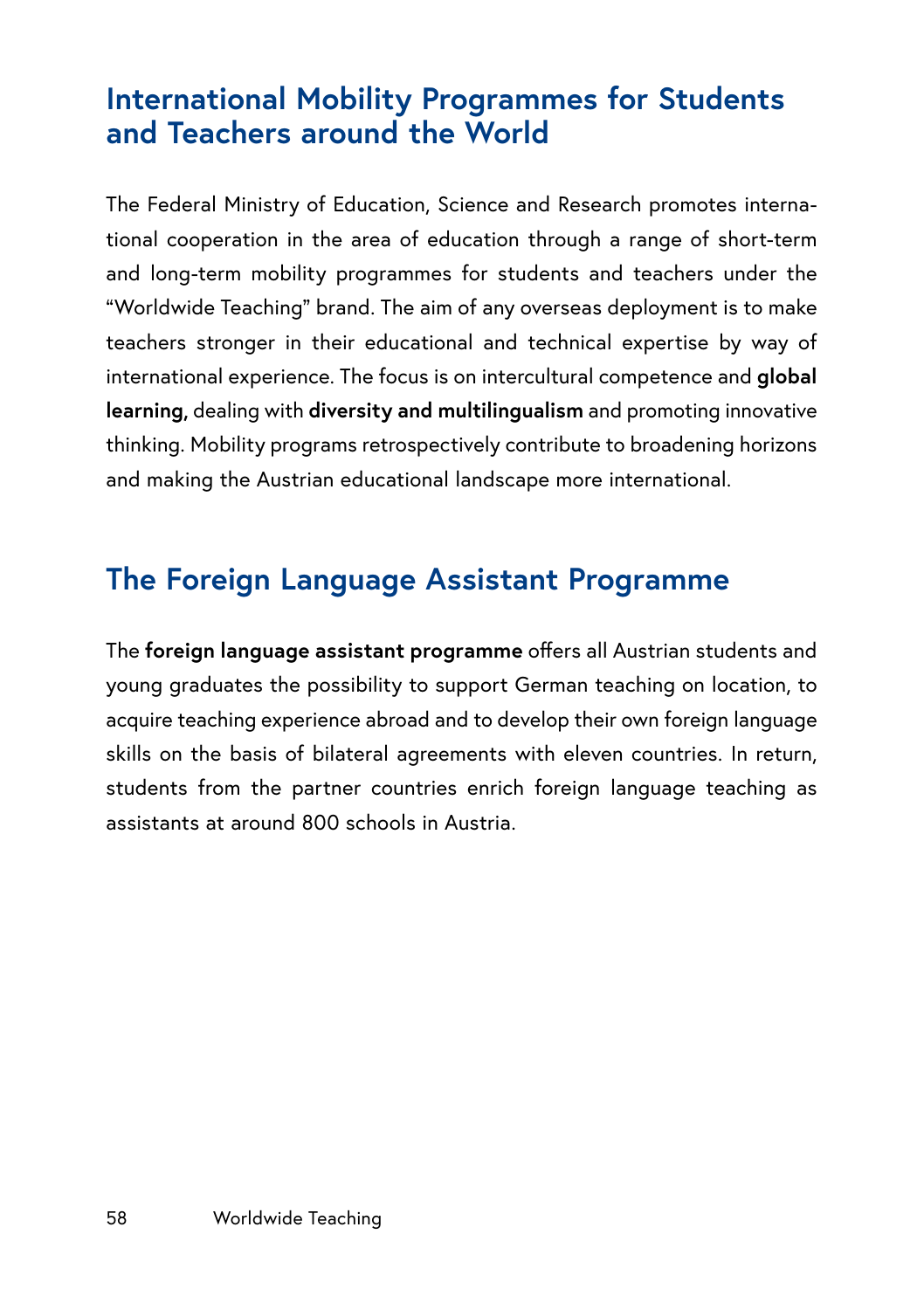# **Culture and Language**

The **"Culture and Language" programme** offers various forms of international cooperation in German as a Foreign Language and Austrian Regional Studies through further education and networking events in German as a Foreign Language. The target group is made up of German students and teachers in Austria and worldwide.

[www.bmbwf.gv.at](http://www.bmbwf.gv.at)

> Themen > EU/Internationales > Internationale Mobilität > Weltweit unterrichten

[www.weltweitunterrichten.at](http://www.weltweitunterrichten.at)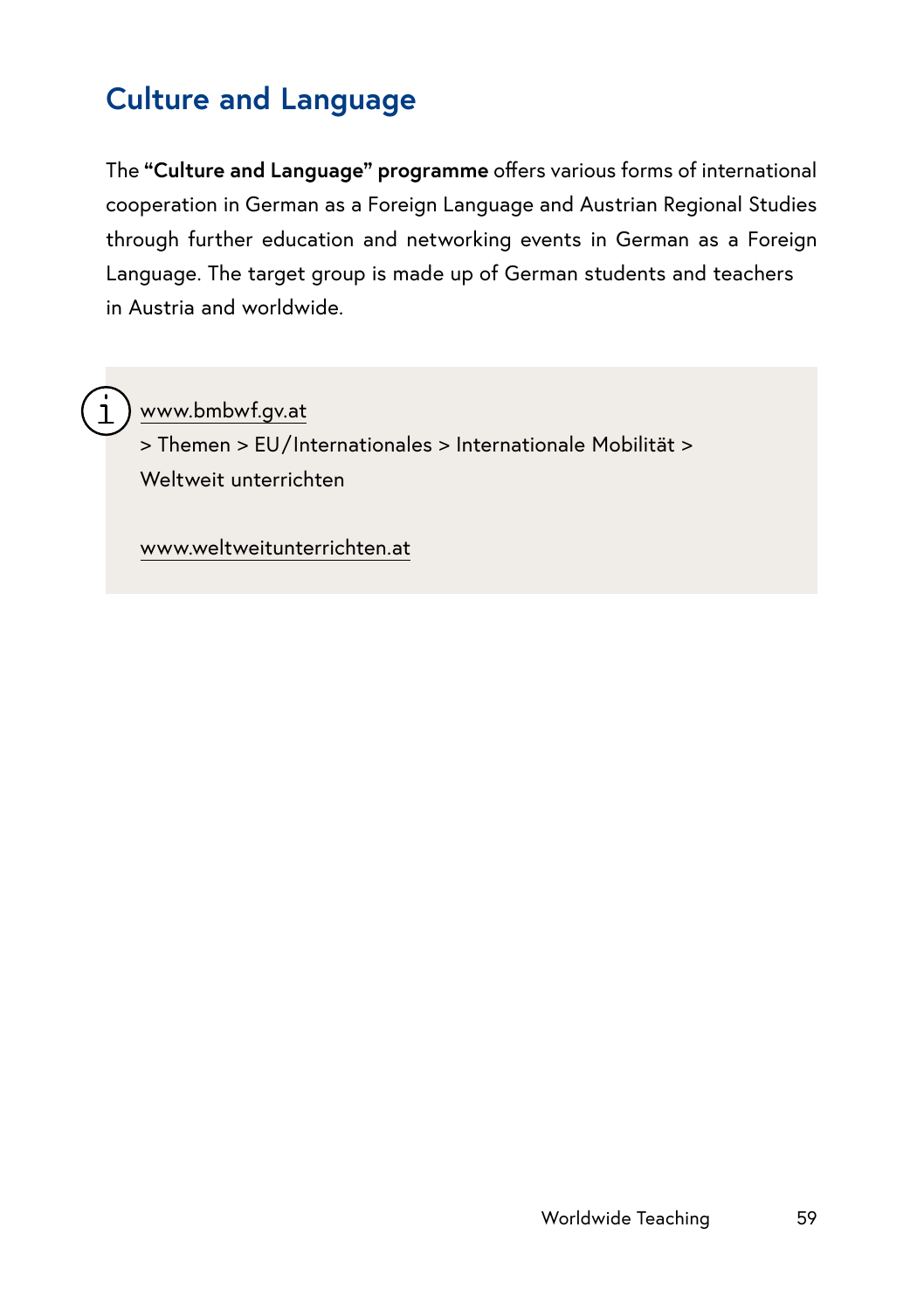# Higher **Education**

**University** University of Applied Sciences University College of Teacher Education Private Higher Education Institution and Private University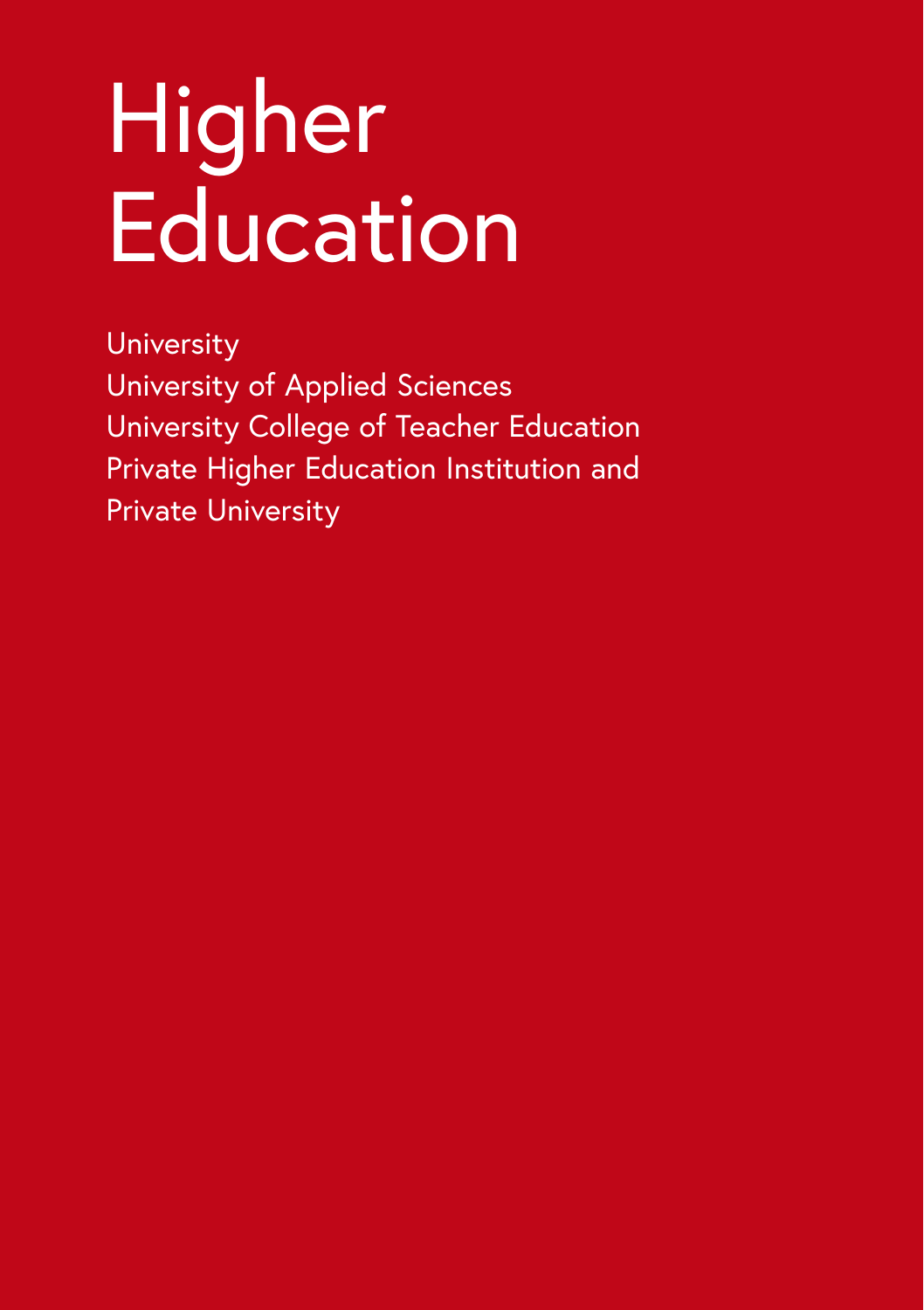In principle, **there is free access to higher education in Austria.** This means that anyone who has passed the Matura, the Vocational Reifeprüfung or a Higher Education Entrance Exam or who has obtained the so-called "general university entrance qualification" through recognition of relevant foreign qualifications can also study for a university degree. At universities of applied sciences, there is also the option of being admitted to a bachelor's degree with a relevant vocational qualification and additional examinations.

## **In many subjects you have to complete an admissions process to gain admission to the course.**

However, in many fields of study, admission regulations apply, in which **aptitude or selection examinations or admission procedures** have to be completed before you are actually admitted to the course. In particular, prospective students must prove their previous knowledge (e.g. being able to play a certain instrument) or their (physical, artistic or technical) aptitude to gain admission to artistic or sports science courses of study.

While admission procedures are generally provided at universities of applied sciences and at many private universities or private higher education institutions, this is only the case at public universities in certain fields of study, such as admission to human medicine, dental medicine, veterinary medicine or psychology. In addition, there is a group of subjects for which admission procedures are only carried out at public universities if more prospective students register for them than there are places. Multi-stage admission and aptitude assessment procedures are carried out for all teacher training courses at university colleges of teacher education.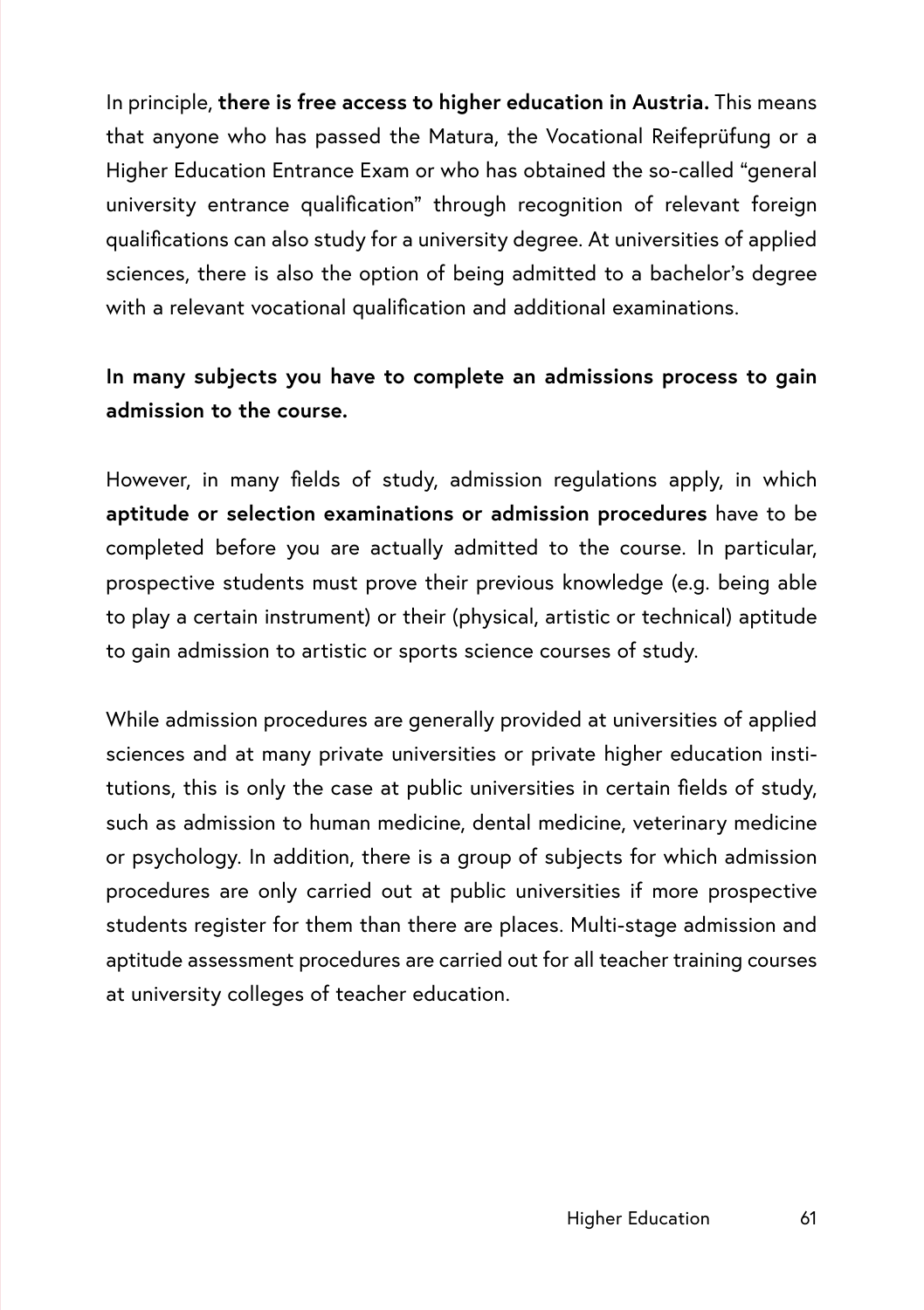# **Bachelor, Diploma, Master and Doctoral Programmes**

Most university courses are based on the so-called "Bologna structure" as a three to four-year **Bachelor degree** (180 to 240 ECTS credits / ECTS-AP)3 and a one to two and a half year **Master degree** (60 to 120 ECTS credits). The Bachelor degree provides scientific, artistic or scientifically-based professional training and qualification in the relevant subject area and leads to the academic degree of "Bachelor". Depending on the faculty, Master programmes provide further deepening of knowledge and specialisation and conclude with a Master degree or the title of "Diplomingenieur".

In addition, there are studies that are offered as **Diploma Studies**. They usually last eight to twelve semesters and are usually divided into two or three sections. Their completion entitles you to acquire the degree of "Magister", "Magistra" or "Diplomingenieur/in".

Anyone who wants a career in science must pursue a **Doctoral or PhD degree** after completing their diploma or Master degree.

<sup>3</sup> **ECTS credits (ECTS-AP)** are "European Credit Transfer System Points". This is the way that higher education institutions in Europe assess the level of academic achievement. For one ECTS credit point, a workload of 25 hours is usually required; the curricula provide for coursework to the extent of 30 ECTS-AP per semester.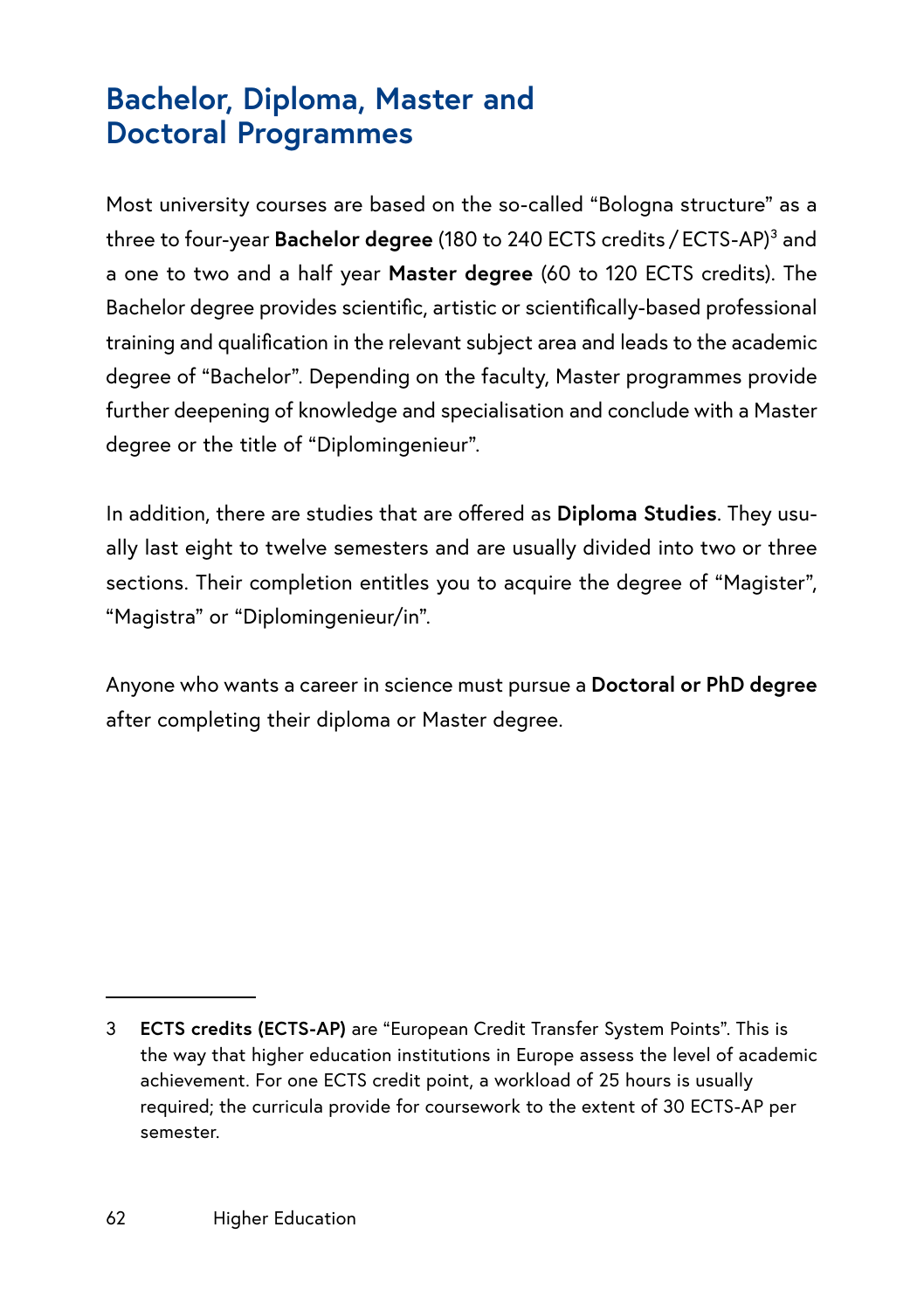# **University**

If you study at a university, you will get to know your chosen subject in all of its academic breadth. For this reason, universities are also characterised by the fact that the scientists who conduct research at a university are also responsible for university teaching. It is researchers who teach the students, and it is the students who do some of the research as part of their courses and examinations.

Universities in Austria offer **basic courses such as diploma and Bachelor courses** as well as **Master and doctoral or PhD programmes that build on them.** 

They range from humanities and cultural studies, engineering and artistic studies, teacher training courses for the secondary level of general education in cooperation with the university colleges of teacher education to medical, natural science, law, social and economic science and theological studies.

A major focus of universities is on training young scientists. This takes place within the framework of doctoral or PhD studies, which can only be offered by universities – albeit in cooperation with other universities such as the university colleges of teacher education or the universities of applied sciences.

A distinction is made between **public universities** and **private universities**, depending on the type of institution and their funding.

There are currently 22 state universities and 16 private universities in Austria (as of May 2021).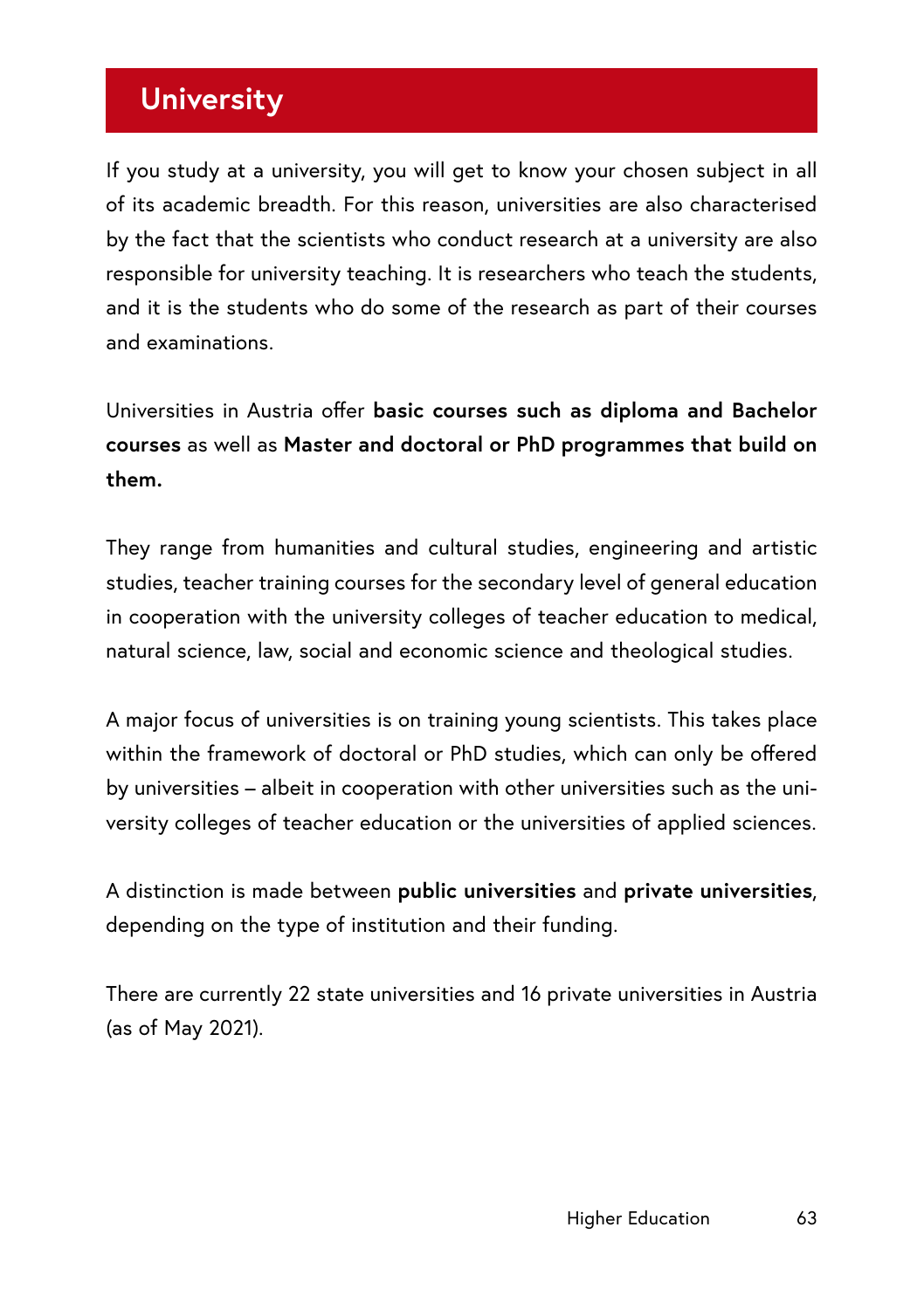[www.bmbwf.gv.at](http://www.bmbwf.gv.at)

> Themen > Hochschule & Universität > Hochschulsystem > Universitäten

[www.studienwahl.at](http://www.studienwahl.at) [www.studiversum.at](http://www.studiversum.at)

# **University of Applied Sciences**

Those who study at a university of applied sciences receive practical and application-focused training at university level that prepares them for the demands of professional life. Universities of applied sciences offer Bachelor and Master programmes. University of applied sciences Bachelor degree programmes include at least one compulsory internship, which often also provides a way to launch a career.

The **21 universities of applied sciences** in Austria offer a wide range of courses in the fields of technology and engineering, economics, social affairs, health sciences, natural sciences, design and safety sciences. Around half of the courses offered can be studied on a part-time basis. Completing a degree at a university of applied sciences also enables you to pursue further studies at another higher education institution, university or private university. If you complete a UAS Bachelor degree in medical-technical services (physiotherapy, occupational therapy, biomedical analysis, speech therapy, orthoptics, radiological technology) of health and nursing and midwives, the professional qualification in the respective profession is acquired immediately.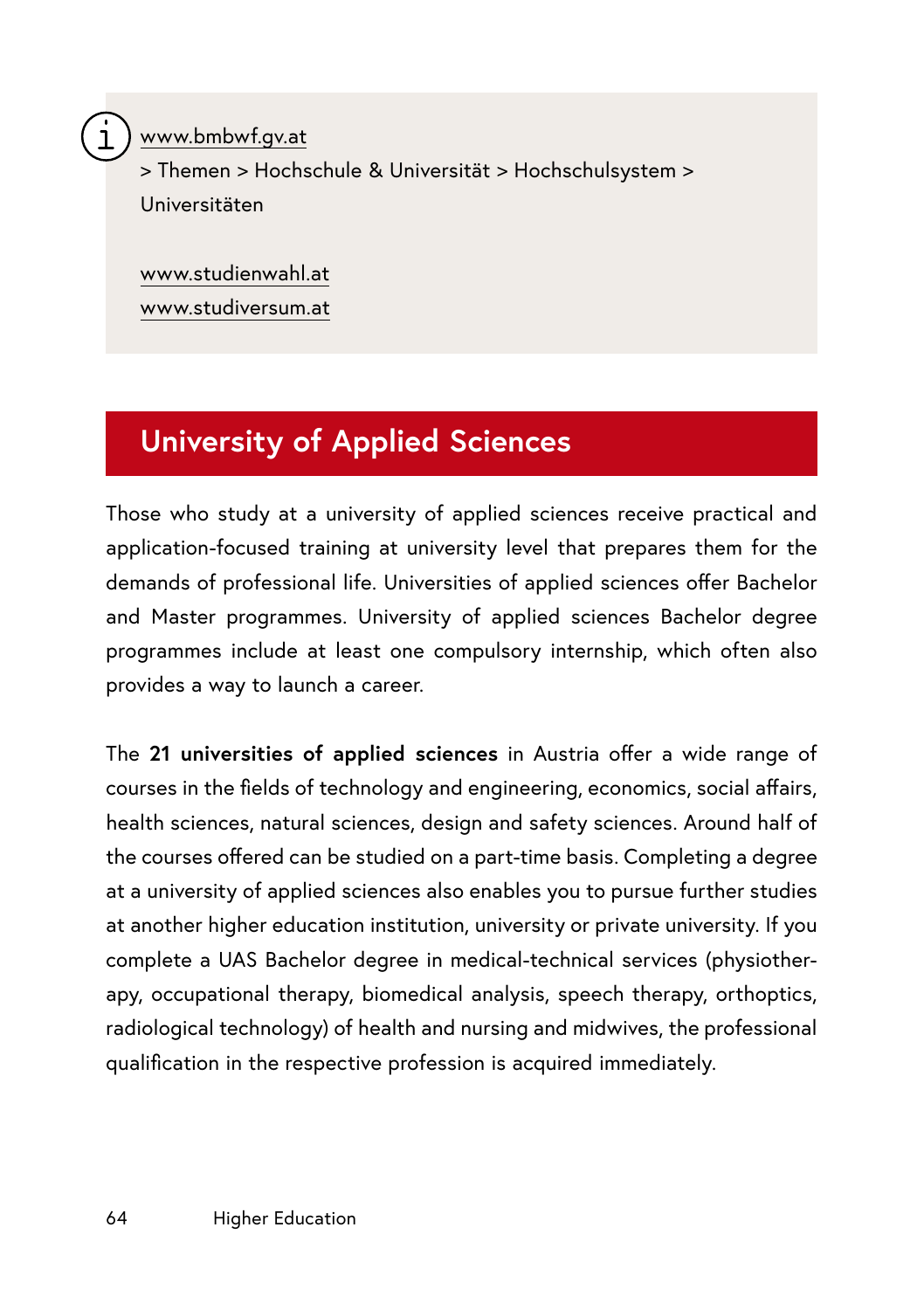Together with a (public) university, universities of applied sciences can also offer doctoral or PhD programmes. These are known as "cooperative doctoral programmes".



## [www.bmbwf.gv.at](http://www.bmbwf.gv.at)

> Themen > Hochschule & Universität > Hochschulsystem > Fachhochschulen

[www.studienwahl.at](http://www.studienwahl.at) [www.studiversum.at](http://www.studiversum.at)

# **University College of Teacher Education**

At the university colleges of teacher education throughout Austria, training for **primary level teaching** and **secondary level teaching** (vocational training or general education, the latter in close cooperation with the universities) is offered, which – as at all higher education institutions is divided into Bachelor and Master degrees. However, the Bachelor degree lasts four years and comprises a uniform 240 ECTS-AP, the Master degree lasts – depending on the age range – between one and two years with 60 to 120 ECTS-AP. In teacher training, a distinction is made according to age ranges (primary or secondary level, general education or vocational training) and not according to type of school.

The training of teachers for Religion as a school subject takes place at private (confessional) university colleges of teacher education. The qualification for teaching as well as the support and encouragement of pupils with impairments or disabilities, both in separate (schools of special needs) and in integrative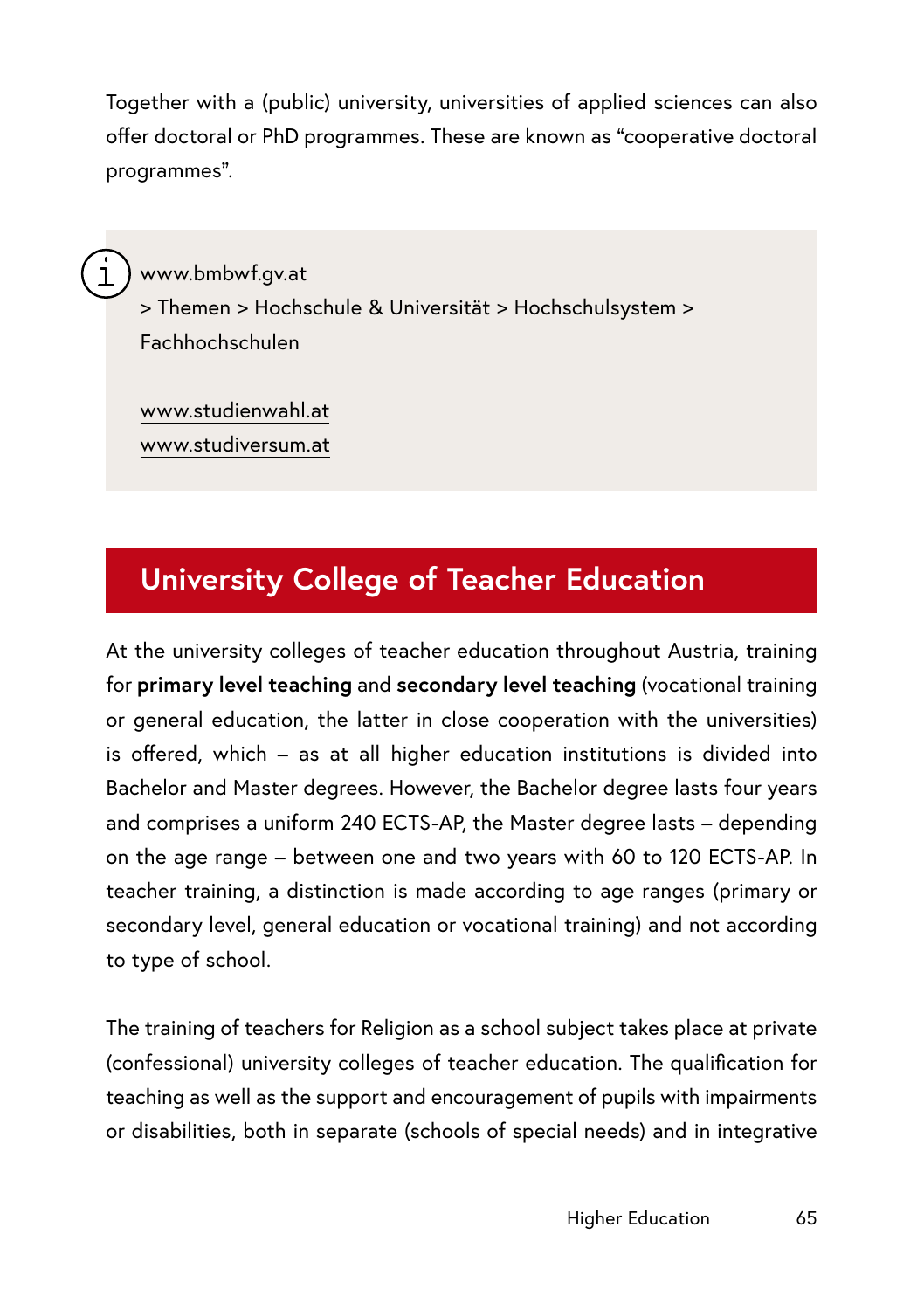settings (e.g. integration classes) of the respective age range, is acquired with the focus point (primary level) or the specialisation (secondary level general education) of "Integrative Education".

## **Professional Induction for all Graduates of a Teacher Training Course**

All graduates of teacher training courses are supported by mentors and introduced to the teaching profession as part of a one-year "induction phase".

In total there are 14 university colleges of teacher education in Austria.

## **The Various Teacher Training Courses Primary Level Teaching Qualification**

If you want to become a teacher at a primary school, you have to complete the "Primary Level" teacher training course. A focus must be selected which is also to be offered in the Integrative Education degree. Different areas of focus and specialisation options are offered depending on the region.

The "primary level" teacher training course is a four-year Bachelor degree (240 ECTS-AP), which is followed by a Master degree (at least 60 ECTS-AP) lasting at least one year.

## **Secondary Level General Education Teaching Qualification**

Anyone wishing to become a teacher at a compulsory secondary school or a Gymnasium (an academic secondary school) must complete the "Secondary Level General Education" teaching degree. The special feature here is that you study at the public university and at the university college of teacher education at the same time. To this end, they have come together to form regional associations in Austria.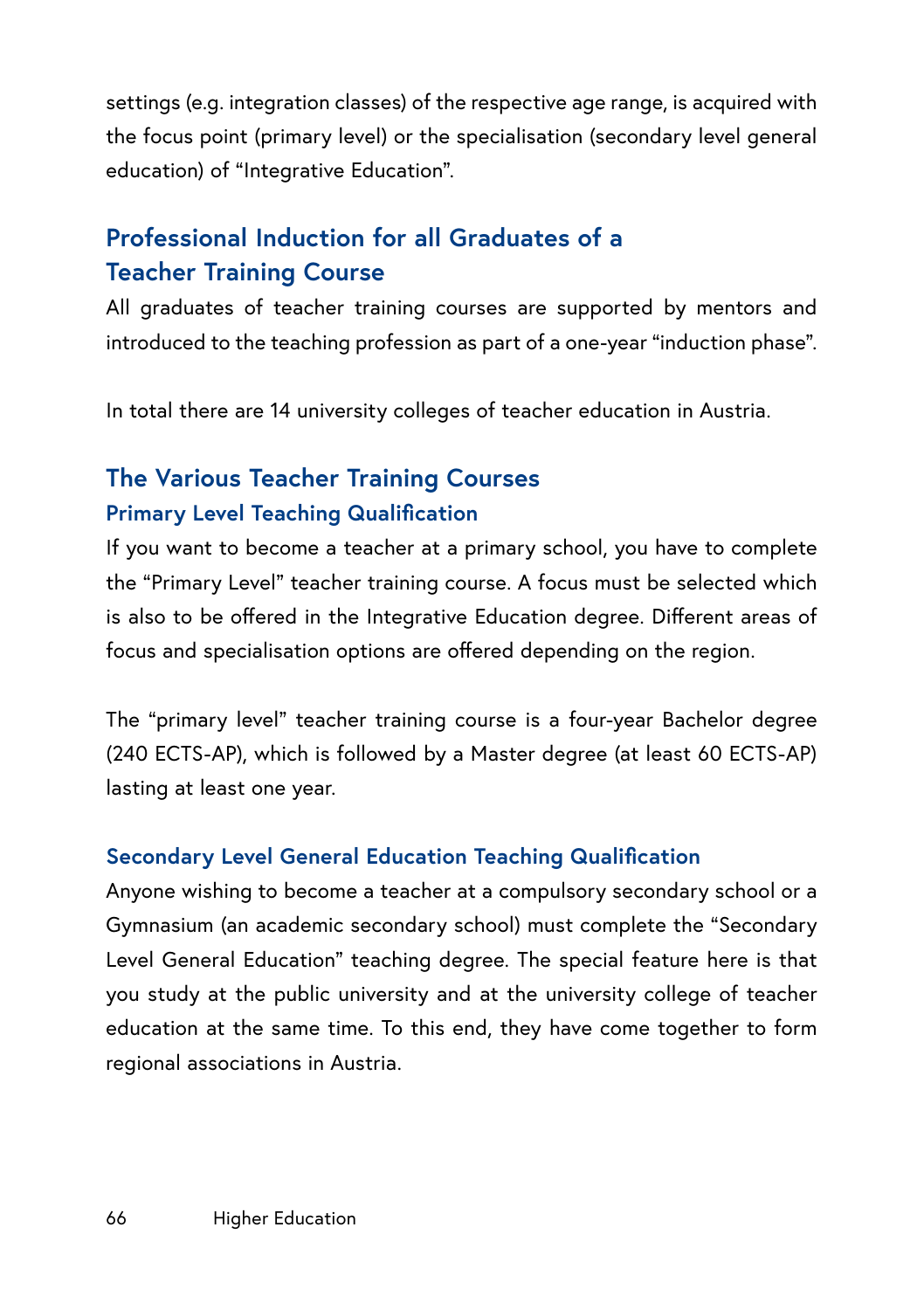The "Secondary Level General Education" teacher training course is a fouryear Bachelor degree (240 ECTS-AP), followed by a two-year Master degree (180 ECTS-AP).

## **Secondary Level Vocational Education Teaching Qualification**

If you want to become a teacher at a school of intermediate vocational education or a college of higher vocational education, you have to complete the "Vocational Education" teacher training course. In order to be admitted, special requirements must be met depending on the subject area/specialisations:

- Practical Reifeprüfung or Diploma Examination at a relevant college of higher vocational education or
- the Matura at an academic secondary school plus the completion of an apprenticeship relevant to the desired course or
- successful completion of a relevant master craftsman's examination or an equivalent relevant qualification.

All subjects require the completion of a relevant period of work experience of at least three years.

The "Secondary Level Vocational Education" teacher training course is a fouryear Bachelor degree (240 ECTS-AP), followed by a one-year Master degree (60 ECTS-AP) (this is optional in some specialisations).

## [www.bmbwf.gv.at](http://www.bmbwf.gv.at)

> Themen > Schule > Für Pädagoginnen und Pädagogen > Pädagogische Hochschulen

## [www.studienwahl.at](http://www.studienwahl.at) www.studiversum.at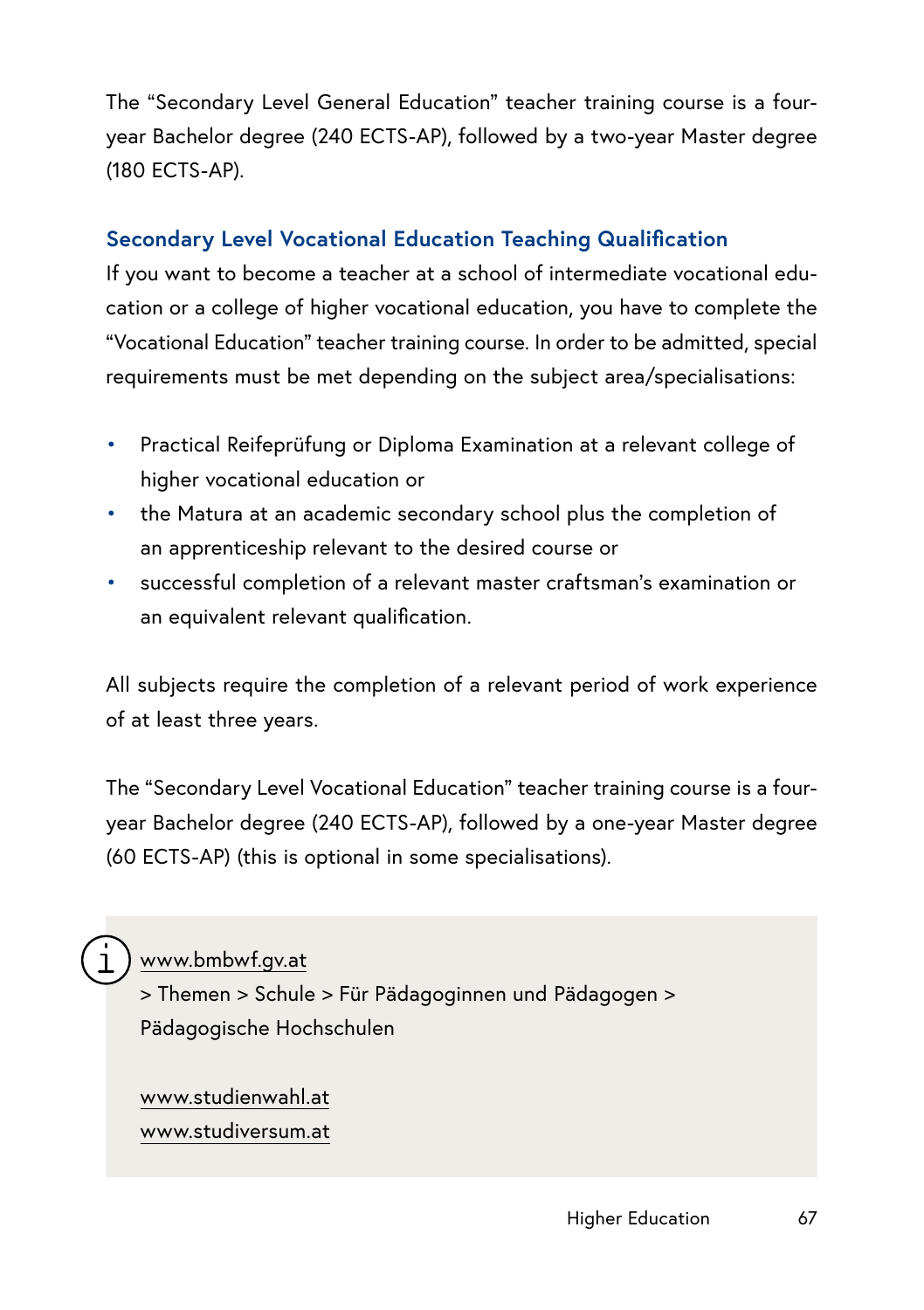## **Private Higher Education Institution and Private University**

Private higher education institutions and universities are private institutions that offer further studies. They decide for themselves to what extent and in what amount tuition fees are to be paid. A **private university** is characterised by a higher intensity of research and the fact that it also offers the opportunity to complete a doctoral degree. That is why every private higher education institution can also become a private university.

Currently (as of May 2021) there are **16 private universities** in Austria, but as yet no private higher education institution according to the new legal provisions (only in force since January 1, 2021). The courses offered at private universities range from social sciences and economics, law, medicine and theology to art and music.



[www.bmbwf.gv.at](http://www.bmbwf.gv.at)

> Themen > Hochschule & Universität > Hochschulsystem > Privatuniversitäten

[www.studienwahl.at](http://www.studienwahl.at) www.studiversum.at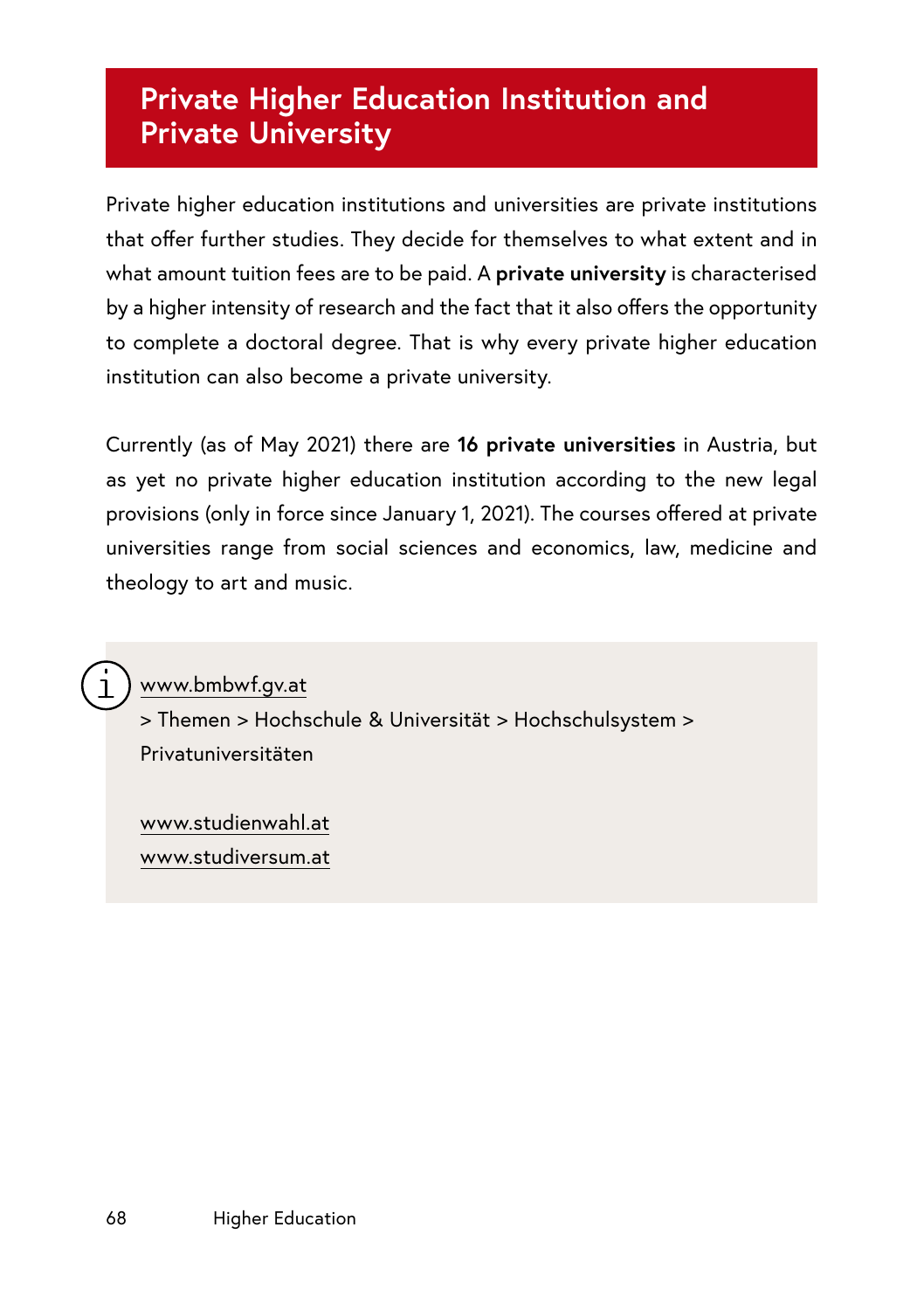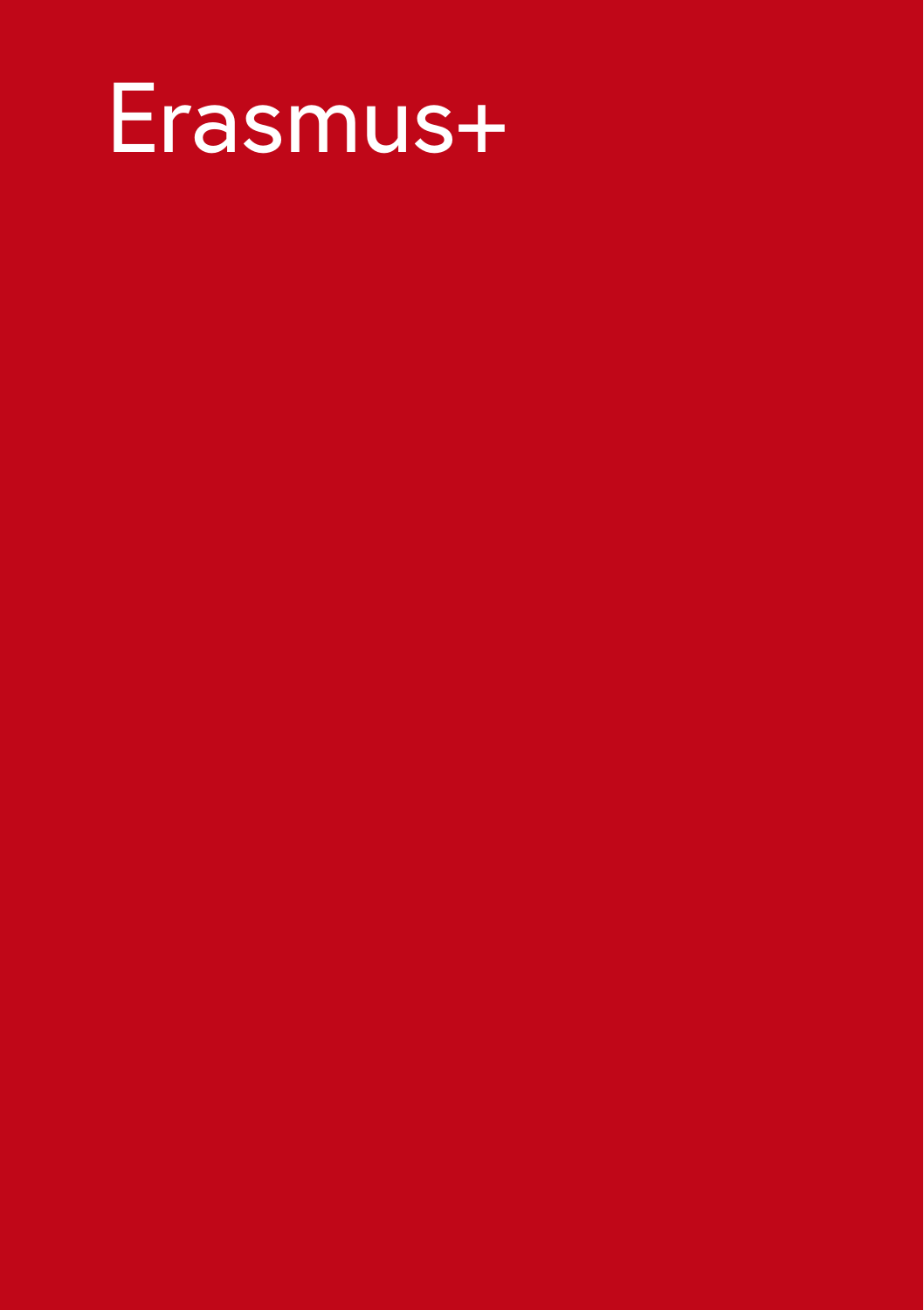# **Lifelong Learning**

Erasmus+ is the most successful and most popular programme of the European Union. It has already defined an entire generation. For over 30 years, Erasmus+ has enabled people from across Europe and beyond to gather life-enriching experience and acquire valuable skills. The EU will provide over 26 billion euros for Erasmus+ until 2027. This should reach more than ten million people.

Based on the **principle of lifelong learning**, the EU Erasmus+ programme covers the full range of education: general education, vocational education, higher education and adult education. Furthermore, youth exchange projects and measures in the field of sport are funded.

At its heart is always the idea of European and international exchange and getting to know one another across borders. Erasmus+ provides the opportunity to study, learn, teach, complete an internship or collaborate internationally in another European country. The programme enables the **mobility of students, pupils, apprentices, teachers for further training, educators and general school and university staff.** Virtual mobilities are also possible.

Erasmus+ also promotes networking between schools, vocational training and continuing education institutions, higher and adult education institutions, youth organisations and businesses.

Learners improve their technical, linguistic, social and intercultural skills through an overseas experience or a cross-border project. The programme promotes the **exchange of knowledge and experience** through educational methods and improves the technical and linguistics skills of teachers. In addition, it creates greater awareness of a common Europe and a deeper understanding of social, linguistic and cultural diversity.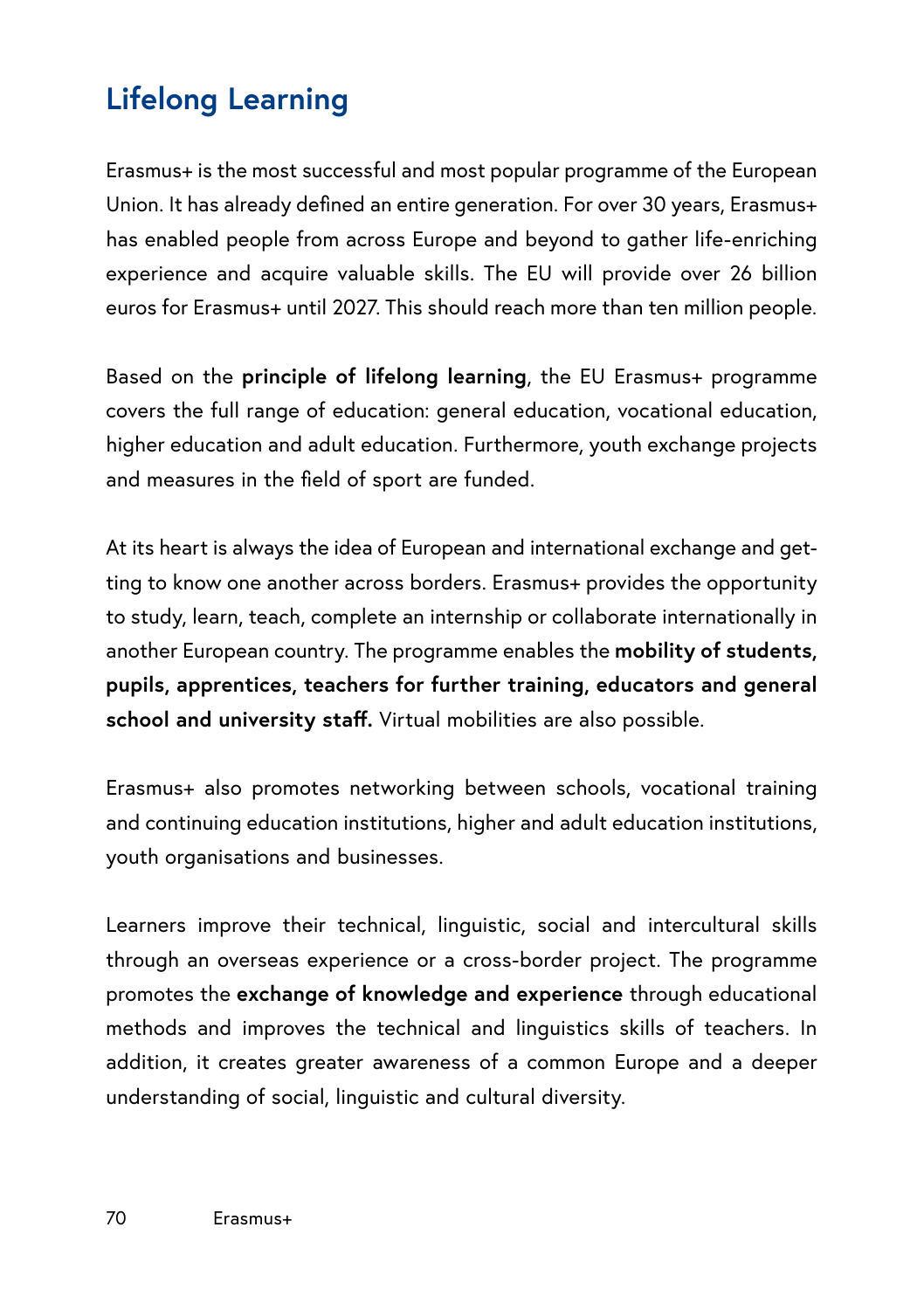Apart from the EU Member States, Erasmus+ also covers Iceland, Liechtenstein, Norway, North Macedonia, Serbia and Turkey; other countries can also participate in certain programmes. In this way, it is possible to become mobile worldwide in university education and vocational training.

OeAD-GmbH is the Austrian national agency for Erasmus+. It advises and supports all interested individuals and institutions.

[www.bmbwf.gv.at](http://www.bmbwf.gv.at)

> Themen > EU/Internationales > Erasmus+

[www.erasmusplus.at](http://www.erasmusplus.at)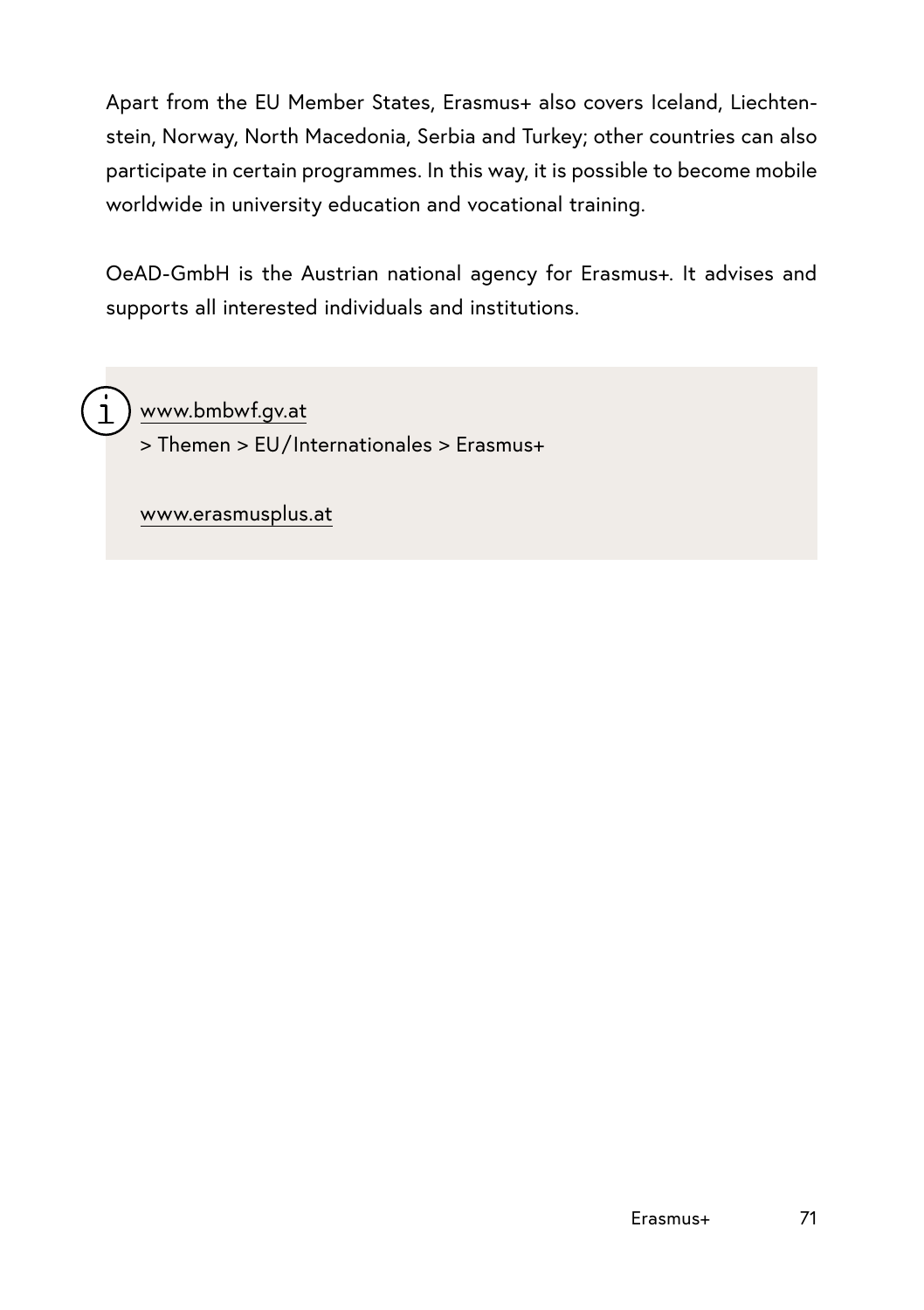# Adult Education

- 
- 
- 
- 
- 
- 
- 
-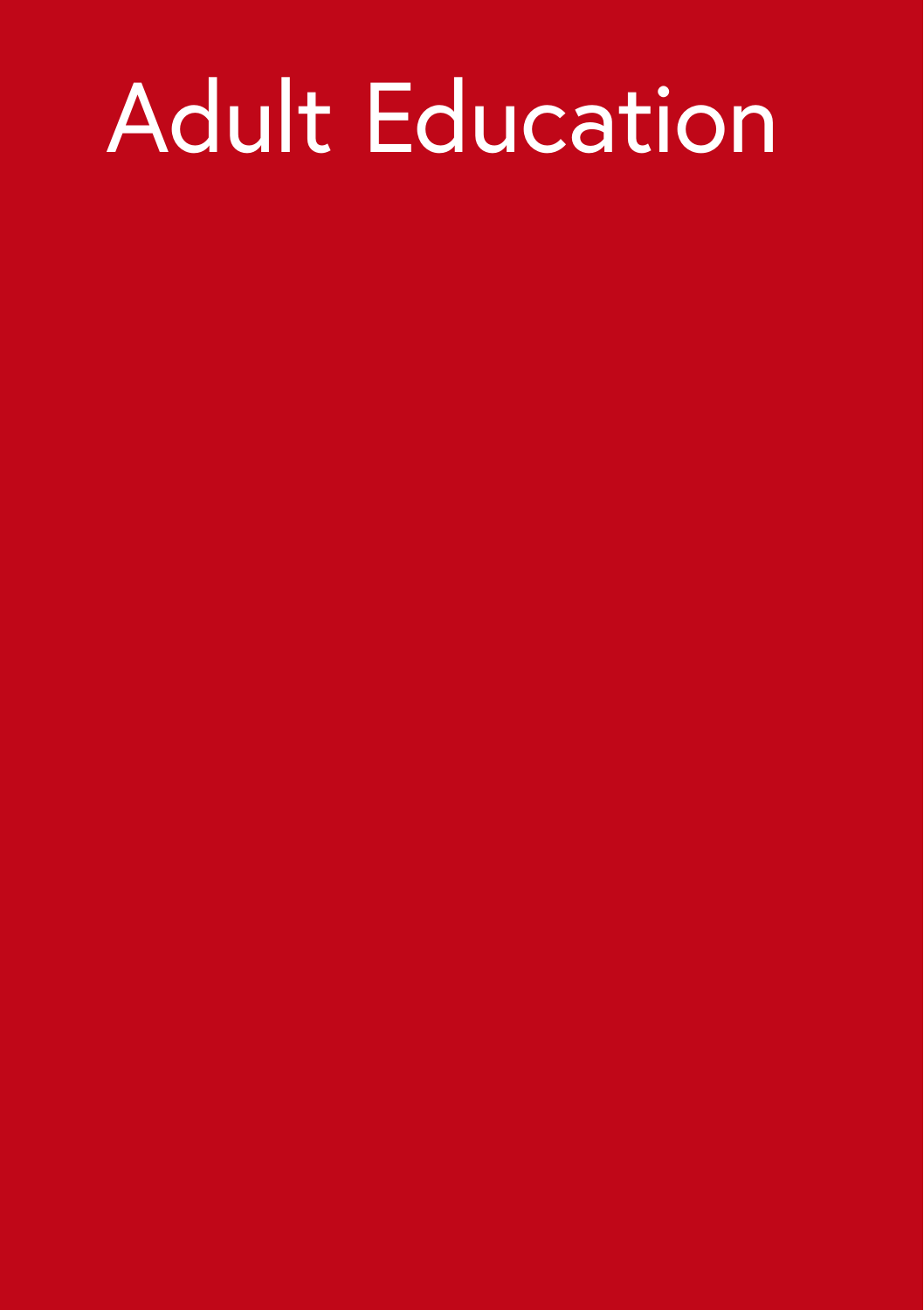Adult education in Austria consists of a **variety of educational organisations** with different objectives and educational opportunities. The **training** ranges from general education, basic education and remedial training, education qualifications as part of second-chance education, vocational offerings, to management classes and courses for personal development, through to university courses and university education. The development and implementation of adult and target group-appropriate offers as well as high-quality educational and career counselling are essential for participation and the success of further training.

# **Schools for People in Employment and Tertiary Continuing Education**

People who have already started their careers or have completed vocational training have the opportunity, in addition to their professional activity, to acquire appropriate educational qualifications in the form of needs-based teaching offers. The offer ranges from academic secondary schools or schools of intermediate vocational education or colleges of higher vocational education for working people to add-on courses, post-secondary VET courses and academies. In addition, there are **further education opportunities** at universities and universities of applied sciences – the latter also have UAS degree programmes for working people.

# **Organisations**

Organisations of adult education funded by the Federal Ministry of Education, Science and Research, such as adult education centres, vocational training institutes, business development institutes and a number of non-profit regional adult education organisations offer general education, vocational **training and**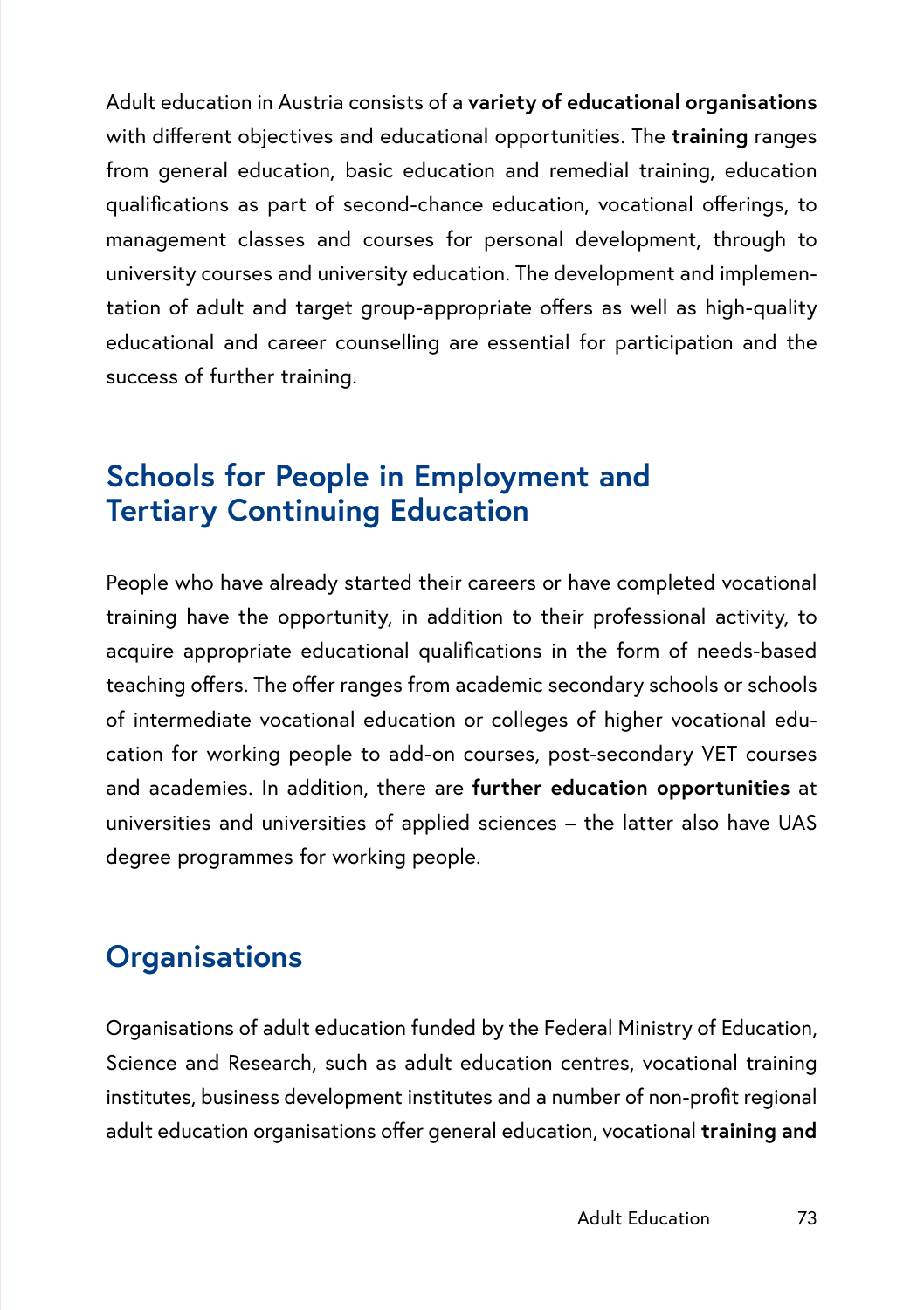**continuing education measures.** An important task of adult education is the development and implementation of an adult-orientated and target-group adjusted programme, and the high-quality educational and vocational guidance to enable access to lifelong learning by way of educational information/advice, provision of basic training, acquisition of educational qualifications, etc.

Special support programmes such as *Bildungsberatung Österreich* and *Initiative Adultbildung* provide counselling and educational offers for basic education and for catching up on compulsory schooling free of charge.

The aim of the adult education initiative is to provide better access to the labour market and to support social integration. Young people and adults living in Austria, regardless of their origin and educational background, are able to acquire basic skills free of charge even after completing their schooling.

# **Courses**

Courses to prepare for the **compulsory school leaving certificate, the vocational Reifeprüfung, the external student Reifeprüfung and the Higher Education Entrance Exam** are offered in adult-friendly formats by adult education organisations throughout Austria.

As part of the vocational Reifeprüfung, three out of four partial exams can be taken in adult education institutions with recognised courses in preparation for the vocational Reifeprüfung.

Courses for the compulsory schooling examination are also offered in an adult-friendly format at adult education organisations. Examinations must be taken in a maximum of six fields of competence (four compulsory subjects and two out of four electives); a maximum of five exams may be taken, as part of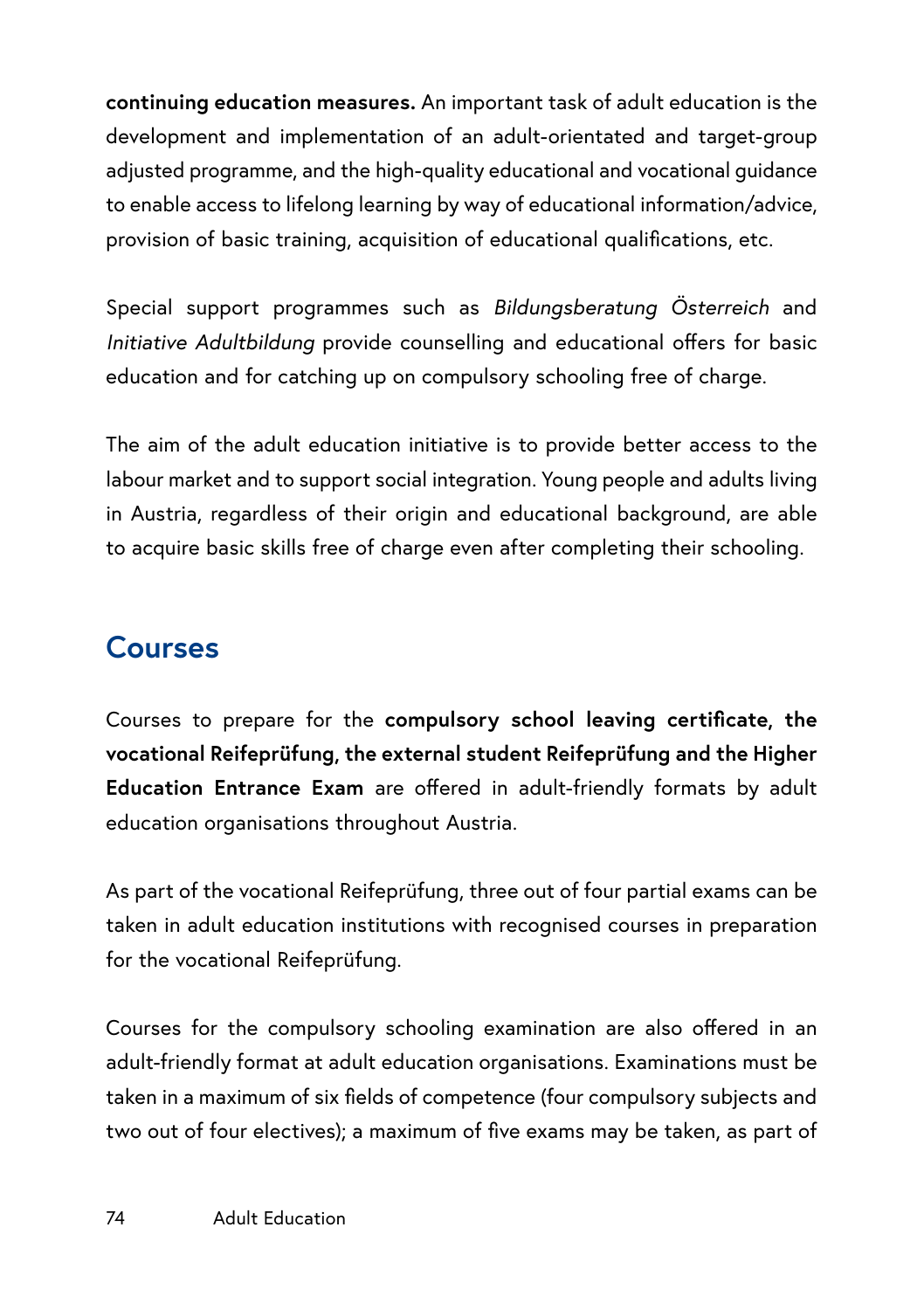recognised courses to prepare for the compulsory school leaving examination. The traditional forms of external exams for the completion of certificates of the compulsory secondary school remain in place.



[www.bmbwf.gv.at](http://www.bmbwf.gv.at)

> Themen > Erwachsenenbildung

[www.erwachsenenbildung.at](http://www.erwachsenenbildung.at)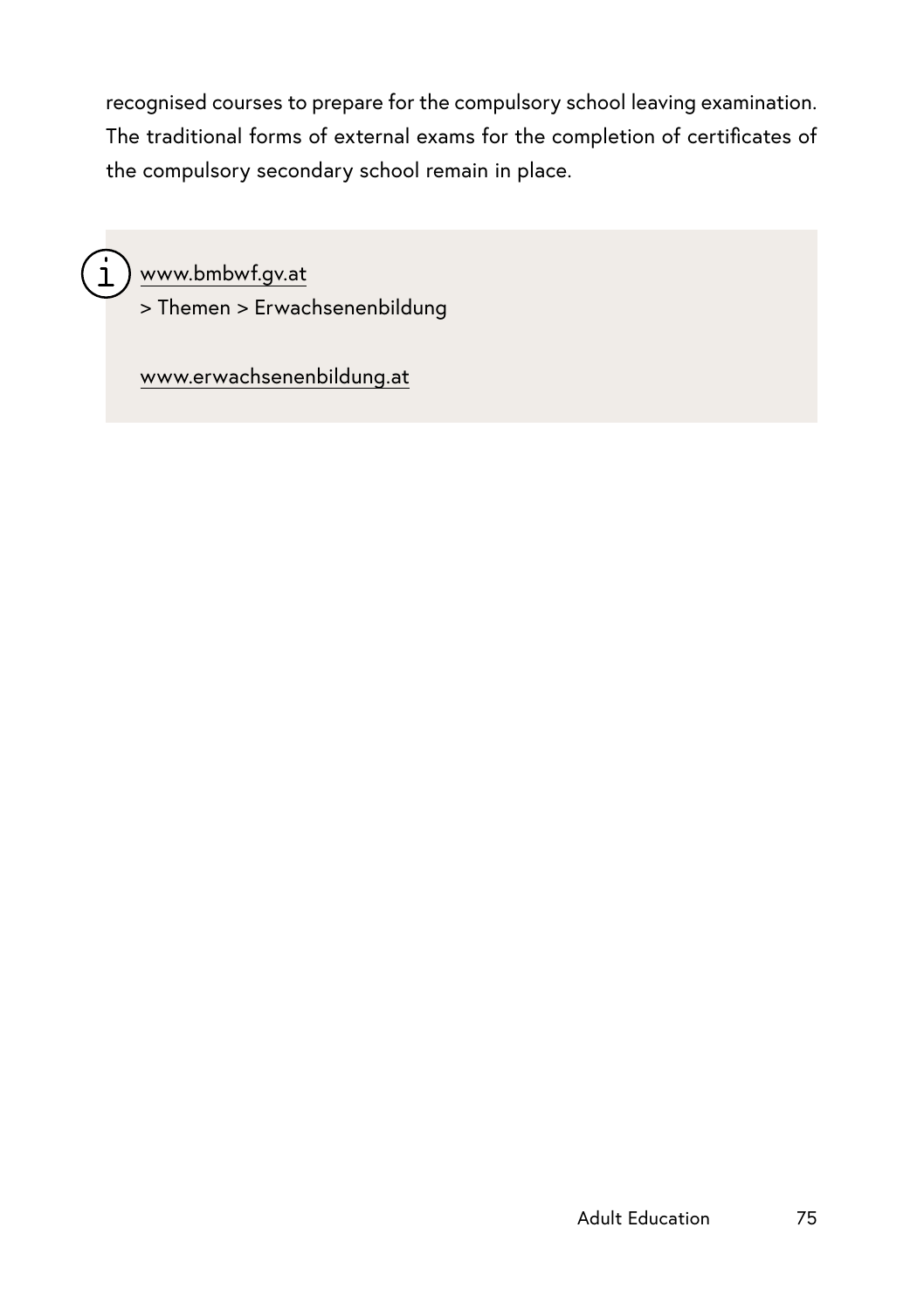# School Psychology Counselling Service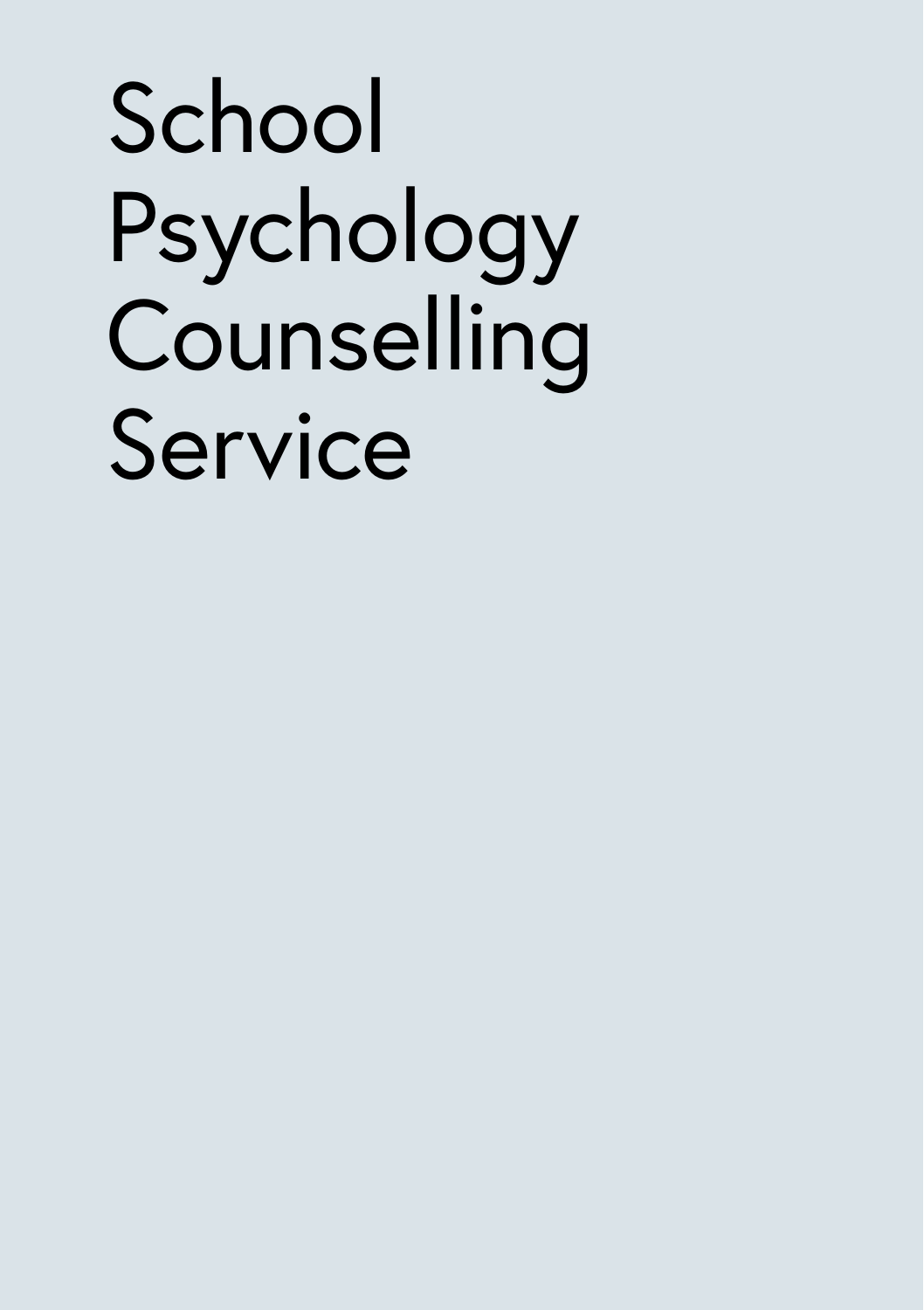#### 0800 211 320 New courage? Fresh ideas? Security? Telephone orline School Psychology Counselling can help!

# **School Psychology – Psychological Counselling Sessions for Pupils, Teachers and Legal Guardians**

- Increased learning and motivation
- Confidence and coping skills
- Exam confidence
- Good future prospects
- Psychosomatic well-being
- Educational advice
- Perspectives and quidance
- Calming situations at home
- Referrals in the case of experiences of violence and protection
- Overcoming crisis situations

School psychology services are available nationwide as a psychological counselling facility for the Board of Education for pupils, teachers, legal guardians and managers in the Austrian school system. There are counselling centres in all educational regions. The use of school psychology services is voluntary, free and confidential.

## **How does the counselling process work?**

You can contact us by phone or email. An appointment is then made for a detailed consultation with a school psychologist. The counselling session can take place in person at the counselling centre or at school, online or by phone.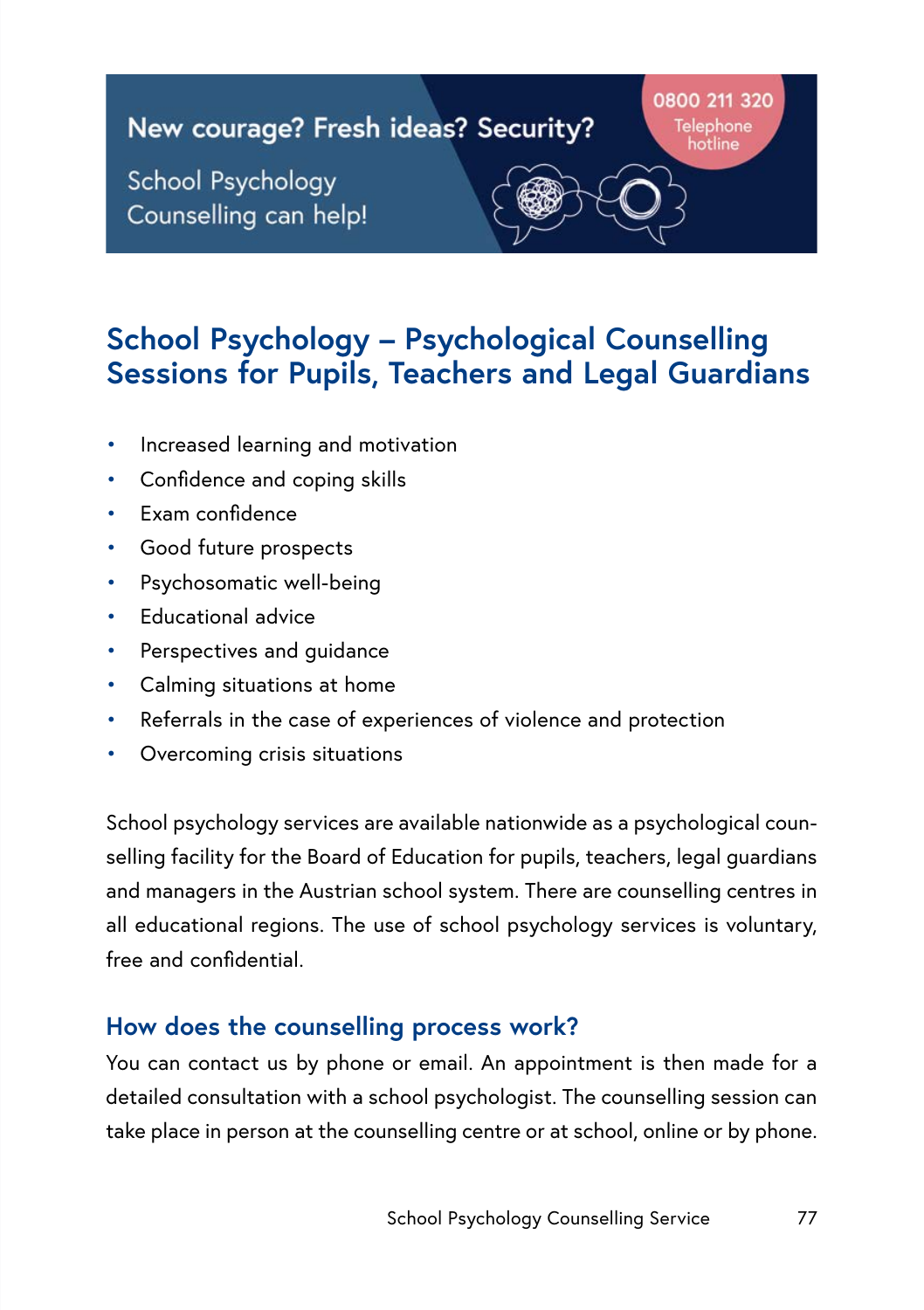#### **Nationwide telephone hotline (free & confidential): 0800 211320**

In addition to individual counselling, educational psychology also coordinates and supports psychosocial counselling from other specialists in the school sector, such as student advisers and educational advisers.

# **Educational Psychology Counselling in the Federal Provinces**

#### **Burgenland**

[www.bildung-bgld.gv.at](http://www.bildung-bgld.gv.at) > Service > Schulpsychologie

#### **Carinthia**

[www.bildung-ktn.gv.at](http://www.bildung-ktn.gv.at) > Service > Schulpsychologie

#### **Lower Austria**

[www.bildung-noe.gv.at](https://www.bildung-noe.gv.at/) > Schule und Unterricht > Schulpsychologie

## **Upper Austria**

[www.bildung-ooe.gv.at](http://www.bildung-ooe.gv.at) > Schulpsychologie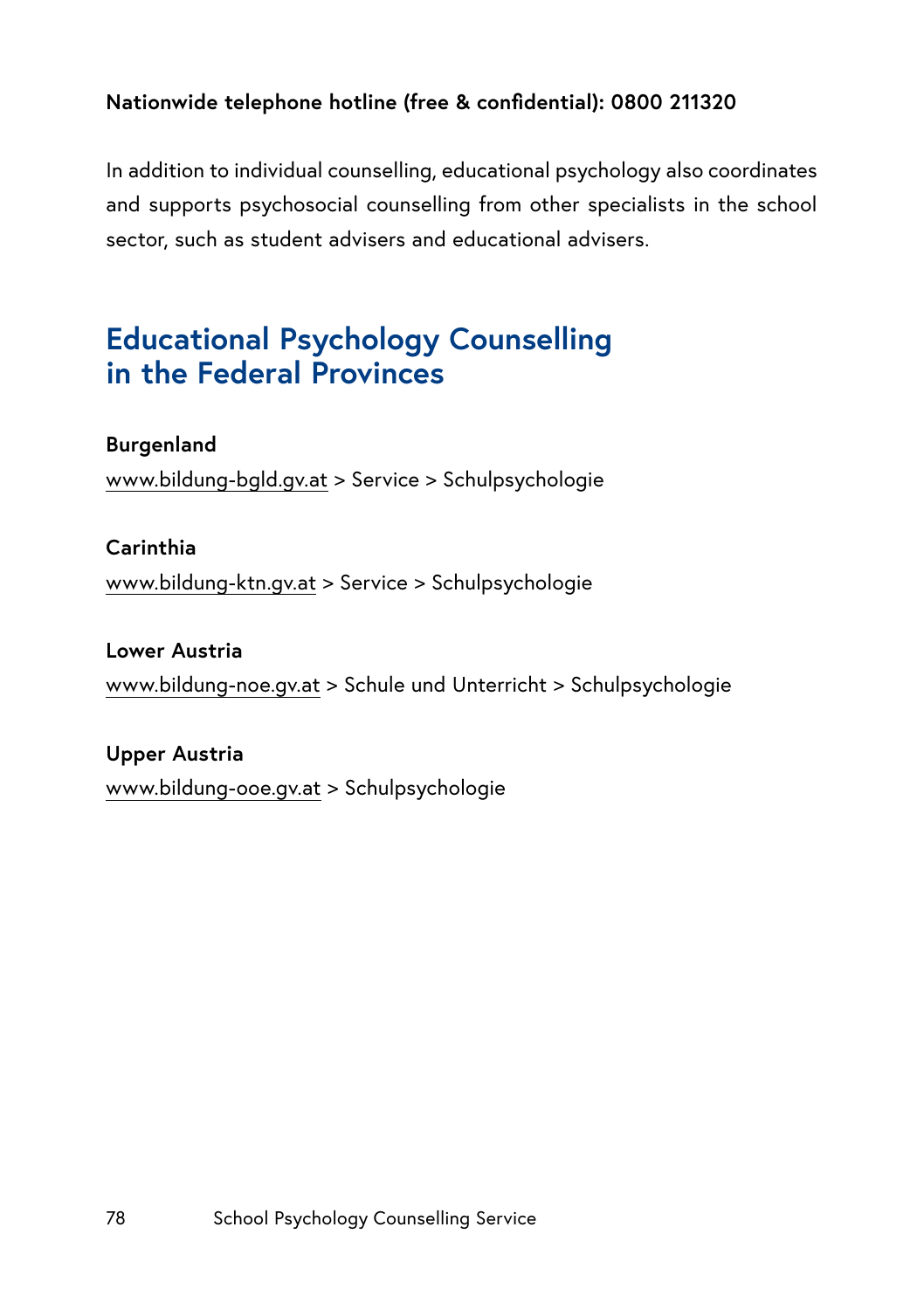## **Salzburg**

[www.bildung-sbg.gv.at](http://www.bildung-sbg.gv.at) > Service > Schulpsychologie

#### **Styria**

[www.bildung-stmk.gv.at](http://www.bildung-stmk.gv.at) > Service > Schulpsychologie

## **Tyrol**

[www.bildung-tirol.gv.at](http://www.bildung-tirol.gv.at) > Service > Schulpsychologie

## **Vorarlberg**

[www.bildung-vbg.gv.at](http://www.bildung-vbg.gv.at) > Service > Schulpsychologie

## **Vienna**

[www.bildung-wien.gv.at](http://www.bildung-wien.gv.at) > Service > Schulpsychologie

**Contact details of the counselling centres** [www.schulpsychologie.at](http://www.schulpsychologie.at)

**Information about Pupil and Educational Counselling**  [www.schulpsychologie.at/schuelerberatung](http://www.schulpsychologie.at/schuelerberatung)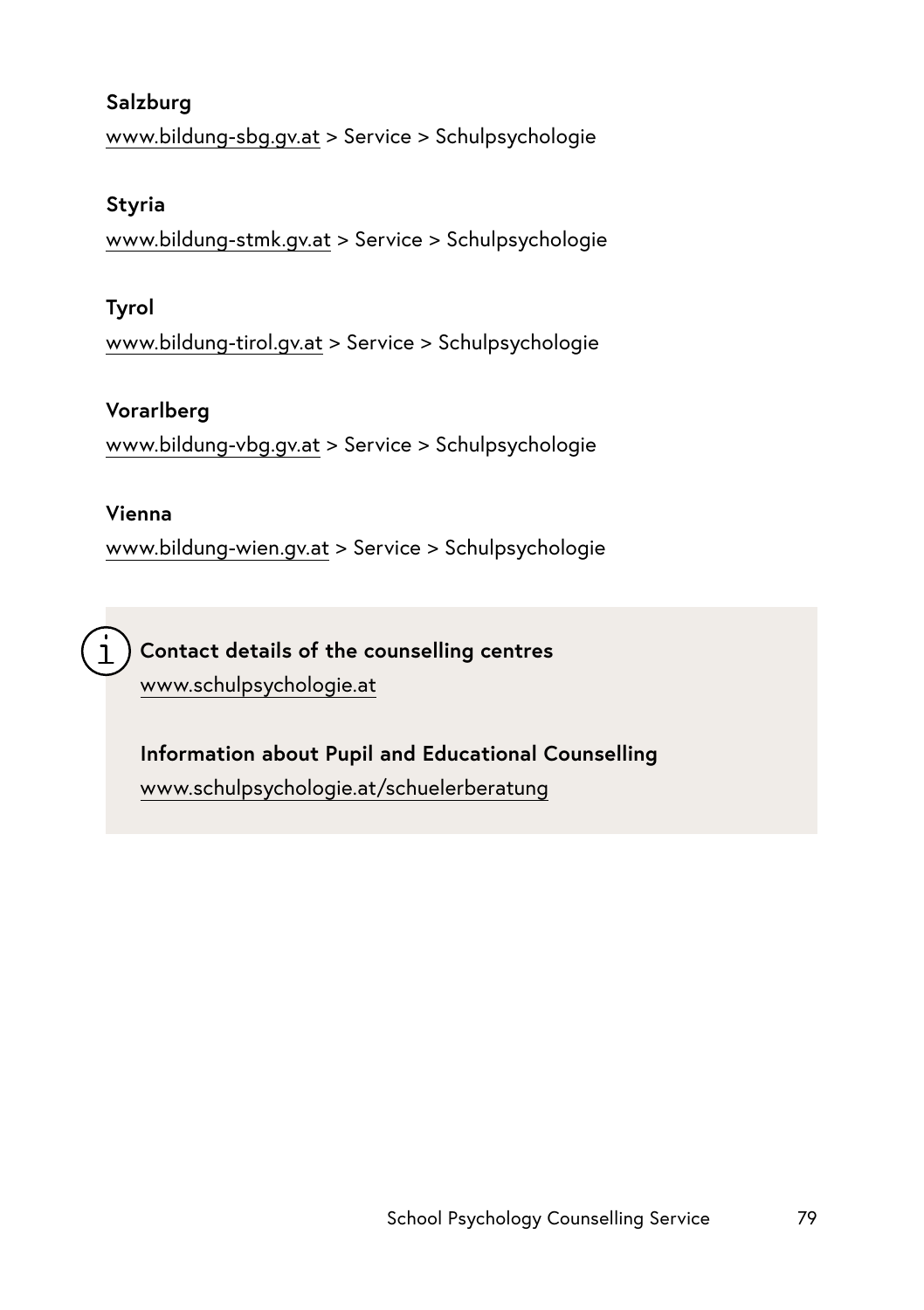# Psychological Student **Counselling**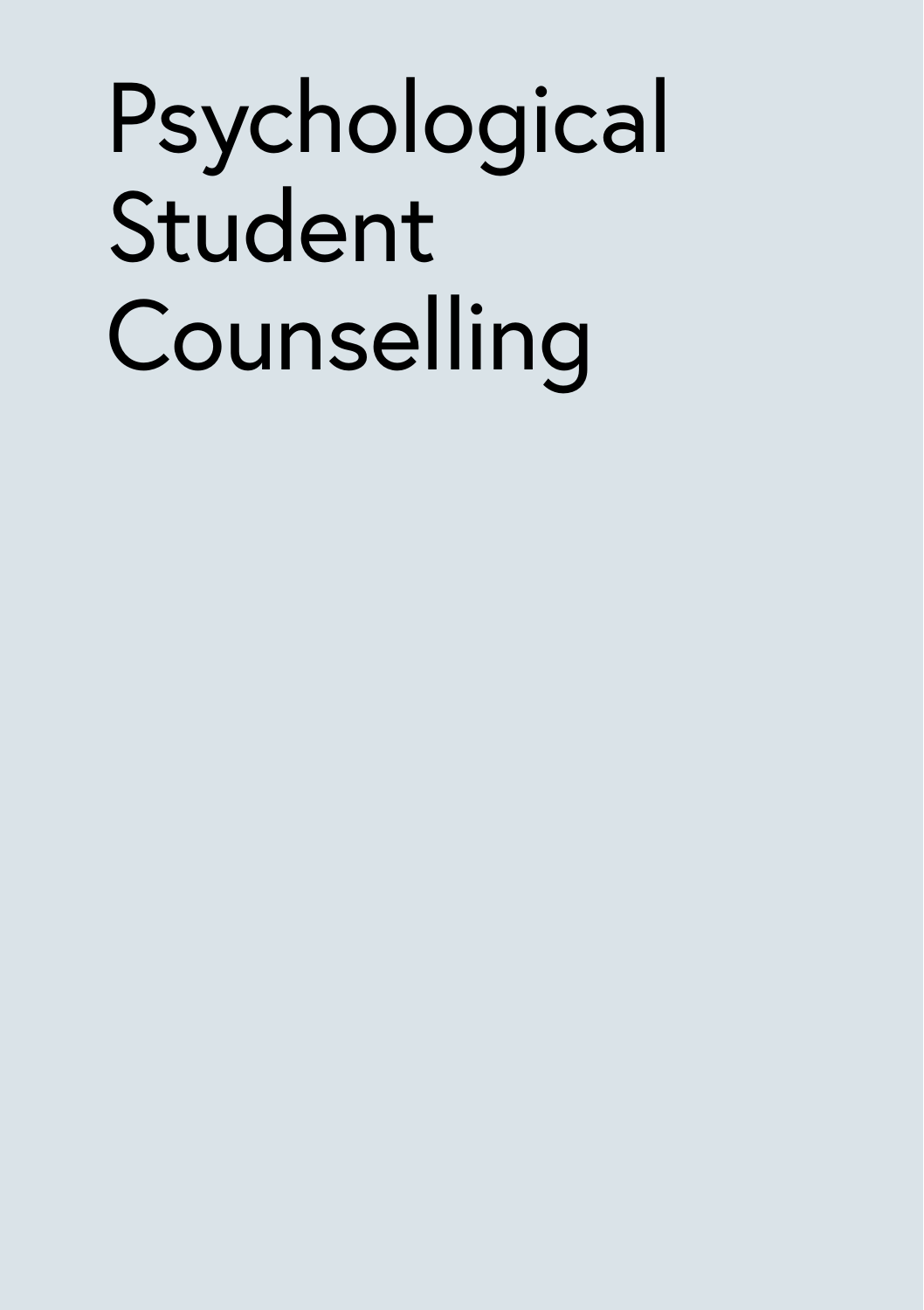

# **The Psychological Student Counselling Service – the Central Point of Contact for Psychological Counselling and Support, as well as Advice on Choosing a Course of Study for Students**

- Psychological counselling for study-related and psychological problems
- In special situations: crisis and relief talks and further mediation to special institutions to treat experiences of escape and violence (also in Ukrainian)
- Psychodiagnostics for work and performance problems related to studying
- Study choice advice for decisions on career and study choices
- Individual and group settings
- Chat and online consultations (in German and English)
- Short-term psychotherapy

The Psychological Student Counselling Service (PSB) has existed for more than 50 years. It offers students and prospective students advice and psychological support in choosing a course and psychological support for personal and study-related problems. The service is free of charge and is available at six counselling centres in Vienna, Graz, Linz, Salzburg, Innsbruck and Klagenfurt. It is also available online at **[www.studierendenberatung.at](https://www.studierendenberatung.at)** , and is primarily offered by psychologists, most of whom have received training in psychotherapy.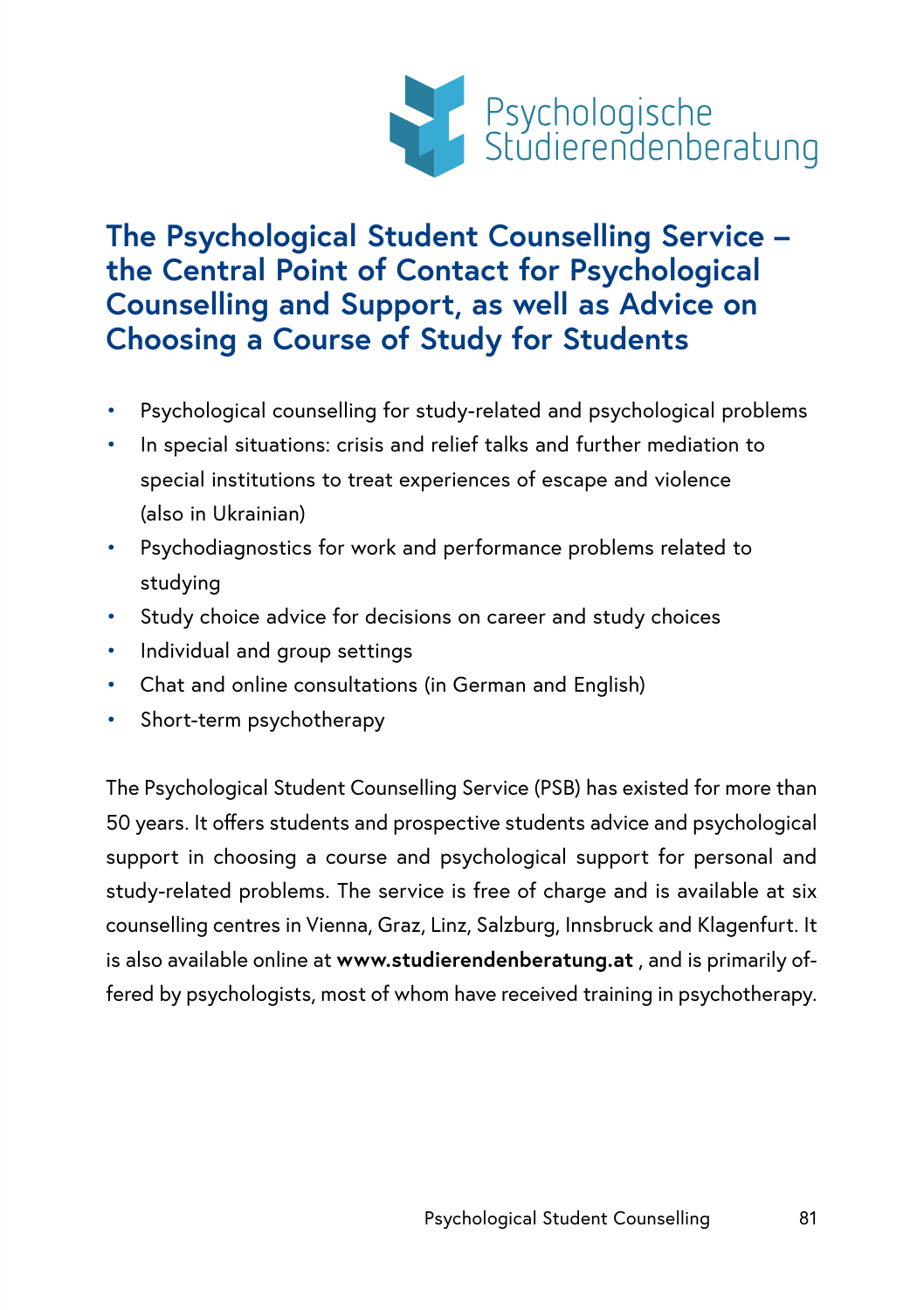## **How does the counselling process work?**

Contact is by telephone, email, video call or chat at [wwww.studierendenberatung.](https://www.studierendenberatung.at) [at.](https://www.studierendenberatung.at) If more comprehensive advice or psychological support is required, an appointment will be made for a more in-depth consultation. This can be provided in person at one of the six counselling centres or by telephone or online.

**Contact details of the counselling centres**  [www.studierendenberatung.at](https://www.studierendenberatung.at)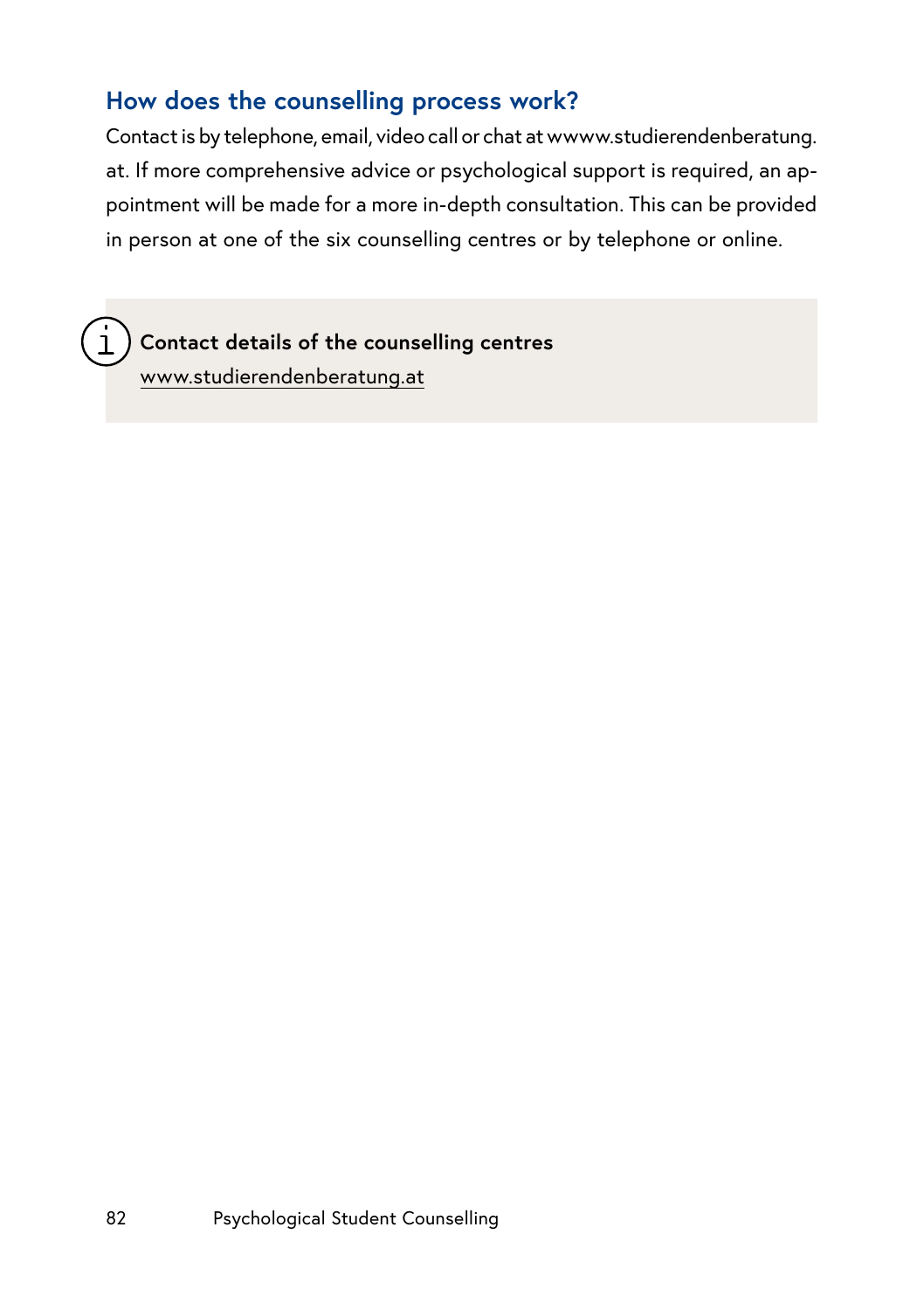# Contact and Service Points in the BMBWF and in the Federal Provinces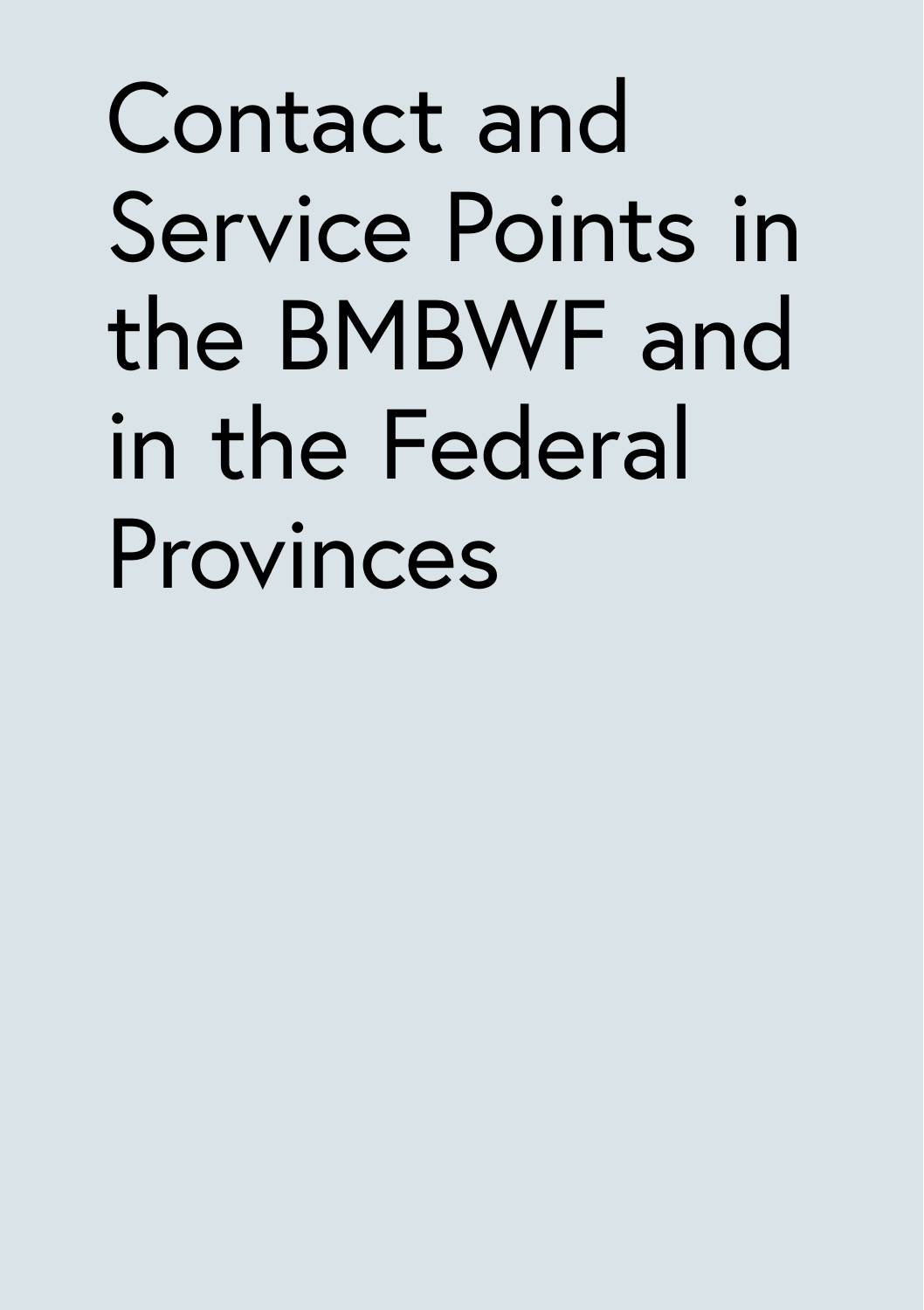# **Schulinfo at the Federal Ministry of Education, Science and Research**

[www.bildung.bmbwf.gv.at](https://www.bmbwf.gv.at/) > Themen > Schule > Beratungsangebote > Schulinfo

[schulinfo@bmbwf.gv.at](mailto:schulinfo@bmbwf.gv.at) **Hotline** 081020/5220

# **Points of Contact for Elementary Education in the Federal Provinces**

#### **Burgenland**

Department 7 – Education, Culture and Science Europaplatz 1, 7000 Eisenstadt Tel.: +43 57 600-2082 E-mail: [post.a7@bgld.gv.at](mailto:post.a7%40bgld.gv.at%20?subject=)

Kindergarten Unit Tel.: +43 57 600-2495 E-mail: [post.a7-bildung@bgld.gv.at](mailto:post.a7-bildung%40bgld.gv.at?subject=)

#### **Carinthia**

Department 6 – Education and Sport Mießtaler Straße 1, 9021 Klagenfurt am Wörthersee Tel.: +43 50 536-16002 Fax: +43 50 536-16000 E-mail: [abt6.post@ktn.gv.at](mailto:abt6.post%40ktn.gv.at?subject=)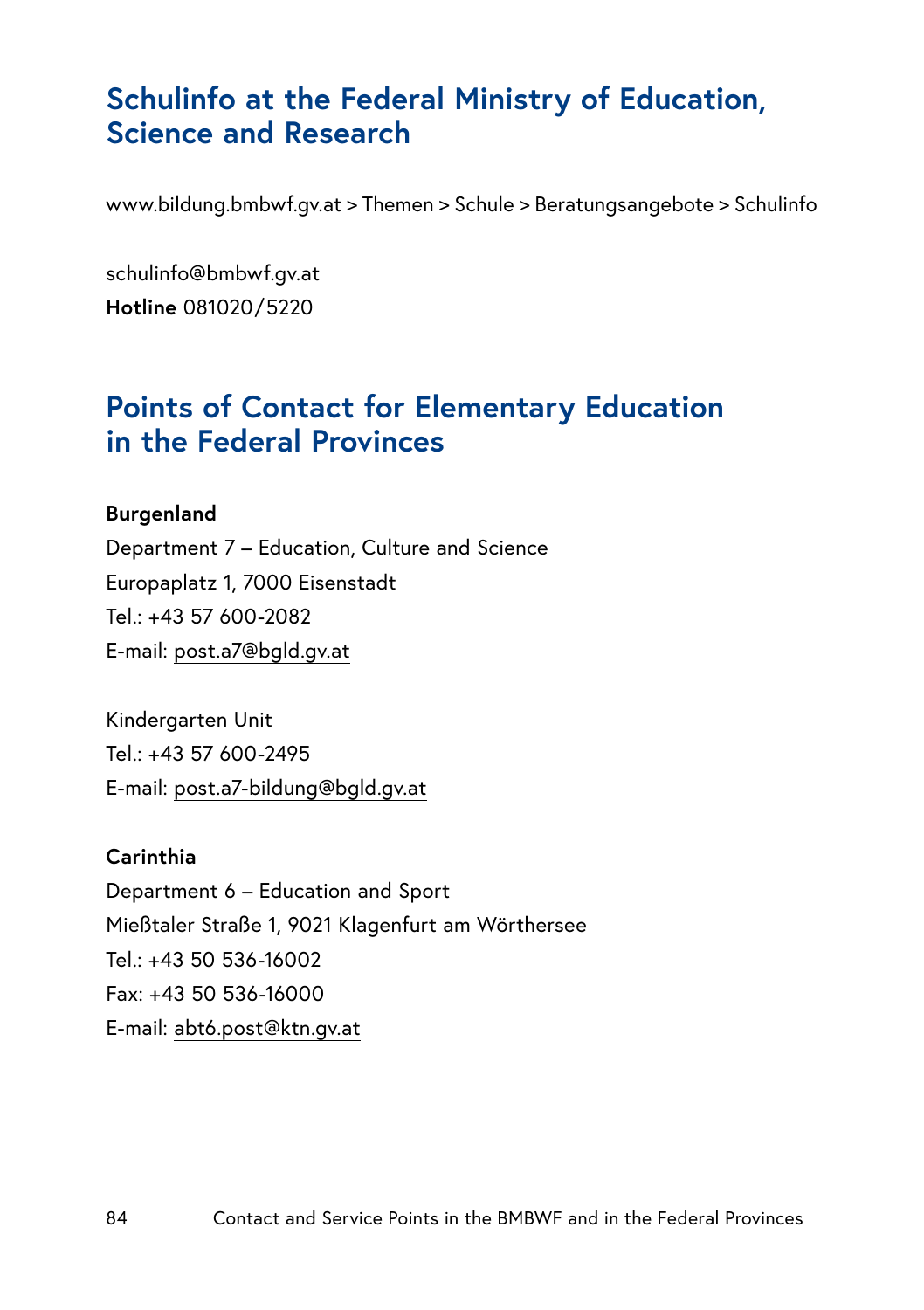#### **Lower Austria**

Kindergarten Department Landhausplatz 1, 3109 St. Pölten, Tor zum Landhaus Office, information: +43 2742 9005-13242 Fax: +43 2742 9005-13595 E-mail: [post.k5@noel.gv.at](mailto:post.k5%40noel.gv.at?subject=)

#### **Upper Austria**

Board of Education for Upper Austria Elementary Education Dept. Bahnhofplatz 1, 4021 Linz Tel.: +43 732 7720-DW E-mail: [BD-OOE.Post@bildung-ooe.gv.at](mailto:BD-OOE.Post%40bildung-ooe.gv.at?subject=)

#### **Salzburg**

Department 2 – Culture, Education, Society and Sport Gstättengasse 10, 5020 Salzburg Tel.: +43 662 8042-2575 Fax: +43 662 8042-2916 E-mail: [kultur-bildung@salzburg.gv.at](mailto:kultur-bildung%40salzburg.gv.at?subject=)

Unit 2/01 – Elementary Education and Child Care Tel.: +43 662 8042-5415 or -2698 E-mail: [kinder@salzburg.gv.at](mailto:kinder%40salzburg.gv.at?subject=)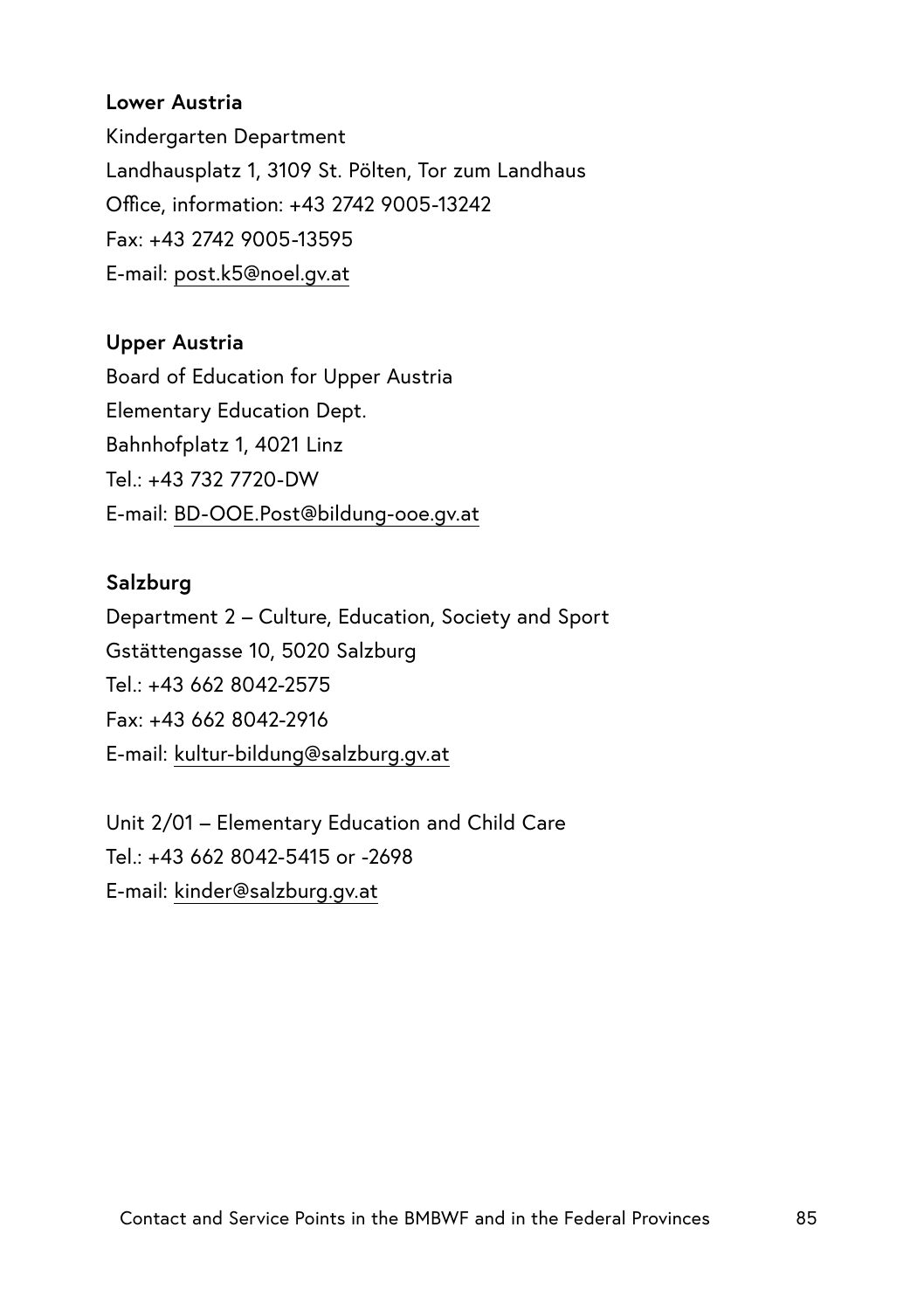#### **Styria**

Department 6 – Education and Society Karmeliterplatz 2, 8010 Graz Tel.: +43 316 877-2099 Fax: +43 316 877-4364 E-mail: [abteilung6@stmk.gv.at](mailto:abteilung6%40stmk.gv.at?subject=)

Children's Education and Care Unit Karmeliterplatz 2, 8010 Graz  $Tel: +43, 316, 877-5499$ Fax: +43 316 877-2136

#### **Tyrol**

Society and Work Department Meinhardstraße 16, 6020 Innsbruck Tel.: +43 512 508-807804 Fax: +43 512 508-747805 E-mail: [gesellschaft.arbeit@tirol.gv.at](mailto:gesellschaft.arbeit%40tirol.gv.at?subject=)

Elementary Education Heiliggeiststraße 7, 6020 Innsbruck  $Tel: +43$  512 508-7882 Fax: +43 512 508-747805 E-mail: [ga.elementarbildung@tirol.gv.at](mailto:ga.elementarbildung%40tirol.gv.at?subject=)

## **Vorarlberg**

Elementary Education, School and Society Department Landhaus, 6900 Bregenz  $Tel: +435574511-22105$ Fax: +43 5574 511-922195 E-mail: [bildung.gesellschaft@vorarlberg.at](mailto:bildung.gesellschaft%40vorarlberg.at?subject=)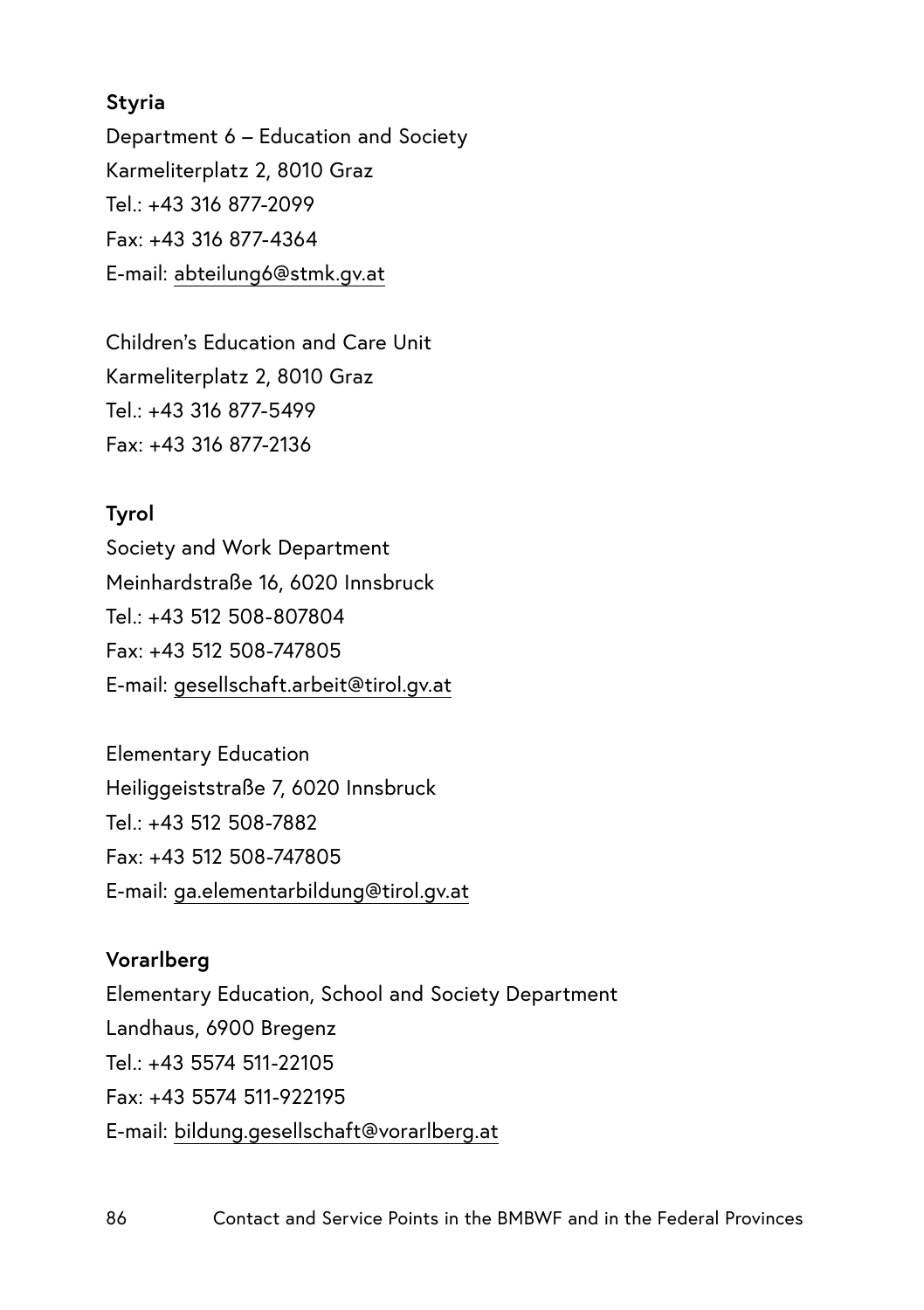#### **Vienna**

City of Vienna – Kindergartens (MA 10) Thomas-Klestil-Platz 11 (Town Town), 1030 Vienna Tel.: +43 1 277 55 55 E-mail: [post@ma10.wien.gv.at](mailto:post%40ma10.wien.gv.at?subject=)

MA 11 – Vienna Child and Youth Welfare Service (previously: Office for Youth and Family) Rüdengasse 11, 1030 Vienna Tel.: +43 1 4000-8011 (service telephone) Fax: +43 1 4000 99-8011 E-mail: [service@ma11.wien.gv.at](mailto:service%40ma11.wien.gv.at?subject=)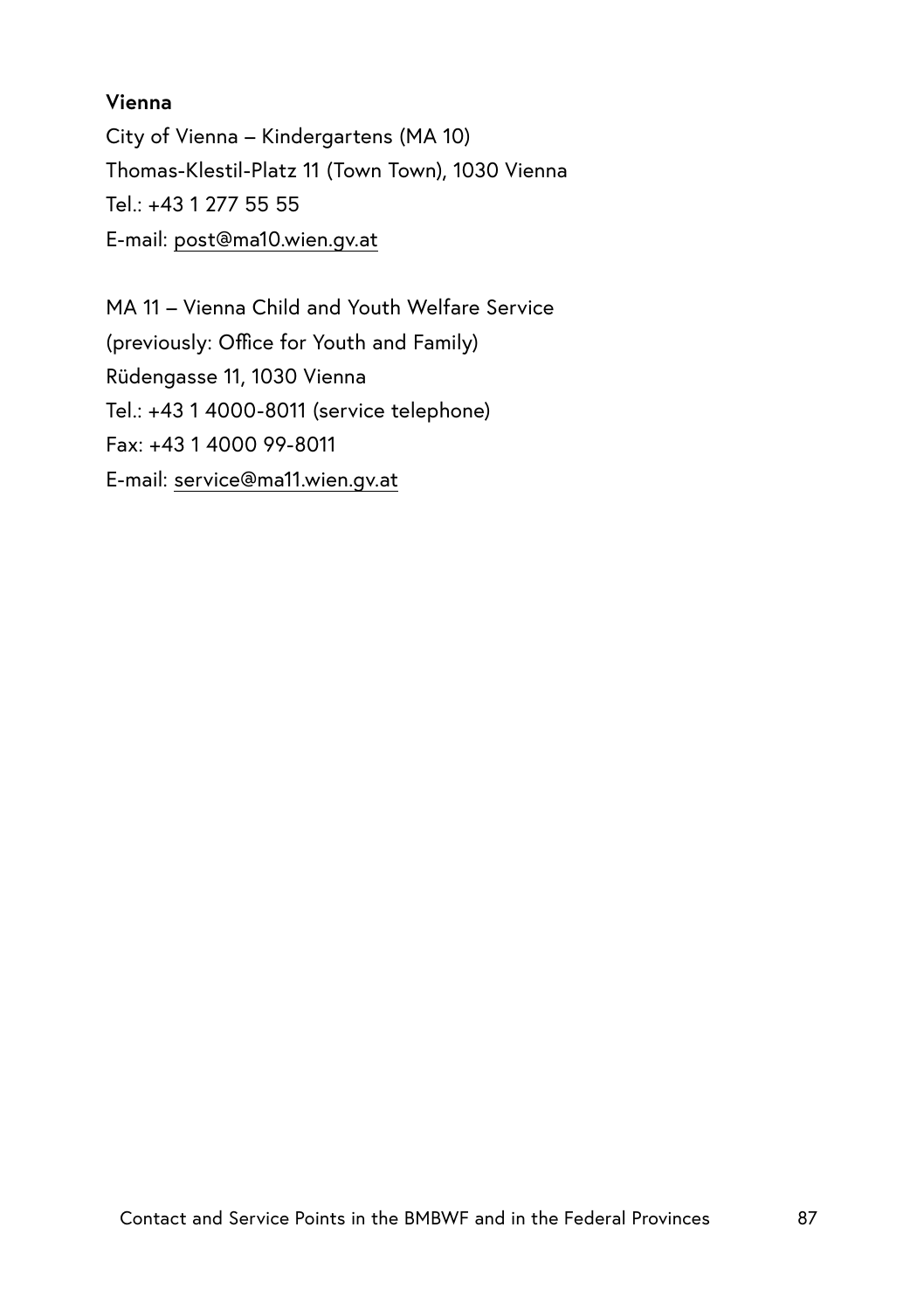## **Points of Contact in the School Sector in the Federal Provinces**

#### **Burgenland**

SQM Mag. Karin Vukman-Artner, Boards of Education for Burgenland Kernausteig 3, 7001 Eisenstadt  $Tel: +43, 2682, 710, 11-20$ E-mail: [karin.vukman-artner@bildung-bgld.gv.at](mailto:karin.vukman-artner%40bildung-bgld.gv.at?subject=)

#### **Carinthia**

SQM Mag. Dr Dagmar Zöhrer, Boards of Education for Carinthia 10. Oktoberstraße 24, 9020 Klagenfurt/Celovec Tel.: +43 5 0534-10230 E-mail: [dagmar.zoehrer@bildung-ktn.gv.at](mailto:dagmar.zoehrer%40bildung-ktn.gv.at?subject=)

#### **Lower Austria**

SQM HR Maria Handl-Stelzhammer, MA, Boards of Education for Lower Austria Rennbahnstraße 29, 3109 St. Pölten Tel.: +43 2742 280-4120 E-mail: [maria.handl-stelzhammer@bildung-noe.gv.at](mailto:maria.handl-stelzhammer%40bildung-noe.gv.at?subject=)

#### **Upper Austria**

Dipl.-Päd. Gottfried Hirz, Boards of Education for Upper Austria Sonnensteinstraße 20, 4040 Linz Tel.: +43 732 7071-1131, +43 664 88 41 45 73 E-mail: [Gottfried.hirz@bildung-ooe.gv.at](mailto:Gottfried.hirz%40bildung-ooe.gv.at?subject=)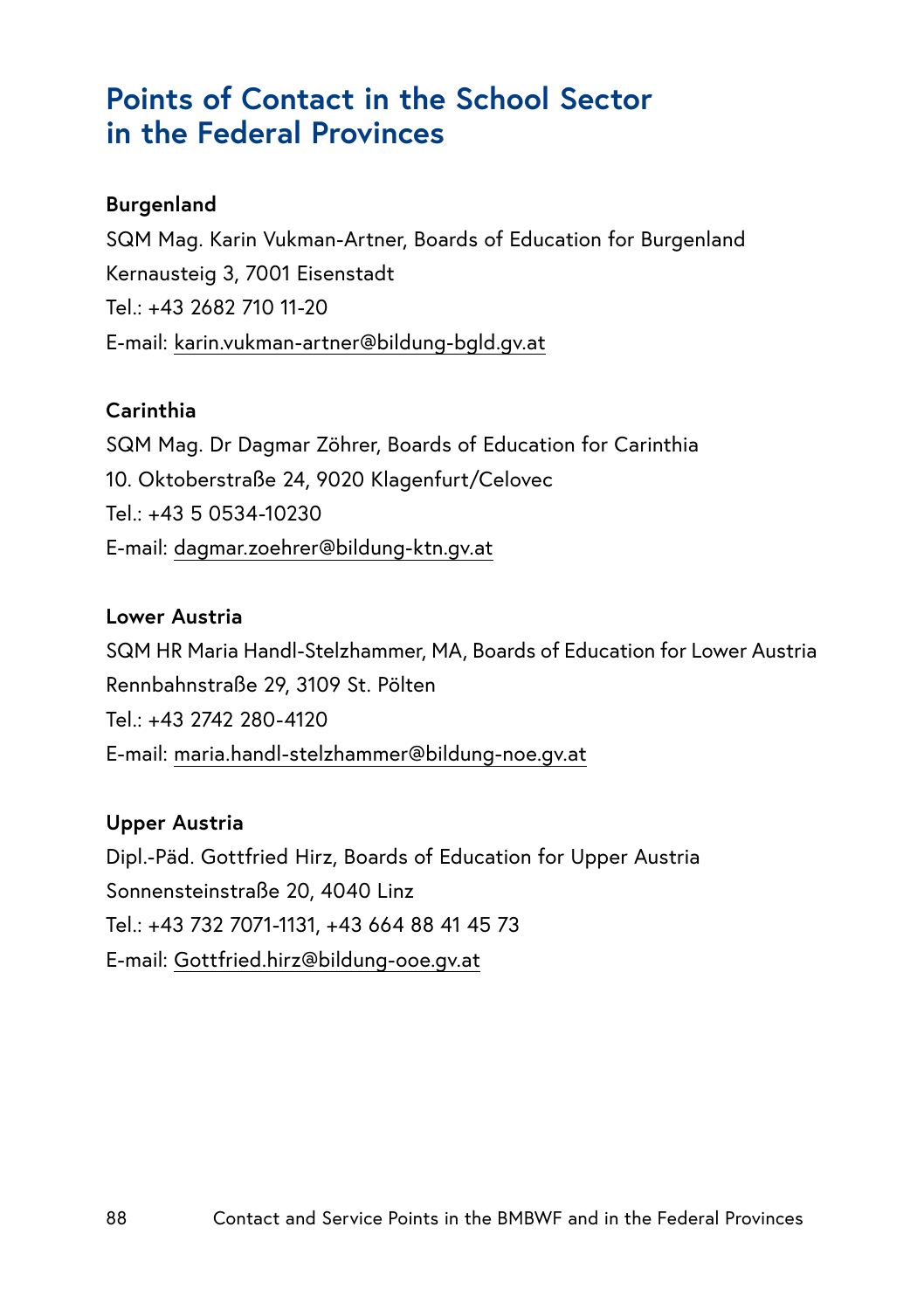### **Salzburg**

Mag. Lucia Eder, Boards of Education for Salzburg Mozartplatz 10, 5010 Salzburg Tel.: +43 662 8083-1054 E-mail: [lucia.eder@bildung-sbg.gv.at](mailto:lucia.eder%40bildung-sbg.gv.at?subject=)

#### **Styria**

Alexandra Ettinger, Boards of Education for Styria Körblergasse 23, 8011 Graz  $Tel: +4350248345-198$ E-mail: [alexandra.ettinger@bildung-stmk.gv.at](mailto:alexandra.ettinger%40bildung-stmk.gv.at?subject=)

#### **Tyrol**

Natasa Marosevac, Boards of Education for Tyrol Innrain 1, 6020 Innsbruck Tel.: +43 512 9012-9292 E-mail: [natasa.marosevac@bildung-tirol.gv.at](mailto:natasa.marosevac%40bildung-tirol.gv.at?subject=)

## **Vorarlberg**

Dipl.Päd. Mustafa Can, Boards of Education for Vorarlberg Bahnhofstraße 12, 6900 Bregenz  $Tel: +43$  5574 4960-312 E-mail: [mustafa.can@bildung-vbg.gv.at](mailto:mustafa.can%40bildung-vbg.gv.at?subject=)

#### **Vienna**

Marina Bernatovic, Boards of Education for Vienna Wipplingerstraße 28, 1010 Vienna Tel.: +43 1 525 25-77017 E-mail: [marina.bernatovic@bildung-wien.gv.at](mailto:marina.bernatovic%40bildung-wien.gv.at?subject=)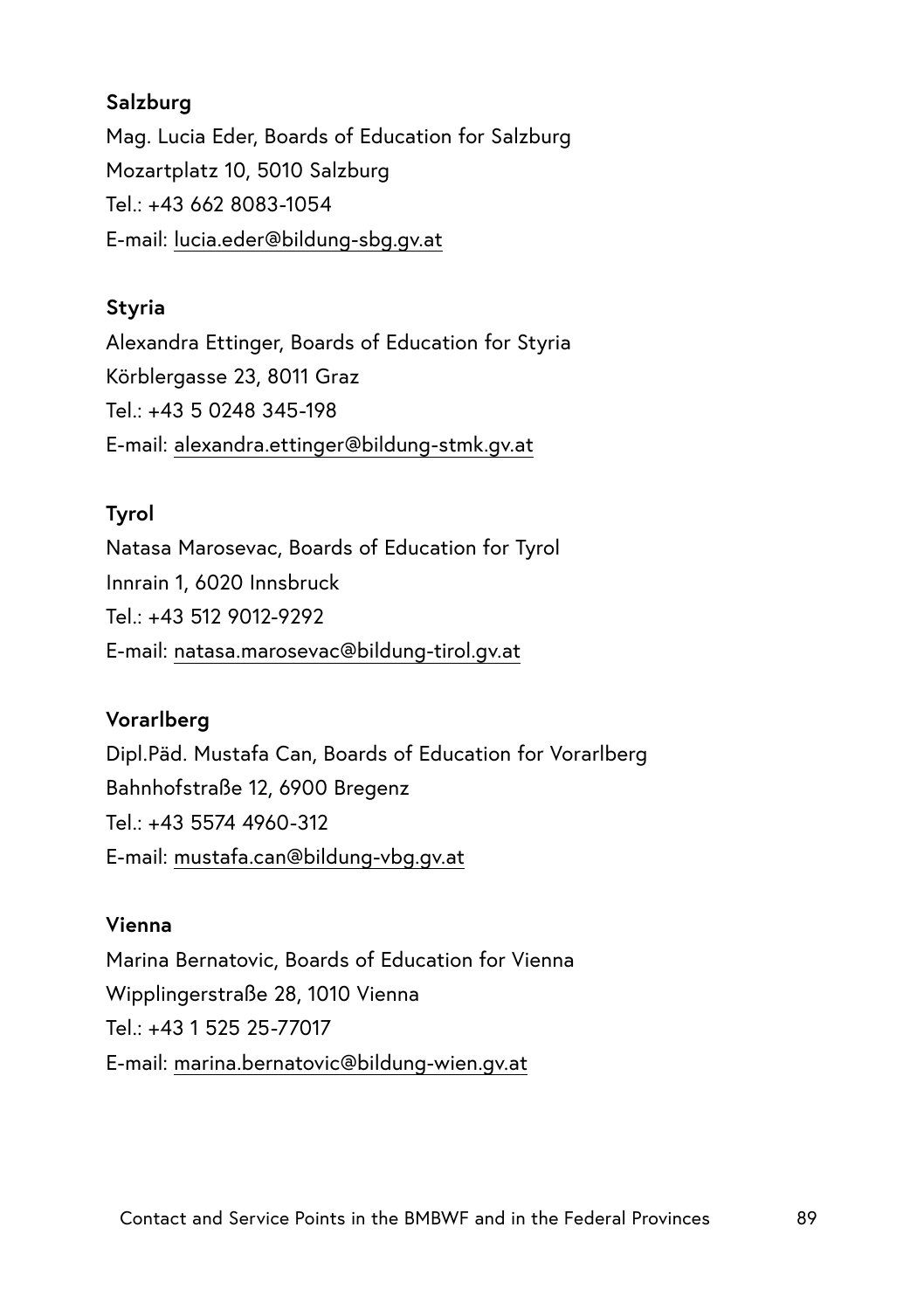# **Points of Contact in the University and College Sector**

## **Austrian Students' Association (ÖH)**

The ÖH is the legal representative of all students in Austria. As such, it offers a comprehensive range of advice and services that covers all areas of student life. This includes, in particular, providing advice to students and prospective foreign students in various languages.

[www.oeh.ac.at](http://www.oeh.ac.at) – Website of the ÖH

#### **OeAD – Agency for Education and Internationalisation**

The OeAD is Austria's Agency for Education and Internationalisation. As such, it implements the international Erasmus+ and European Solidarity Corps programmes, the EU programmes for stays abroad and international cooperation. This means the OeAD offers a comprehensive range of information, especially when it comes to entry, residence, studies and scholarships.

[www.oed.at](http://www.oed.at) – Website of the OeAD

[www.studyinaustria.at](http://www.studyinaustria.at) – Information website for students coming from abroad

#### **[Stipendium.at](http://Stipendium.at) – the Student Financial Support Authority**

In Austria, the Student Financial Support Authority with its six grant offices in Vienna, Graz, Linz, Salzburg, Innsbruck and Klagenfurt is responsible for financial support during your studies. For this, however, certain requirements must be met and certain deadlines observed.

[www.stipendium.at](http://www.stipendium.at) – Website of the Student Financial Support Authority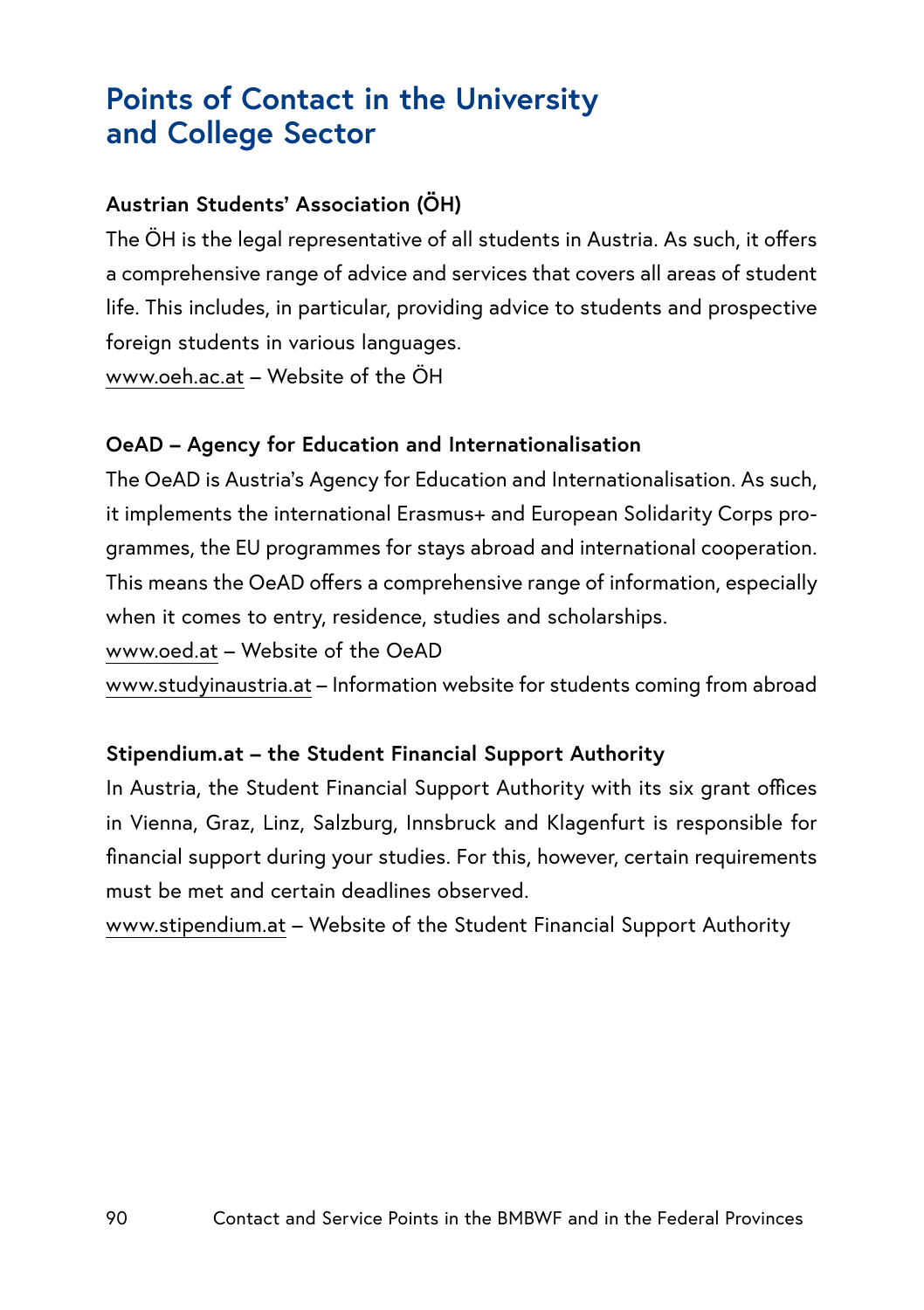## **Overview of the Courses on Offer in Austria**

An overview of which fields you can study at the 73 Higher Education Institutions in Austria can be found on the following websites:

[www.studienwahl.at](http://www.studienwahl.at) and [www.studiversum.at](http://www.studiversum.at) – Information pages of the **BMBWF** 

[www.studienplattform.at](http://www.studienplattform.at) – Information site of the ÖH

## **Ombudsman for Students**

If you have any questions, problems or complaints about studying at an Austrian Higher Education Institution, the ombudsman for students is available to provide advice and support. You can contact them directly via their website [www.hochschulombudsmann.at](http://www.hochschulombudsmann.at).

[www.hochschulombudsmann.at](http://www.hochschulombudsmann.at) – Website of the Ombudsman for Students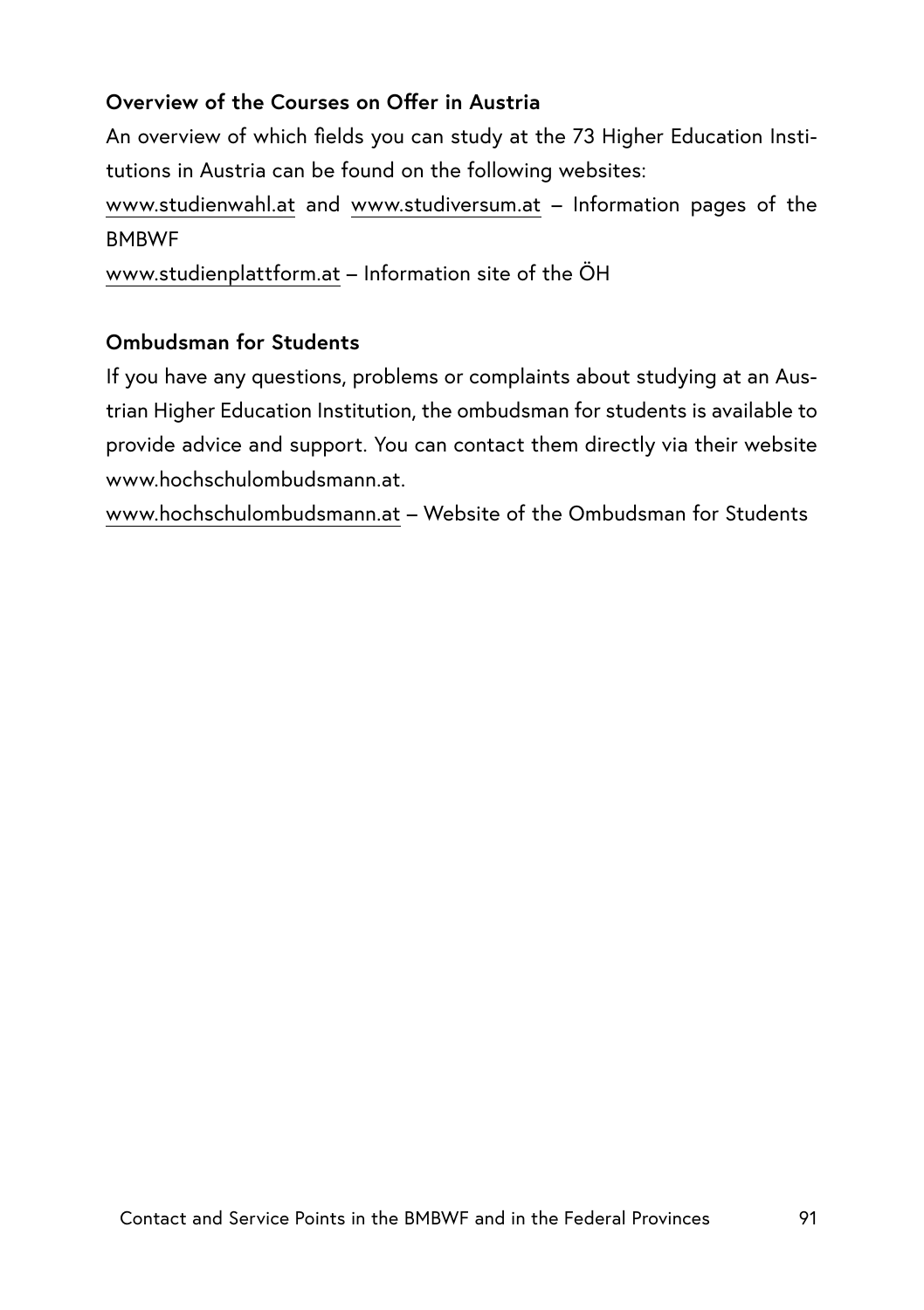# **Advice Centres for Careers Guidance**

#### **Career guidance**

"ibobb-Information: Information, advice and guidance for education and work" portal: [portal.ibobb.at](http://portal.ibobb.at)

#### **Career information centres**

Provided by the Employment Service or the Economic Chambers in all Federal Provinces [www.ams.at/berufsinformation](http://www.ams.at/berufsinformation) [www.wifi.at/karriere/bildungsberatung](http://www.wifi.at/karriere/bildungsberatung)

# **Advice Centres for Adult Education**

#### **Educational guidance for adults**

Information and addresses of educational guidance centres at [www.erwachsenenbildung.at](http://www.erwachsenenbildung.at) or [www.bib-atlas.at](http://www.bib-atlas.at)